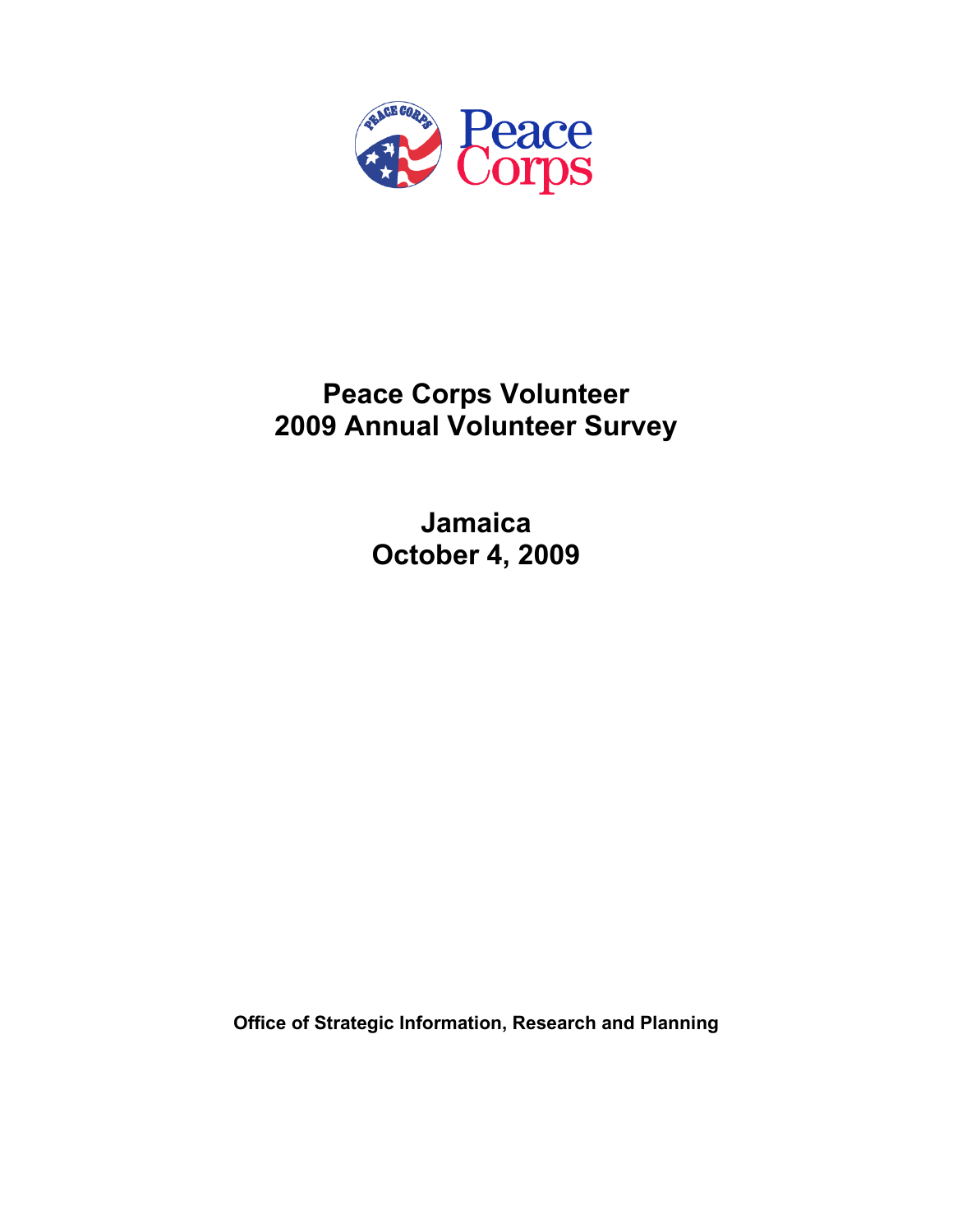# **Table of Contents**

| Introduction to the 2009 Annual Volunteer Survey Report 3 |     |
|-----------------------------------------------------------|-----|
| Overview of the Post's 2009 Volunteer Survey Respondents4 |     |
|                                                           |     |
|                                                           | 10  |
|                                                           |     |
|                                                           |     |
|                                                           |     |
|                                                           | .31 |
|                                                           |     |
|                                                           |     |
|                                                           |     |
| J. Overall Assessment of Peace Corps Service53            |     |
|                                                           |     |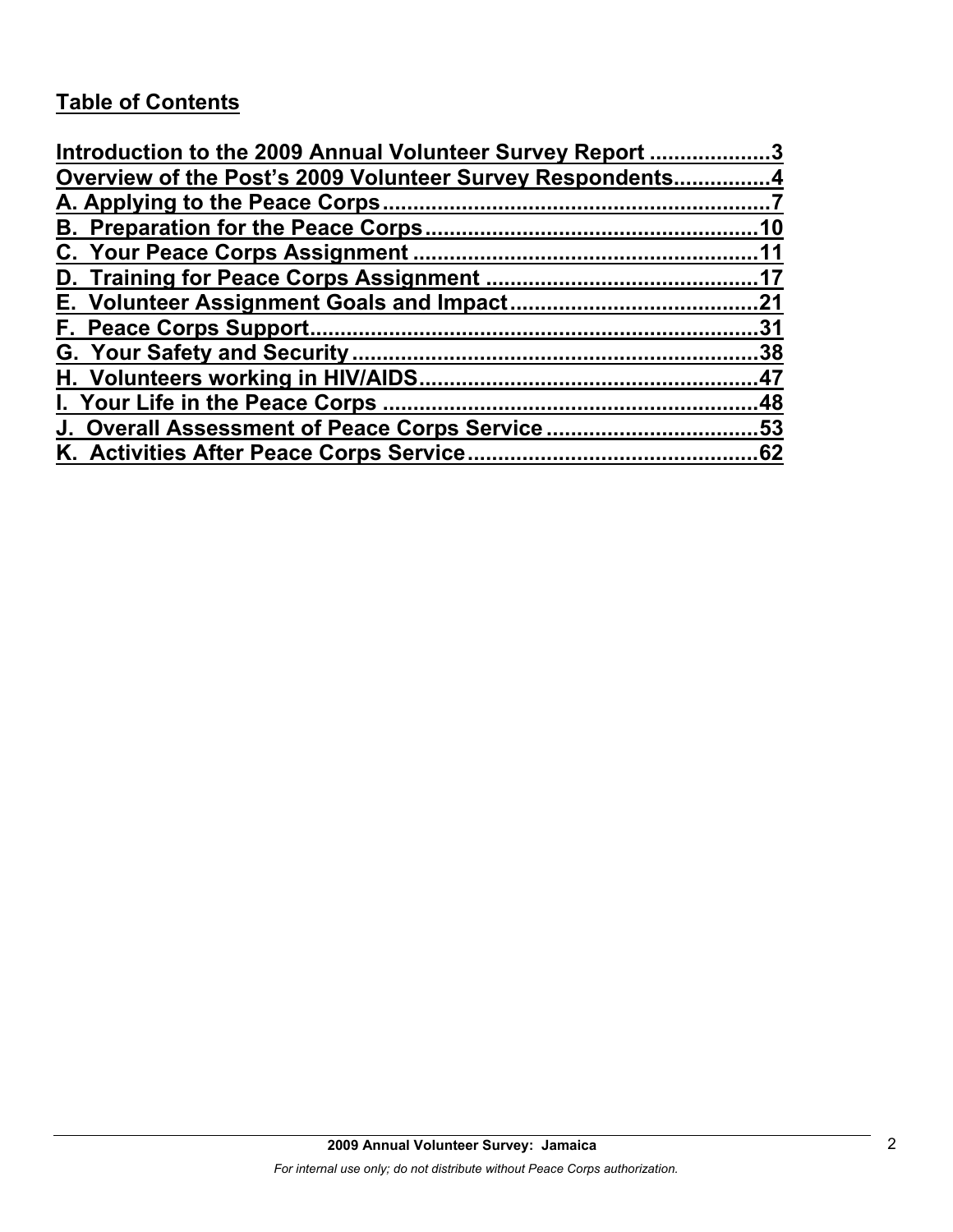## **Introduction to the 2009 Annual Volunteer Survey Report**

This country report contains the tables and charts from the Volunteers in your country who completed the 2009 Annual Volunteer Survey (AVS). The results provide a picture of the activities, experiences and views of Peace Corps Volunteers in 2009. The results show areas where Volunteers' needs are met and identify areas where improvements may be needed. The survey was fielded from May through August 2009.

A core set of questions was asked of all Volunteers. For the first time, Volunteers were also asked a series of questions relevant to their time in country:

- Volunteers in country 8 or less months were asked about applying to and preparing for the Peace Corps.
- Volunteers in country 18 or less months were asked about the effectiveness of their preservice training (PST).
- Volunteers in country 19 or more months were asked about their post-service plans, as well as the Peace Corps' resources for their post-service transition.

Tables and graphs are labeled by survey section and the survey question. The tables show the percent of post respondents that selected each choice and the total number of post respondents that answered the question. The number of responses for each question will vary, depending on:

- whether the question was asked of all Volunteers or only the Volunteers in-country a certain number of months and
- how many of the Volunteers who were "eligible" to answer the question did respond.

Most survey questions asked respondents to select only one from a set of choices. The percentages for the "select one" responses add up to 100 percent. Other questions asked Volunteers to "mark all that apply" in situations, for example, where it is likely that respondents are involved in more than one secondary activity. The percentages of the "mark all that apply" responses will total more than 100 percent; each percentage equals the number of respondents selecting that choice divided by the number of respondents who answered the question.

Posts are encouraged to compare these 2009 results with the 2006 and 2008 survey results to note trends and changes over time. Because questions are revised from one survey to the next, a crosswalk between the 2008 and 2009 questions is posted on the OSIRP intranet page under 2009 AVS Reports "Reference Documents." The earlier 2008 survey global, regional and post reports are also posted on the OSIRP Intranet page.

Volunteers' extensive narrative responses to the 29 open-ended questions on the survey are in the post's 2009 Annual Volunteer Survey Open Ended Reponses report. All Volunteers' narrative responses to key questions will be analyzed for global themes and presented in a later report.

The number of surveys for each post includes surveys submitted online by Volunteers and completed paper surveys sent to the Peace Corps headquarters for hand-entry into the online survey system. The final count may include mostly completed partial surveys added to the final dataset after the survey closed.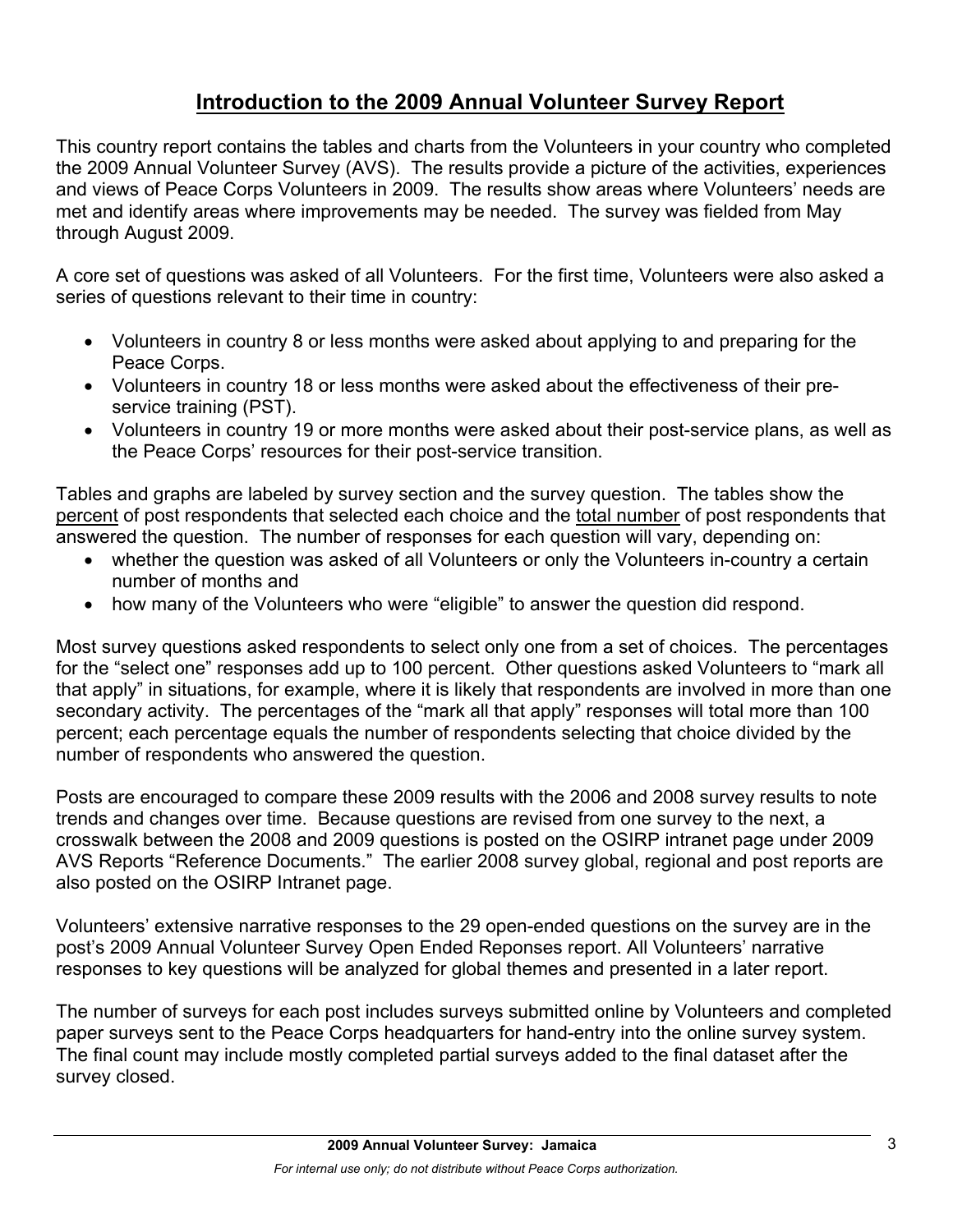## **Overview of the Post's 2009 Volunteer Survey Respondents**

This overview presents basic information about the characteristics of Volunteers who completed the 2009 Annual Volunteer Survey at post.

|            | 8 months or less |         | 9 to 18 months |         | 19 months or more |         | Total  |         |
|------------|------------------|---------|----------------|---------|-------------------|---------|--------|---------|
|            | Number           | Percent | Number         | Percent | Number            | Percent | Number | Percent |
| Months3grp | 23 <sub>l</sub>  | 30%     | <b>231</b>     | 30%     | 30 <sup>l</sup>   | 39%     | 76     | 100%    |

### **Completed Surveys by Months in Country**

## **L1: What is your age?**

|         | $20 - 29$ | 30-49 | 50+ | Total |
|---------|-----------|-------|-----|-------|
| AGE3grp | 65%       | 13%   | 22% | 69I   |

## **L2: What is your gender?**

|                 | Female | Male | Total |
|-----------------|--------|------|-------|
| <b>I</b> GENDER | 59%    | 41%  |       |

## **Completed surveys by project.**

|                                          | Count | Column N % |
|------------------------------------------|-------|------------|
| <b>Community Environmental</b><br>Health | 26    | 34%        |
| Green Initiative                         | 29    | 38%        |
| Youth as Promise                         | 19    | 25%        |
| Other. Please specify                    | 2     | 3%         |
| Total                                    | 76    | 100%       |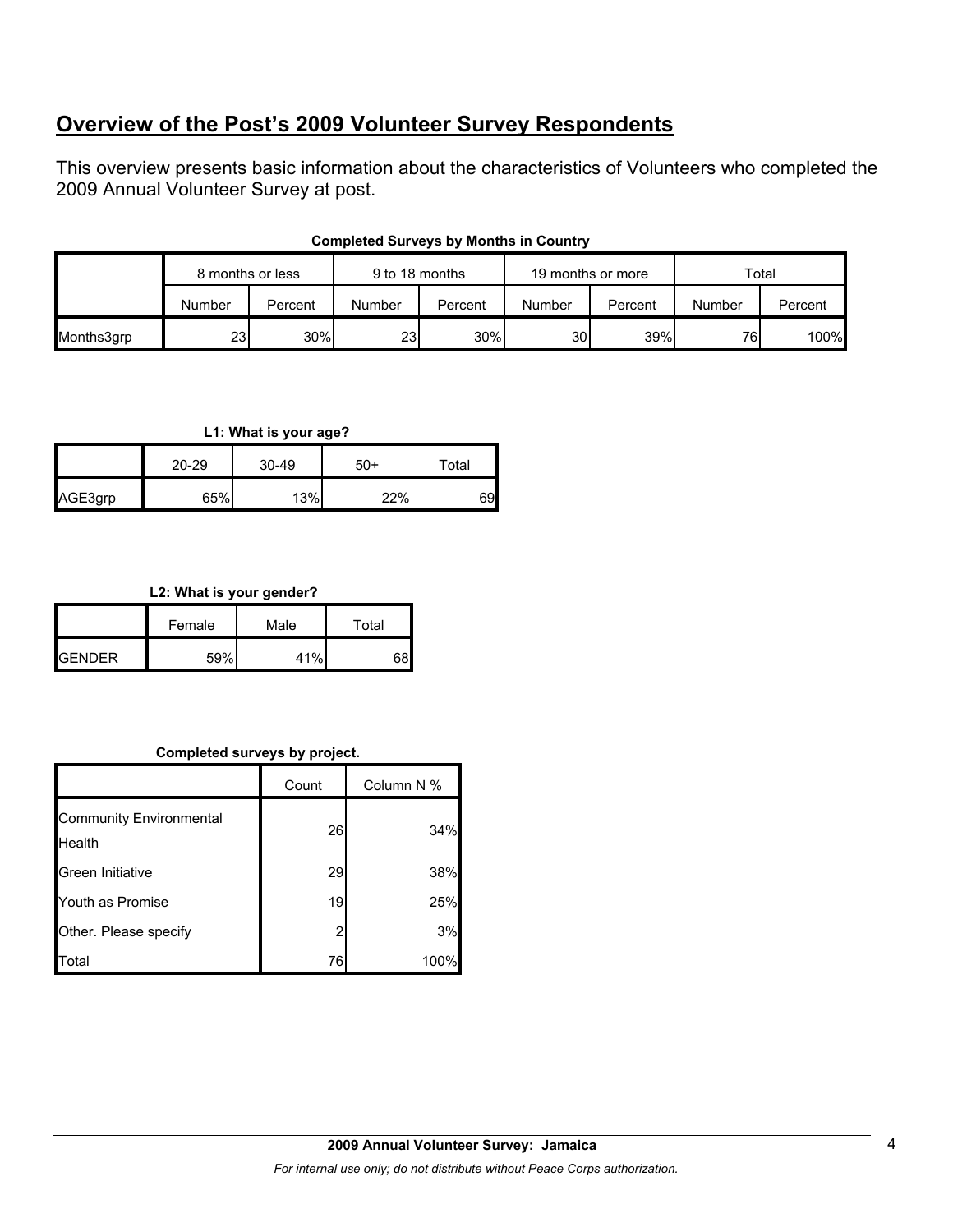## **C2: Which best describes the focus of your primary**

#### **assignment/work?**

|    |                                                       | Percent | Number |
|----|-------------------------------------------------------|---------|--------|
| C2 | Youth development                                     | 13%     | 10     |
|    | Environmental education                               | 13%     | 10     |
|    | Other: Please specify                                 | 12%     | 9      |
|    | Water sanitation                                      | 11%     | 8      |
|    | Health extension                                      | 11%     | 8      |
|    | Community development                                 | 11%     | 8      |
|    | Agriculture/fish/livestock                            | 11%     | 8      |
|    | Information & communications<br>technology (ICT)      | 5%      | Δ      |
|    | NGO development                                       | 5%      |        |
|    | Business education/advising                           | 4%      | 3      |
|    | Urban & regional<br>planning/municipal<br>development | 1%      |        |
|    | HIV/AIDS                                              | 1%      |        |
|    | Forestry/parks                                        | 1%      |        |
|    | English teaching                                      | 1%      |        |
|    | Other education                                       |         |        |
|    | Teacher training                                      |         |        |
|    | Math/science teaching                                 |         |        |
|    | Agroforestry                                          |         |        |
|    | Total                                                 | 100%    | 76     |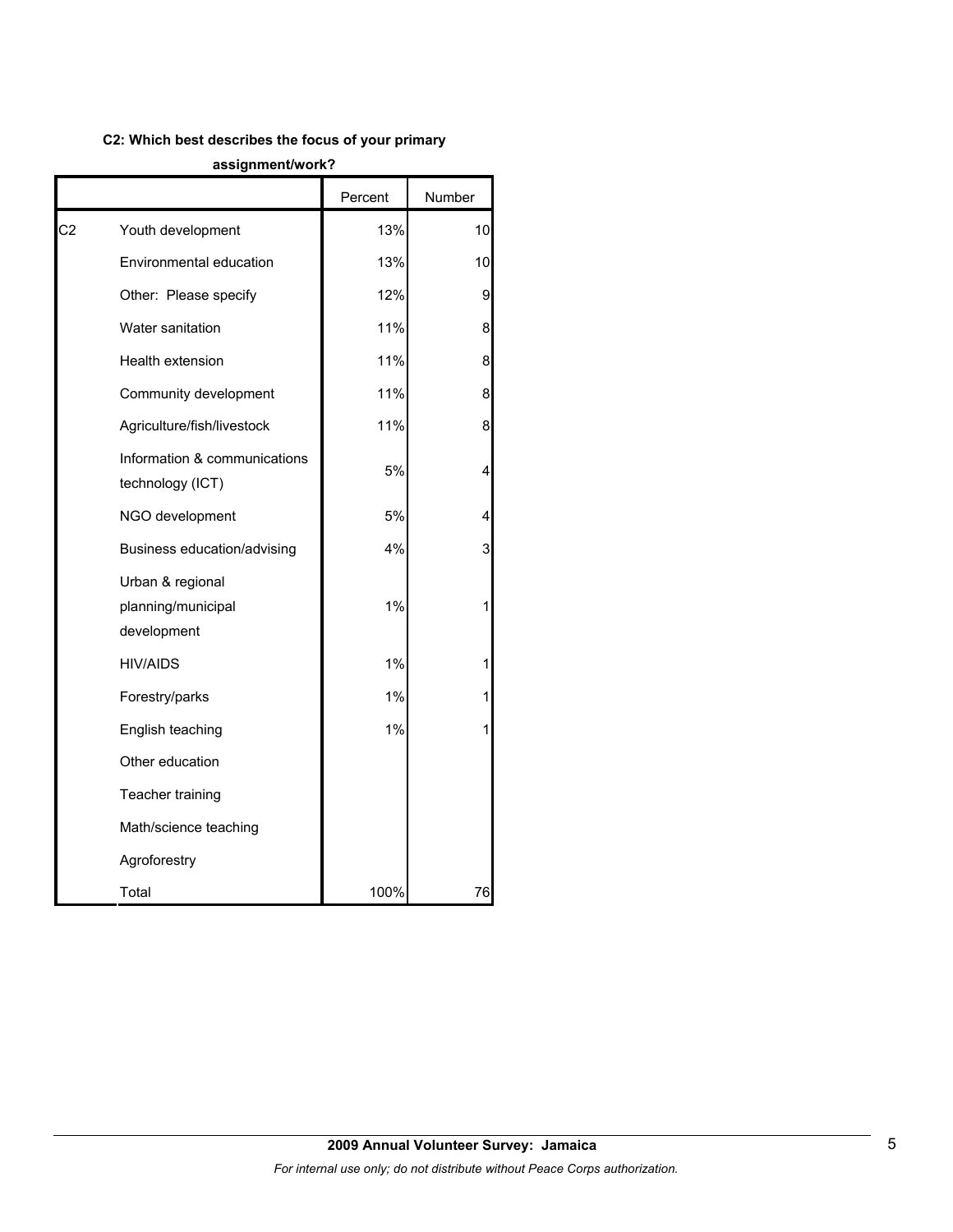## **C2.TEXT: Which of the following initiatives does your primary work**

| include? Other (specify) |                                                |         |        |  |
|--------------------------|------------------------------------------------|---------|--------|--|
|                          |                                                | PERCENT | NUMBER |  |
| C <sub>2</sub> .TEXT     | Open-ended results. Not responsive to request. |         |        |  |
|                          |                                                |         |        |  |
|                          |                                                |         |        |  |
|                          |                                                |         |        |  |
|                          |                                                |         |        |  |
|                          |                                                |         |        |  |
|                          |                                                |         |        |  |
|                          |                                                |         |        |  |
|                          |                                                |         |        |  |
|                          |                                                |         |        |  |
|                          |                                                |         |        |  |
|                          |                                                |         |        |  |
|                          | Total                                          | 100%    | 76     |  |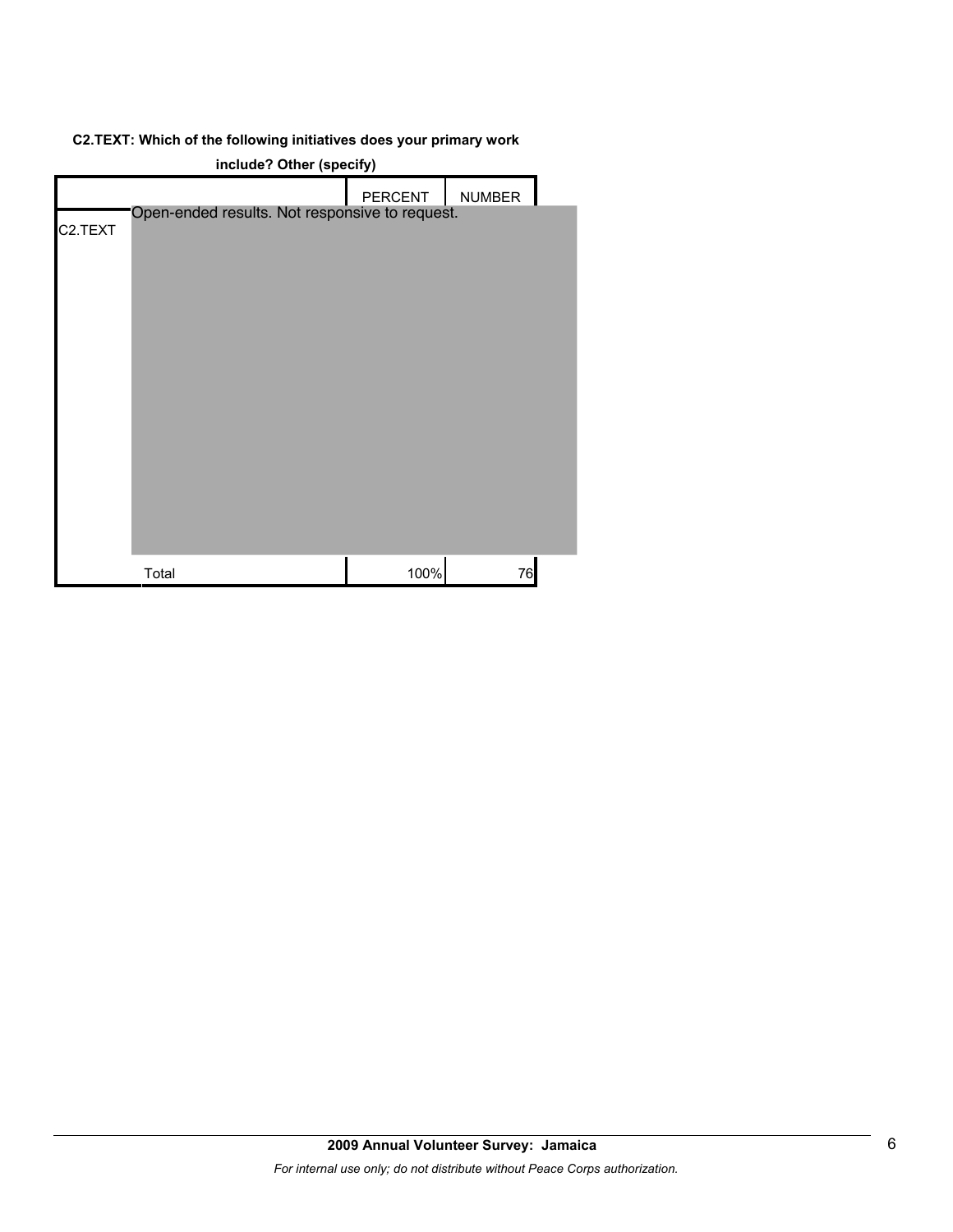# **A. Applying to the Peace Corps**

*This section reports Volunteers' motivations in applying and accepting a Peace Corps assignment.* 

|                             | Not Important | Somewhat<br>important | Important | NA   | Total |
|-----------------------------|---------------|-----------------------|-----------|------|-------|
| Different culture           |               | 22%                   | 78%       |      | 23    |
| Work experience             | 22%           | 26%                   | 52%       |      | 23    |
| Help others                 | 4%            | 9%                    | 87%       |      | 23    |
| International experience    | 9%            | 9%                    | 83%       |      | 23    |
| Language                    | 22%           | 43%                   | 35%       |      | 23    |
| Personal growth             |               | 22%                   | 78%       |      | 23    |
| U. S. job market            | 61%           | 26%                   | 13%       |      | 23    |
| Serve my country            | 13%           | 35%                   | 52%       |      | 23    |
| Travel/adventure            |               | 22%                   | 78%       |      | 23    |
| Other: Please specify below |               |                       |           | 100% | 9     |

| A1: How important were the following factors in accepting a PC assignment? |  |  |
|----------------------------------------------------------------------------|--|--|
|                                                                            |  |  |

## **A1\_OTHER: How important were the following**

**factors in accepting a PC assignment? Other** 

**(specify)**

|                 |       | <b>PERCENT</b> | <b>NUMBER</b> |
|-----------------|-------|----------------|---------------|
| <b>A1 OTHER</b> |       | 100%           |               |
|                 | Total | 100%           |               |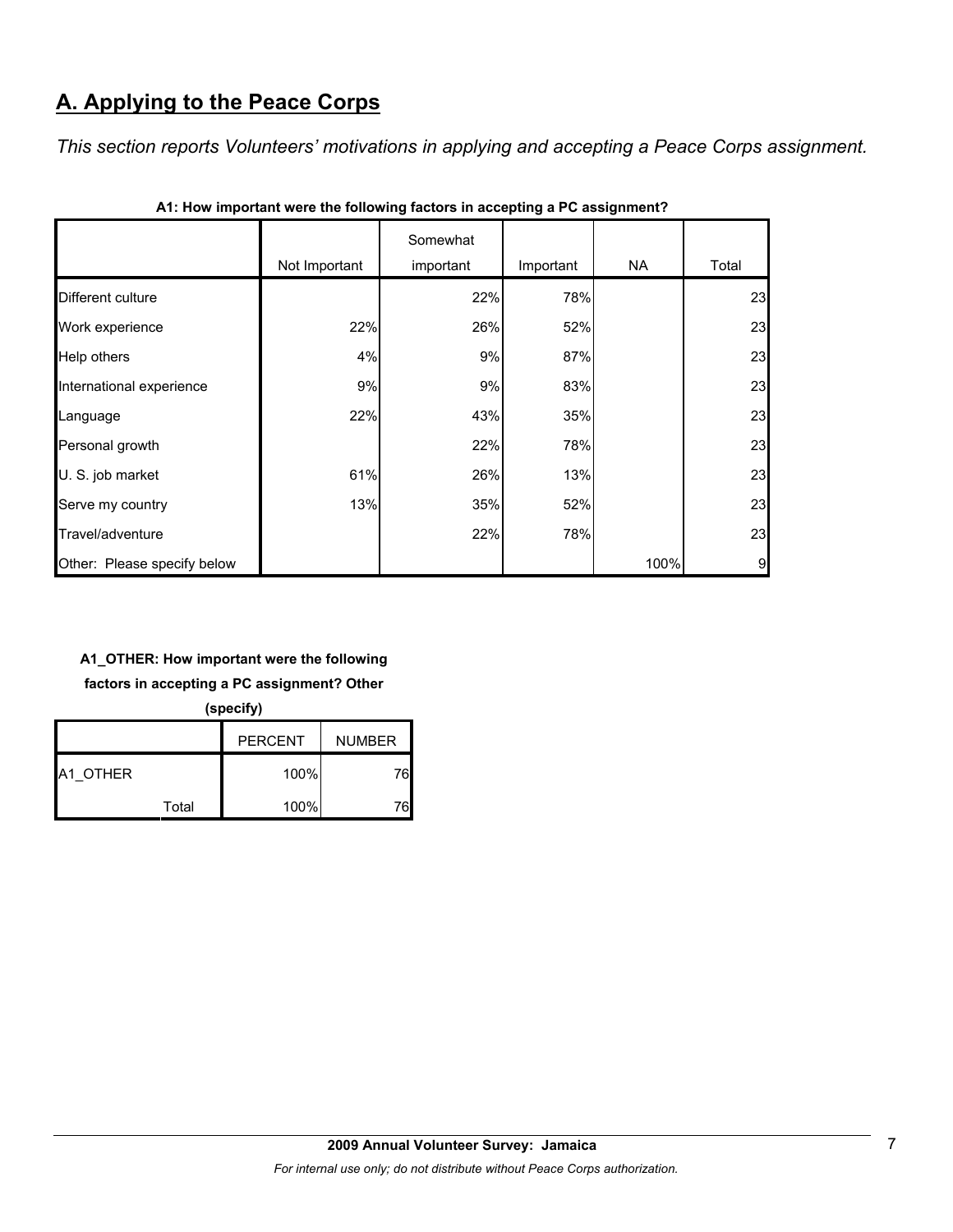|                                     |                                                                                                        | <b>PCV Responses</b> | % Involved in<br>Initiative | <b>Total PCVs</b><br>Responding |
|-------------------------------------|--------------------------------------------------------------------------------------------------------|----------------------|-----------------------------|---------------------------------|
| What prompted you to apply to<br>PC | Personal interest in the Peace<br>Corps                                                                | 15                   | 65%                         |                                 |
|                                     | <b>Returned Peace Corps</b><br>Volunteer (e.g., someone you<br>met or know personally                  | 10                   | 43%                         |                                 |
|                                     | Peace Corps website                                                                                    | 9                    | 39%                         |                                 |
|                                     | Peace Corps campus or<br>community information session                                                 | 5                    | 22%                         |                                 |
|                                     | Other: Please specify                                                                                  | 5                    | 22%                         |                                 |
|                                     | Peace Corps recruiter                                                                                  | $\overline{c}$       | $9\%$                       |                                 |
|                                     | Radio, TV, or print<br>advertisement                                                                   | $\overline{2}$       | 9%                          |                                 |
|                                     | <b>Returned Peace Corps</b><br>Volunteer who spoke to your<br>school or group about the<br>Peace Corps | 1                    | 4%                          |                                 |
|                                     | Article or book about the Peace<br>Corps                                                               | 1                    | 4%                          |                                 |
|                                     | Peace Corps material in the<br>mail                                                                    |                      |                             |                                 |
|                                     | Total                                                                                                  |                      |                             | 23                              |

## **A2. What prompted you to apply to the PC? Mark all that apply.**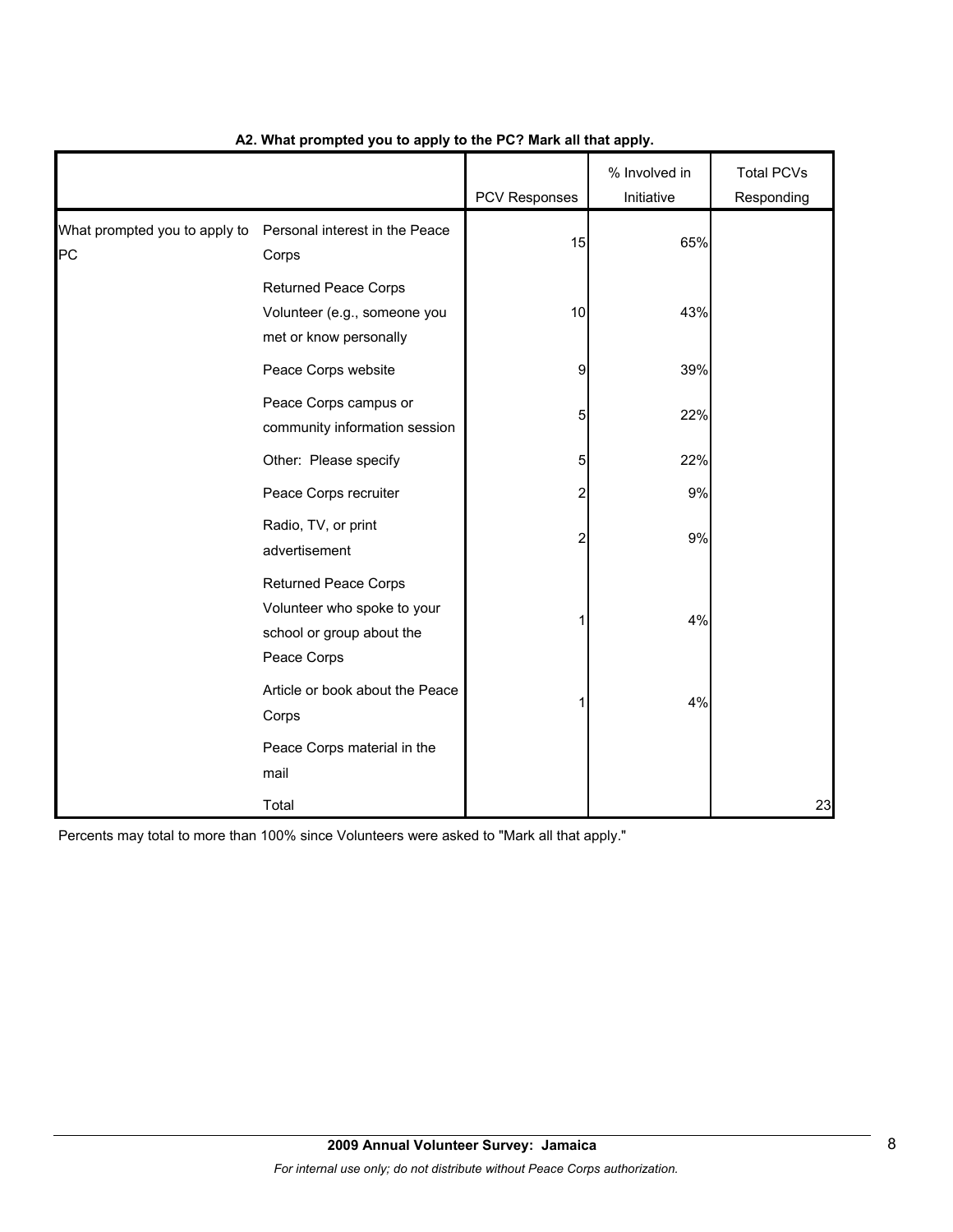| AZ.OTTIER.TEAT. What prompted you to apply to the FOT Other (specify) |                                                |                |               |  |
|-----------------------------------------------------------------------|------------------------------------------------|----------------|---------------|--|
|                                                                       |                                                | <b>PERCENT</b> | <b>NUMBER</b> |  |
| A2.OTHER.TEXT                                                         | Open-ended results. Not responsive to request. |                |               |  |
|                                                                       | Total                                          | 100%           | 76            |  |

## **A2.OTHER.TEXT: What prompted you to apply to the PC? Other (specify)**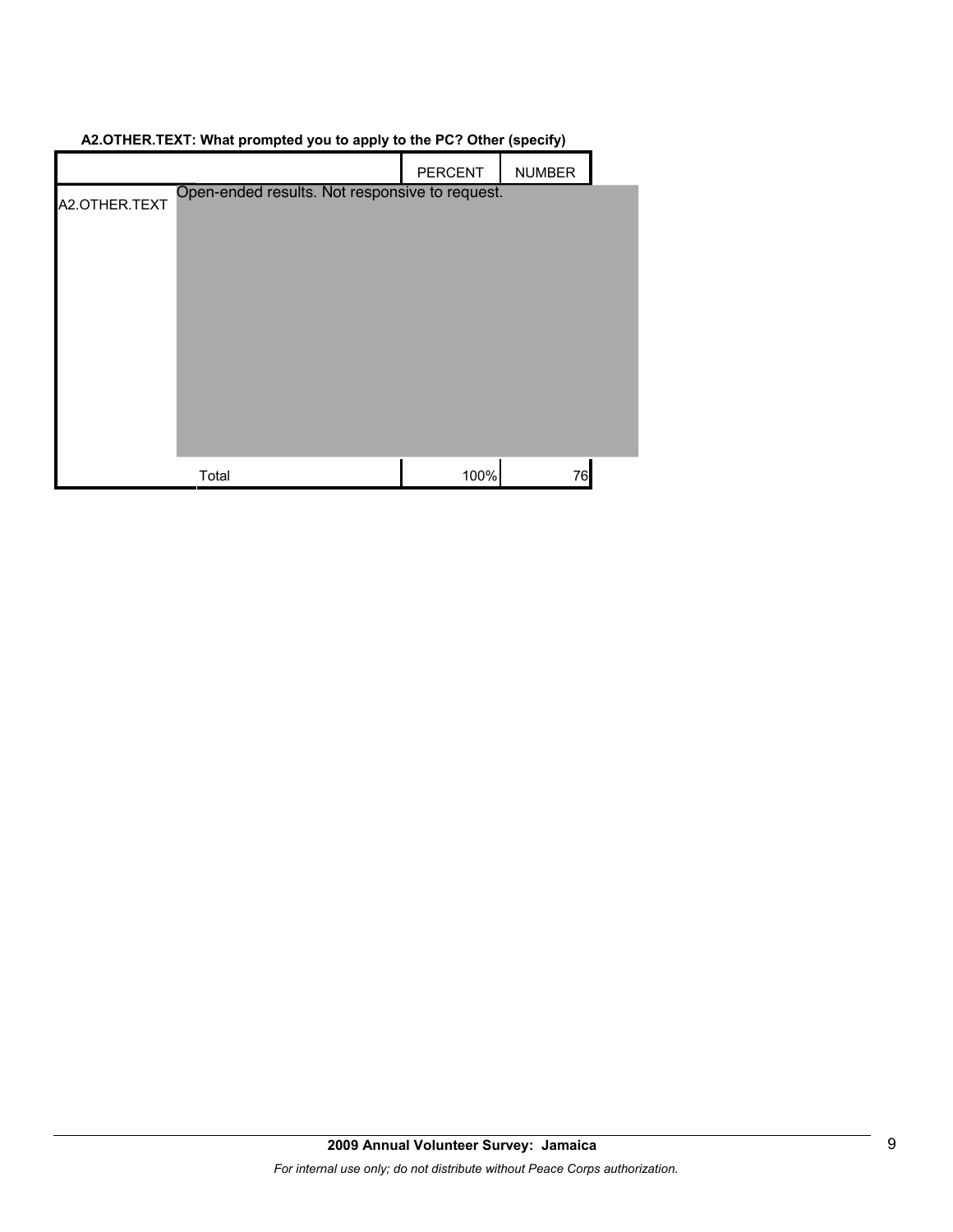## **B. Preparation for the Peace Corps**

*This section reports on Volunteers' assessment of the materials and information available before their service.* 

## **B1: How useful was the information on the PC website in preparing you for the realities of living and working**

|            |              |     |     |     |             | Don't know (did<br>not access |       |
|------------|--------------|-----|-----|-----|-------------|-------------------------------|-------|
|            | Not at all 1 | ◠   | າ   | 4   | Extremely 5 | information)                  | Total |
| <b>B</b> 1 |              | 17% | 22% | 57% | 4%          |                               | 23    |

**as a Volunteer?**

### **B2: How useful were the PC materials about your country in helping you prepare for your service?**

|                |              |     |     |     |             | Don't know (did |       |
|----------------|--------------|-----|-----|-----|-------------|-----------------|-------|
|                |              |     |     |     |             | not access      |       |
|                | Not at all 1 | ◠   | 2   | 4   | Extremely 5 | information)    | Total |
| B <sub>2</sub> |              | 17% | 26% | 43% | 13%         |                 | 23    |

## **B3: How useful were the materials you received from the PC about your primary assignment in helping you**

**prepare for your service?**

|                |              |     |     |     |             | Don't know (did |       |
|----------------|--------------|-----|-----|-----|-------------|-----------------|-------|
|                |              |     |     |     |             | not access      |       |
|                | Not at all 1 |     | 2   | 4   | Extremely 5 | information)    | Total |
| B <sub>3</sub> | 9%           | 17% | 30% | 39% | 4%          |                 | 23    |

#### **B4: How useful were the materials you received from the PC regarding the need for flexibility in adapting to**

**your work?**

|                 |              |     |     |             | Don't know (did |       |
|-----------------|--------------|-----|-----|-------------|-----------------|-------|
|                 |              |     |     |             | not access      |       |
|                 | Not at all 1 |     | 4   | Extremely 5 | information)    | Total |
| IB <sub>4</sub> |              | 48% | 35% | 9%          | 9%              | 23    |

#### **B7: How prepared do you feel to meet the challenges of PC service?**

|                 | Not at all 1 |       |     |     | Exceptionally 5 | $\tau$ otal |
|-----------------|--------------|-------|-----|-----|-----------------|-------------|
| IB <sub>7</sub> |              | $4\%$ | 26% | 57% | 13%             | 23          |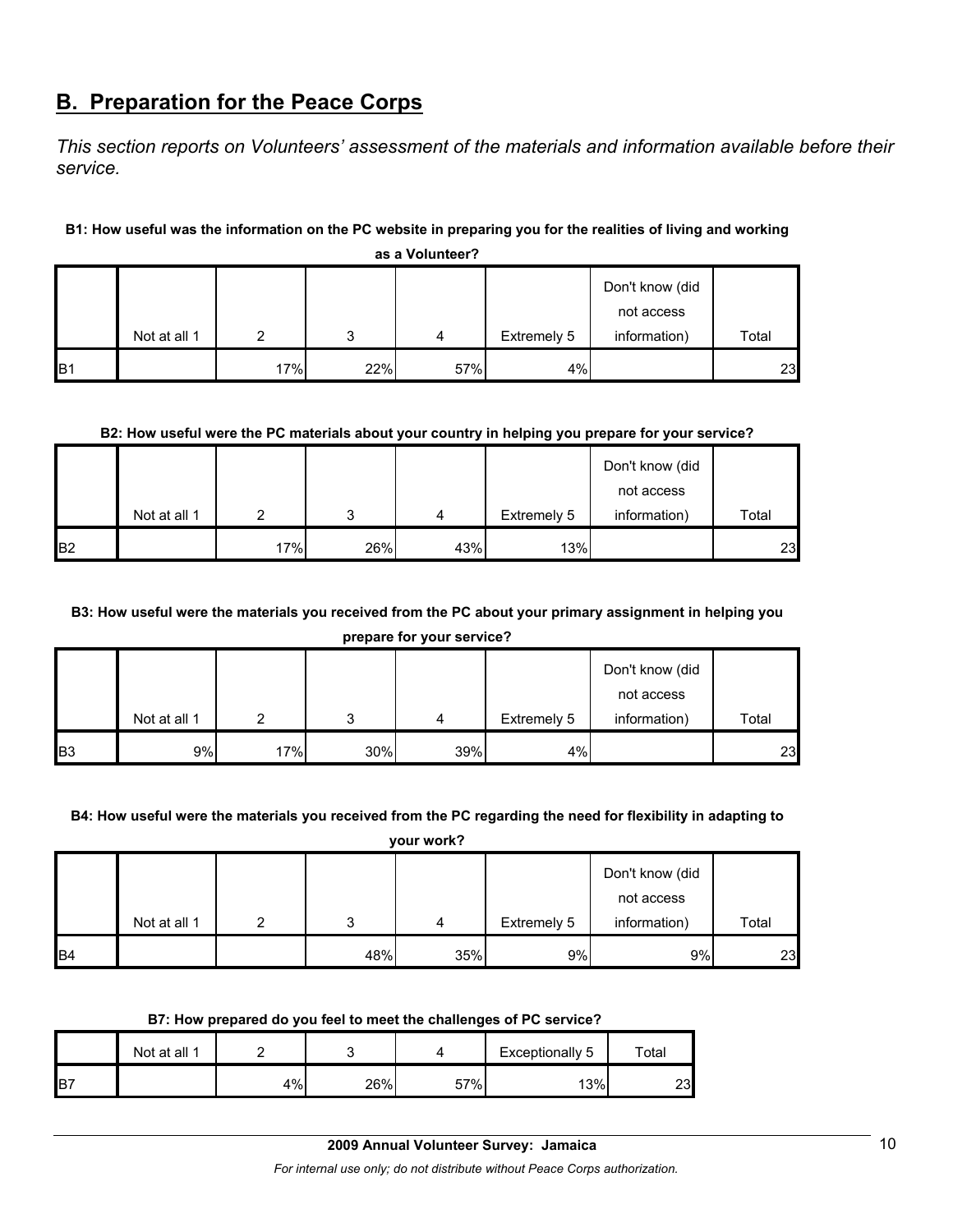# **C. Your Peace Corps Assignment**

*This section reports Volunteers' primary assignment work and secondary activities. The term "primary assignment" refers to the Volunteers' assignment which is part of an overall project plan designed by your host country partners and in-country Peace Corps staff.* 

|            |                                                        | apply.               |               |                   |
|------------|--------------------------------------------------------|----------------------|---------------|-------------------|
|            |                                                        |                      | % Involved in | <b>Total PCVs</b> |
|            |                                                        | <b>PCV Responses</b> | Initiative    | Responding        |
| \$C3PrmAct | Environment work                                       | 32                   | 43%           |                   |
|            | Working with youth                                     | 31                   | 41%           |                   |
|            | Income generation                                      | 24                   | 32%           |                   |
|            | Information and<br>communications technology<br>(ICT)  | 23                   | 31%           |                   |
|            | Water and sanitation                                   | 21                   | 28%           |                   |
|            | Working with NGO(s)                                    | 21                   | 28%           |                   |
|            | Literacy                                               | 19                   | 25%           |                   |
|            | Rural development                                      | 19                   | 25%           |                   |
|            | Nutrition education                                    | 17                   | 23%           |                   |
|            | <b>HIV/AIDS</b>                                        | 16                   | 21%           |                   |
|            | Natural resources management                           | 15                   | 20%           |                   |
|            | Biodiversity conservation                              | 12                   | 16%           |                   |
|            | <b>Business advertising</b>                            | 12                   | 16%           |                   |
|            | World Wise Schools/<br>Correspondence Match            | 11                   | 15%           |                   |
|            | Community food security<br>(production/marketing)      | 10                   | 13%           |                   |
|            | Library development                                    | 10                   | 13%           |                   |
|            | Sports/fitness                                         | 10                   | 13%           |                   |
|            | Mobilize host country nationals<br>(HCNs) to volunteer | 9                    | 12%           |                   |
|            | English teaching                                       | 8                    | 11%           |                   |

## **C3: Which of the following activities does your primary assignment/work include? Mark all that**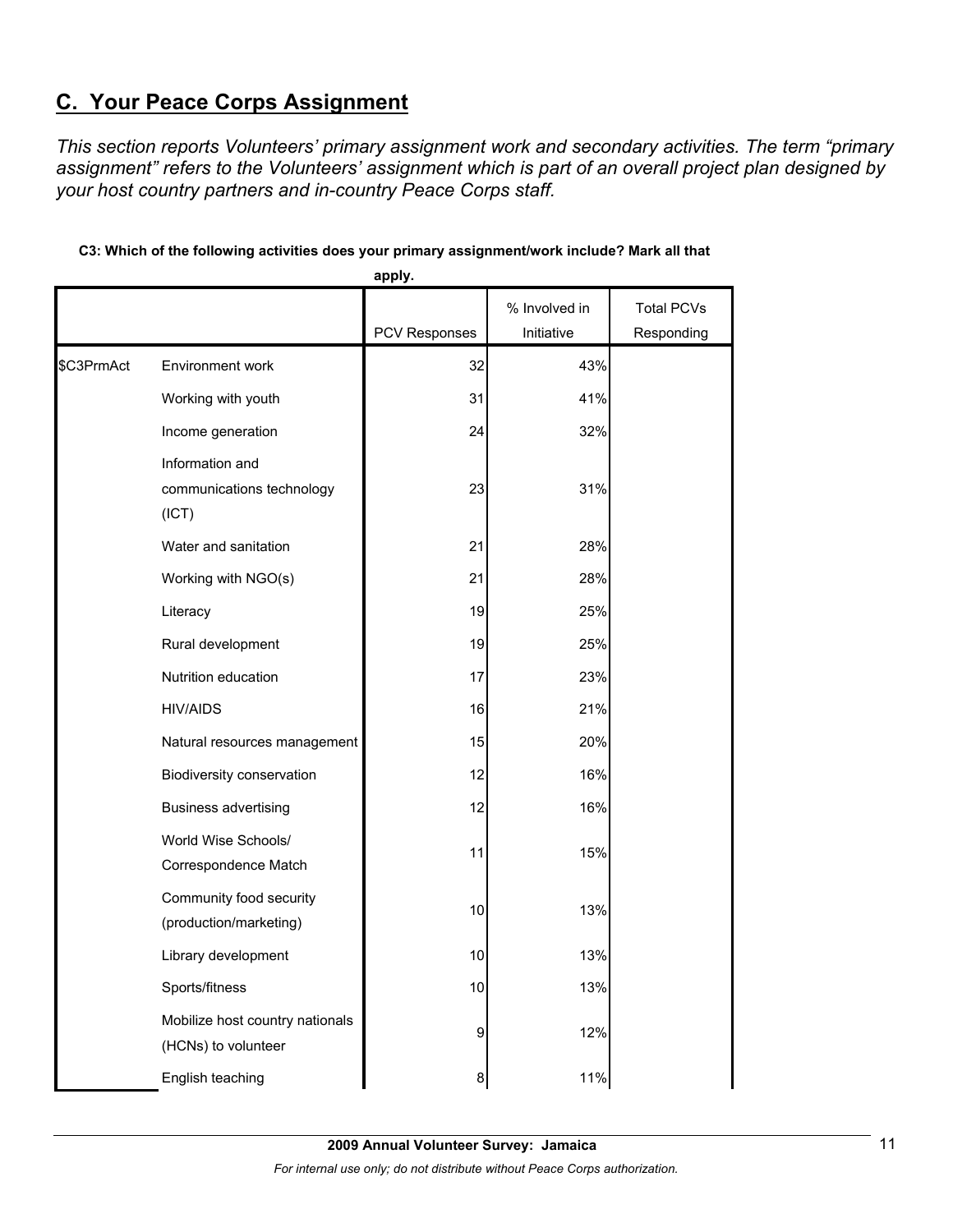| Microenterprise development                                                             | 8 | 11% |    |
|-----------------------------------------------------------------------------------------|---|-----|----|
| Other: Please specify                                                                   | 8 | 11% |    |
| Household food security                                                                 | 7 | 9%  |    |
| Girls' education                                                                        | 5 | 7%  |    |
| Working with special groups<br>(e.g., disabled, elderly, ethnic<br>minorities, orphans) | 5 | 7%  |    |
| WID/GAD                                                                                 | 4 | 5%  |    |
| Arts                                                                                    | 3 | 4%  |    |
| Urban development/municipal<br>development                                              | 3 | 4%  |    |
| Child survival                                                                          |   | 1%  |    |
| Total                                                                                   |   |     | 75 |

Percents may total to more than 100% since Volunteers were asked to "Mark all that apply."

## **C3: Which of the following activities does your primary assignment/work include? Other**

| (specify)                                                       |            |       |         |  |
|-----------------------------------------------------------------|------------|-------|---------|--|
|                                                                 | Column N % | Count | Row N % |  |
| Open-ended results. Not responsive to request.<br>C3.OTHER.TEXT |            |       |         |  |
| Total                                                           |            | 76    | 100%    |  |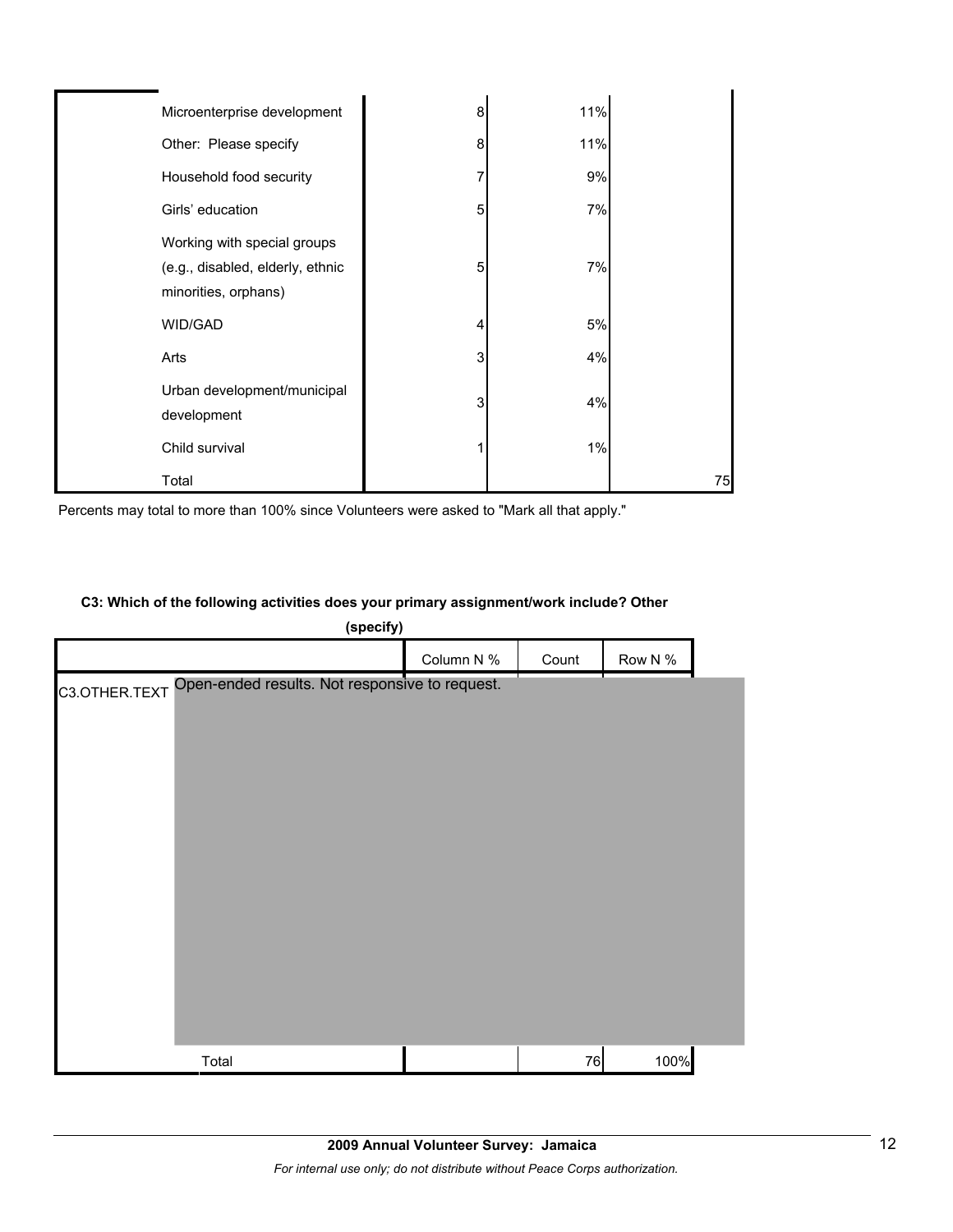|           | None | $1-10$ hrs | 11-20 hrs | 21-30 hrs | 31-40 hrs | More than 40 hrs | Total |
|-----------|------|------------|-----------|-----------|-----------|------------------|-------|
| C4Hrs6grp |      | 11%        | 27%       | 24%       | 29%       | 9%               | 75    |

**C4: Hours Spent on Primary Assignment During Average Work Week**

### **C4: How many hours do you spend on your primary assignment during an average work**

**week?**

|                | All Volunteers | Average | Lowest reported | Highest reported | Did not answer |
|----------------|----------------|---------|-----------------|------------------|----------------|
| C <sub>4</sub> | 76.            | ററ വ    |                 | 60               |                |

## **C5: Which of the following do your secondary activities (other than your primary assignment work) include? Mark all that apply.**

|            |                                                       | PCV Responses | % Involved in<br>Initiative | <b>Total PCVs</b><br>Responding |
|------------|-------------------------------------------------------|---------------|-----------------------------|---------------------------------|
| \$C5SecAct | Working with youth                                    | 27            | 41%                         |                                 |
|            | Literacy                                              | 24            | 36%                         |                                 |
|            | Environment work                                      | 21            | 32%                         |                                 |
|            | Rural development                                     | 16            | 24%                         |                                 |
|            | Water and sanitation                                  | 13            | 20%                         |                                 |
|            | Income generation                                     | 11            | 17%                         |                                 |
|            | Information and<br>communications technology<br>(ICT) | 11            | 17%                         |                                 |
|            | Sports/fitness                                        | 11            | 17%                         |                                 |
|            | Nutrition education                                   | 10            | 15%                         |                                 |
|            | Arts                                                  | 9             | 14%                         |                                 |
|            | Girls' education                                      | 8             | 12%                         |                                 |
|            | <b>HIV/AIDS</b>                                       | 8             | 12%                         |                                 |
|            | World Wise Schools/<br>Correspondence Match           | 8             | 12%                         |                                 |
|            | Other: Please specify                                 | 8             | 12%                         |                                 |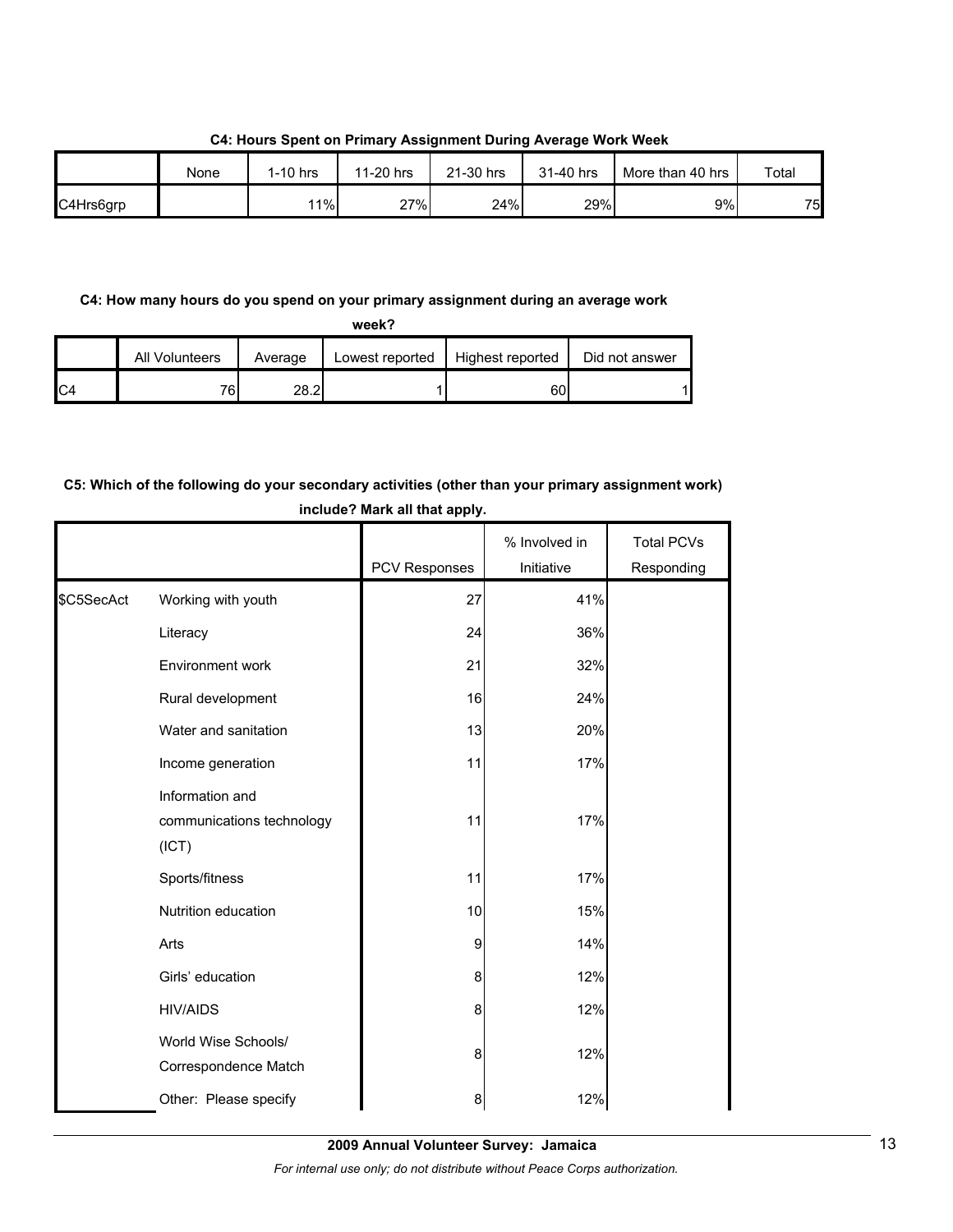| Mobilize host country nationals<br>(HCNs) to volunteer                                  | 7                       | 11% |    |
|-----------------------------------------------------------------------------------------|-------------------------|-----|----|
| Biodiversity conservation                                                               | 6                       | 9%  |    |
| Library development                                                                     | 6                       | 9%  |    |
| Natural resources management                                                            | 6                       | 9%  |    |
| Working with special groups<br>(e.g., disabled, elderly, ethnic<br>minorities, orphans) | 6                       | 9%  |    |
| Working with NGO(s)                                                                     | 6                       | 9%  |    |
| Child survival                                                                          | 5                       | 8%  |    |
| English teaching                                                                        | 5                       | 8%  |    |
| <b>Business advertising</b>                                                             | 4                       | 6%  |    |
| Community food security<br>(production/marketing)                                       | 4                       | 6%  |    |
| Household food security                                                                 | 3                       | 5%  |    |
| WID/GAD                                                                                 | 3                       | 5%  |    |
| Microenterprise development                                                             | $\overline{\mathbf{c}}$ | 3%  |    |
| Urban development/municipal<br>development                                              | 1                       | 2%  |    |
| Total                                                                                   |                         |     | 66 |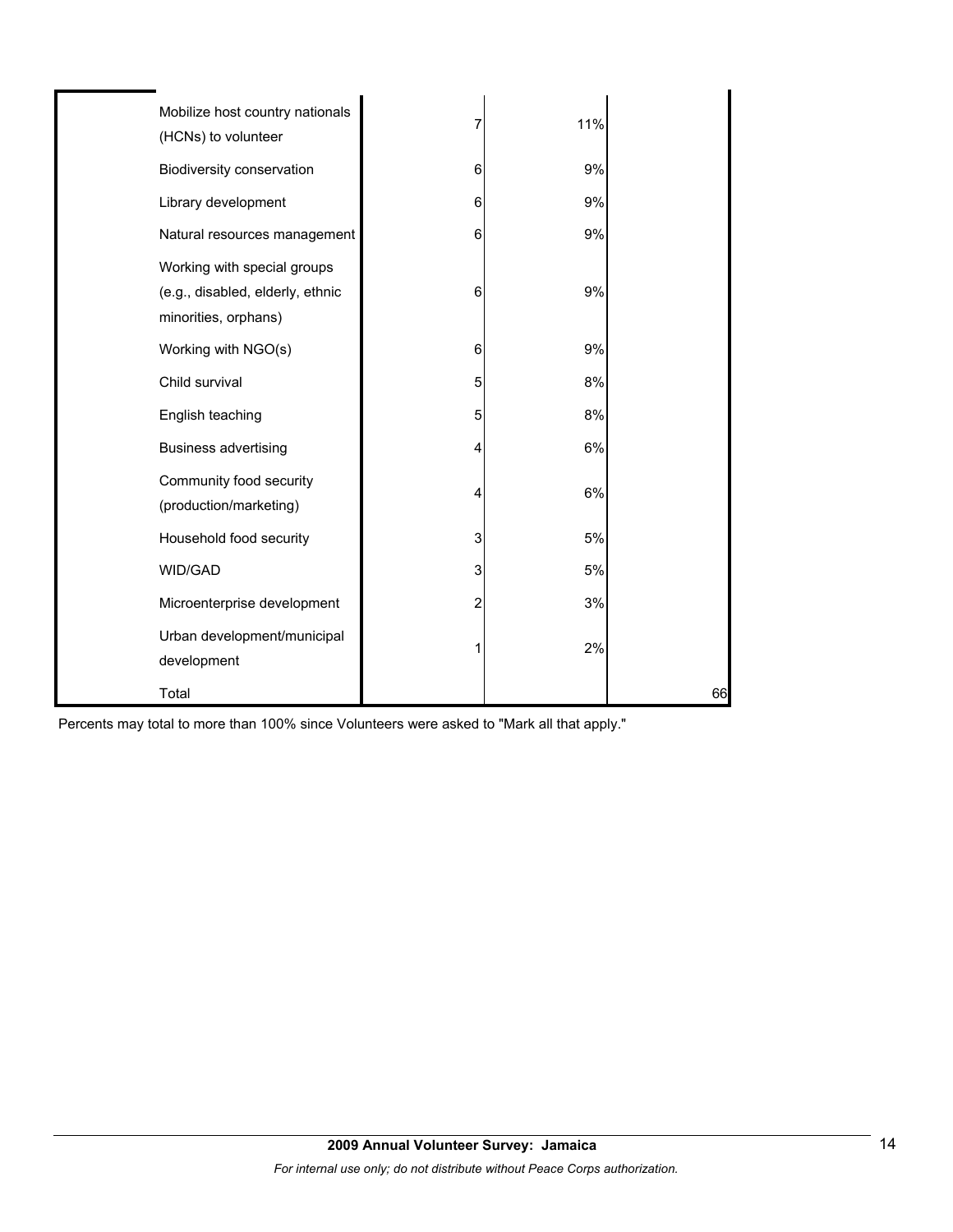|               |                                                | Column N % | Count | Row N % |  |
|---------------|------------------------------------------------|------------|-------|---------|--|
| C5.OTHER.TEXT | Open-ended results. Not responsive to request. |            |       |         |  |
|               | Total                                          |            | 76    | 100%    |  |

## **C5: Which of the following do your secondary activities include? Other (specify)**

## **C5: No Secondary Activities**

|         |       | Percent | Number |
|---------|-------|---------|--------|
| C5.NONE | No    | 88%     | 67     |
|         | Yes   | 12%     | 9      |
|         | Total | 100%    | 76     |

|  |  |  | C6: Hours Spent on Secondary Activities During Average Work Week |
|--|--|--|------------------------------------------------------------------|

|           | None | 1-10 hrs | $1-20$ hrs<br>44 | 21-30 hrs | 31-40 hrs | More than 40 hrs | Total |
|-----------|------|----------|------------------|-----------|-----------|------------------|-------|
| C6Hrs6grp |      | 64%      | 28%              | $1\%$     | 4%        | $1\%$            | 67    |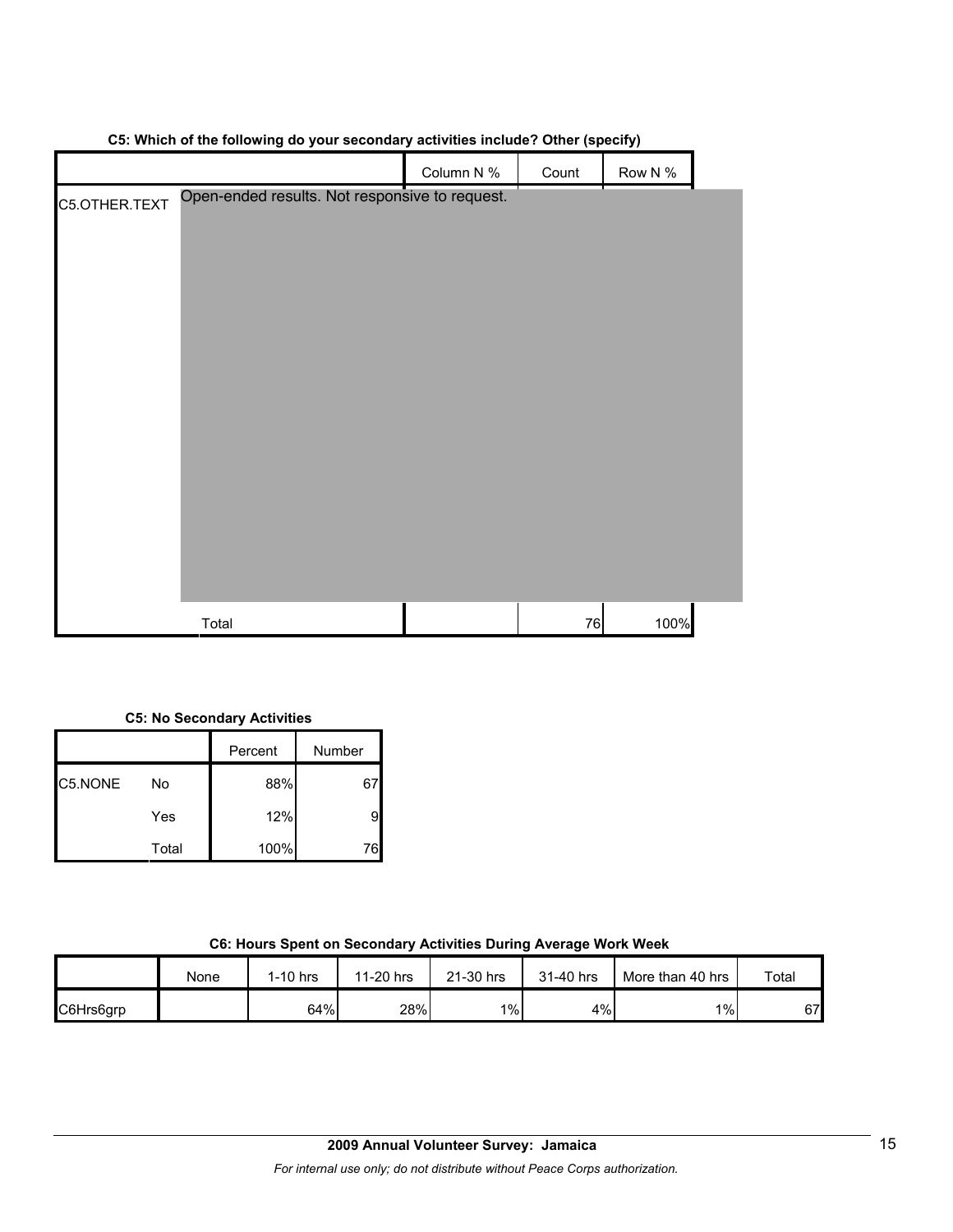| C6. How many hours do you spend on secondary activities during an average work week? |  |
|--------------------------------------------------------------------------------------|--|
|--------------------------------------------------------------------------------------|--|

|     | All Volunteers | Average | Lowest reported | Highest reported | Did not answer |
|-----|----------------|---------|-----------------|------------------|----------------|
| IC6 | 761.           | ⇁       |                 |                  | 91             |

## **C7: How personally satisfying is your--?**

|                              | Not at all 1 |     |     |     | Exceptionally 5 | Total |
|------------------------------|--------------|-----|-----|-----|-----------------|-------|
| Primary assignment           | 4%           | 17% | 20% | 43% | 16%             | 76    |
| Secondary project/activities | 6%           | 9%l | 24% | 40% | 22%             | 68    |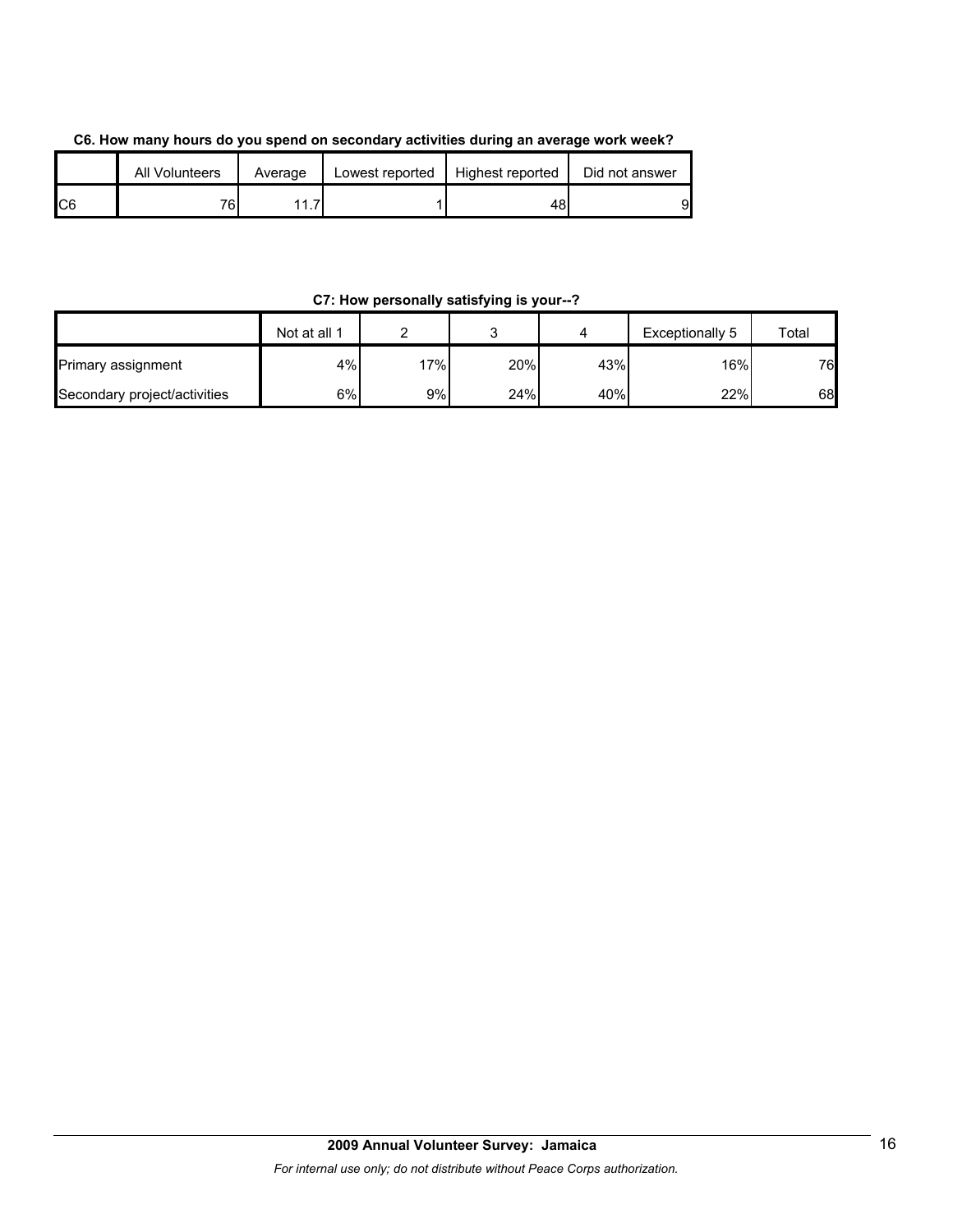## **D. Training for Peace Corps Assignment**

*This section reports Volunteers' assessments of the effectiveness of their Pre-Service Training and In-Service Training at post. In-Service Training (IST) includes: Reconnect; Technical IST; Mid-Service and Close of Service conferences; project management/leadership conferences; and other post-sponsored training sessions.* 

|                                                                       | Not effective | Poor  | Adequate | Effective | Very Effective | NA/No training | Total |
|-----------------------------------------------------------------------|---------------|-------|----------|-----------|----------------|----------------|-------|
| Manage cultural differences                                           | 2%            | 7%    | 28%      | 43%       | 20%            |                | 46    |
| Deal with adjustment issues                                           | 2%            | 9%    | 35%      | 46%       | 9%             |                | 46    |
| Work with<br>counterparts/community<br>partners                       | 7%            | 22%   | 35%      | 33%       | 4%             |                | 46    |
| Use language needed in<br>work and social interactions                | 4%            | 2%    | 24%      | 63%       | 7%             |                | 46    |
| Perform technical aspects of<br>your work                             | 13%           | 22%   | 35%      | 22%       | 2%             | 7%             | 46    |
| Work on your project goals<br>and objectives                          | 4%            | $7\%$ | 37%      | 39%       | 13%            |                | 46    |
| Conduct a participatory<br>community needs<br>assessment (e.g., PACA) | 7%            | 4%    | 46%      | 37%       | 7%             |                | 46    |
| Monitor your project goals<br>and outcomes                            | 7%            | 2%    | 43%      | 45%       | 2%             |                | 44    |
| Maintain your physical health                                         | 2%            | 7%    | 30%      | 46%       | 15%            |                | 46    |
| Maintain your<br>mental/emotional health                              | 4%            | 15%   | 20%      | 46%       | 15%            |                | 46    |
| Maintain your personal safety<br>and security                         | 2%            |       | 2%       | 17%       | 76%            | 2%             | 46    |

**D1: (PCVs at post 18 months or less) How effective was your Pre-Service Training (PST) in preparing you to--**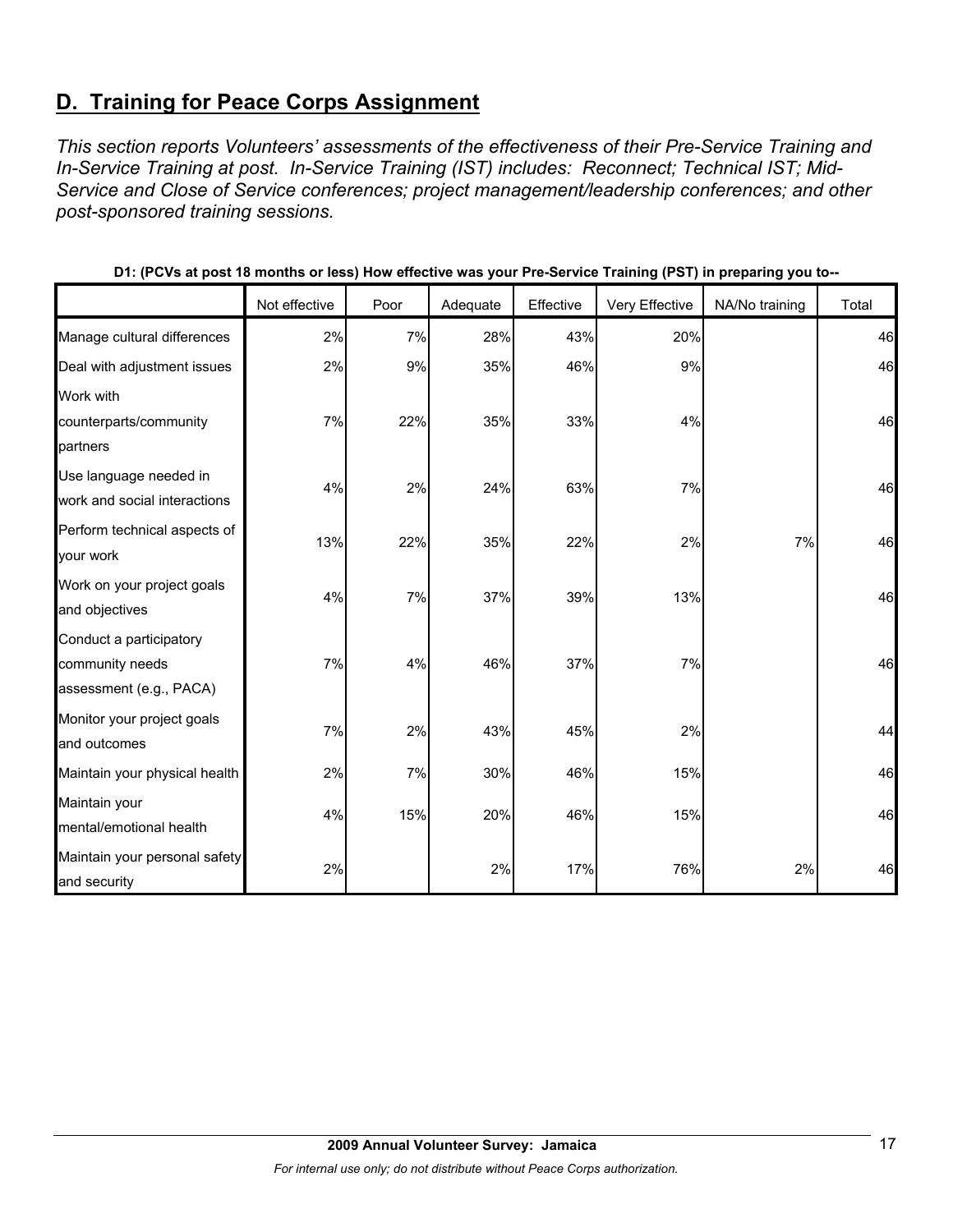|                                                                                          | Not effective | Poor | Adequate | Effective | Very Effective | NA/No training | Total |
|------------------------------------------------------------------------------------------|---------------|------|----------|-----------|----------------|----------------|-------|
| Manage cultural differences                                                              | 6%            | 6%   | 45%      | 24%       | 2%             | 16%            | 49    |
| Deal with adjustment issues                                                              | 4%            | 10%  | 41%      | 27%       | 2%             | 16%            | 49    |
| Build and strengthen working<br>relationships with<br>counterparts/community<br>partners | 10%           | 31%  | 33%      | 14%       | 4%             | 8%             | 49    |
| Use language needed in<br>work and social interactions                                   | 6%            | 10%  | 45%      | 12%       | 6%             | 20%            | 49    |
| Perform technical aspects of<br>your work                                                | 12%           | 23%  | 40%      | 12%       | 2%             | 10%            | 48    |
| Work on your project goals<br>and objectives                                             | 2%            | 15%  | 40%      | 30%       | 6%             | 6%             | 47    |
| Conduct a participatory<br>community needs<br>assessment (e.g., PACA)                    | 8%            | 6%   | 50%      | 12%       | 4%             | 19%            | 48    |
| Monitor project goals and<br>outcomes                                                    | 6%            | 9%   | 51%      | 26%       | 2%             | 6%             | 47    |
| Maintain your physical health                                                            | 6%            | 10%  | 29%      | 23%       | 15%            | 17%            | 48    |
| Maintain your<br>mental/emotional health                                                 | 9%            | 9%   | 36%      | 23%       | 9%             | 15%            | 47    |
| Maintain your personal safety<br>and security                                            | $6\%$         |      | $6\%$    | 27%       | 55%            | 6%             | 49    |

**D5: How effective was your In-Service Training (IST) in preparing you to--**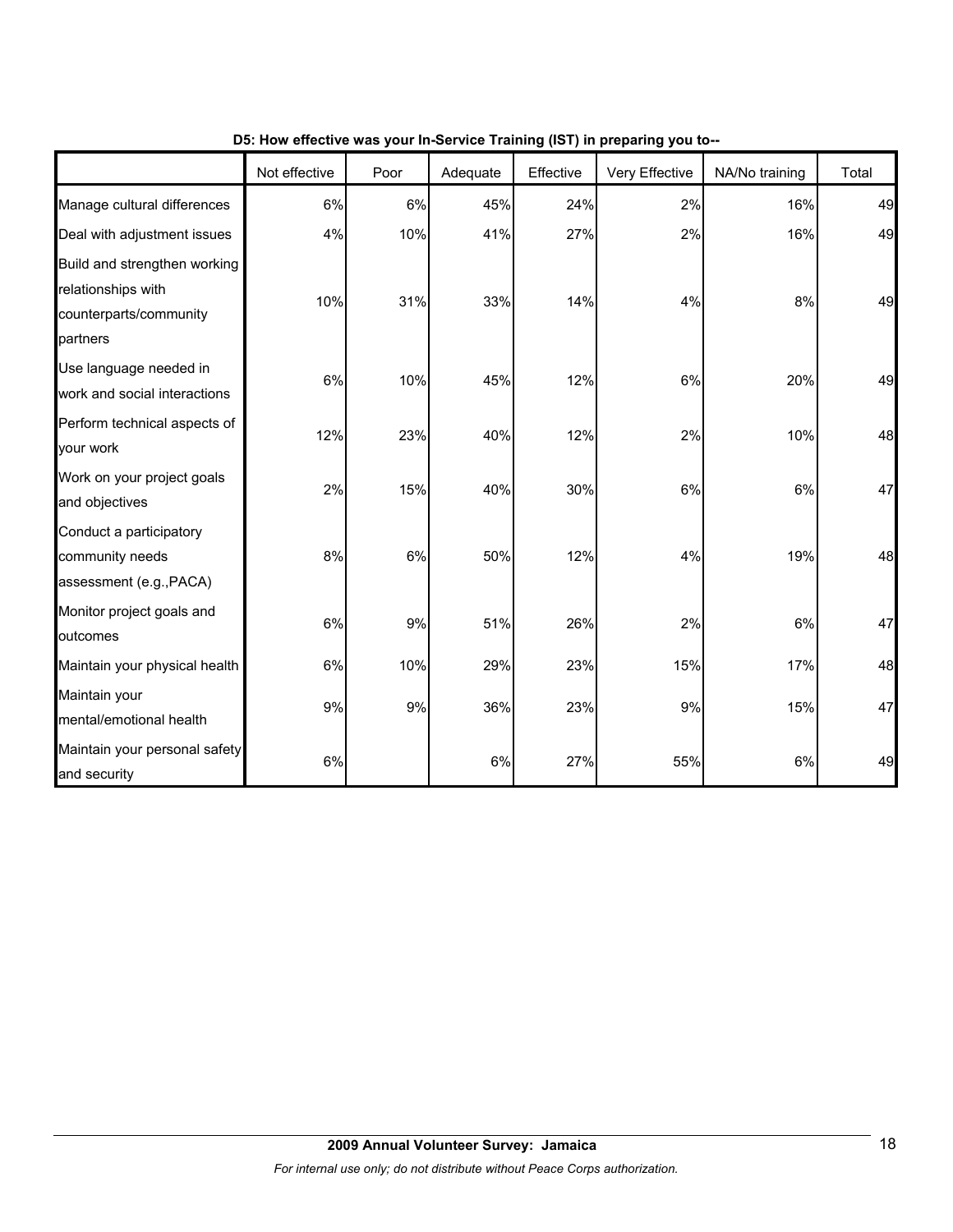|  | D8: Did you have this skill before joining the Peace Corps? |  |
|--|-------------------------------------------------------------|--|
|  |                                                             |  |

|                                                  | No/ No answer | Yes | Total |
|--------------------------------------------------|---------------|-----|-------|
| Skills specific to my assignment                 | 34            | 41  | 75    |
| Assessing community needs                        | 44            | 29  | 73    |
| Organizing/implementing<br>community activities  | 29            | 44  | 73    |
| Building capacity of local<br>organizations      | 46            | 28  | 74    |
| Monitoring, reporting, and<br>evaluating my work | 19            | 56  | 75    |
| Designing and implementing<br>training sessions  | 37            | 38  | 75    |

## **D8: Is the skill needed for your Peace Corps work?**

|                                                  | No/ No answer | Yes | Total |
|--------------------------------------------------|---------------|-----|-------|
| Skills specific to my assignment                 | 6             | 68  | 74    |
| Assessing community needs                        | 9             | 64  | 73    |
| Organizing/implementing<br>community activities  | 8             | 66  | 74    |
| Building capacity of local<br>organizations      | 13            | 61  | 74    |
| Monitoring, reporting, and<br>evaluating my work | 5             | 69  | 74    |
| Designing and implementing<br>training sessions  | 7             | 67  | 74    |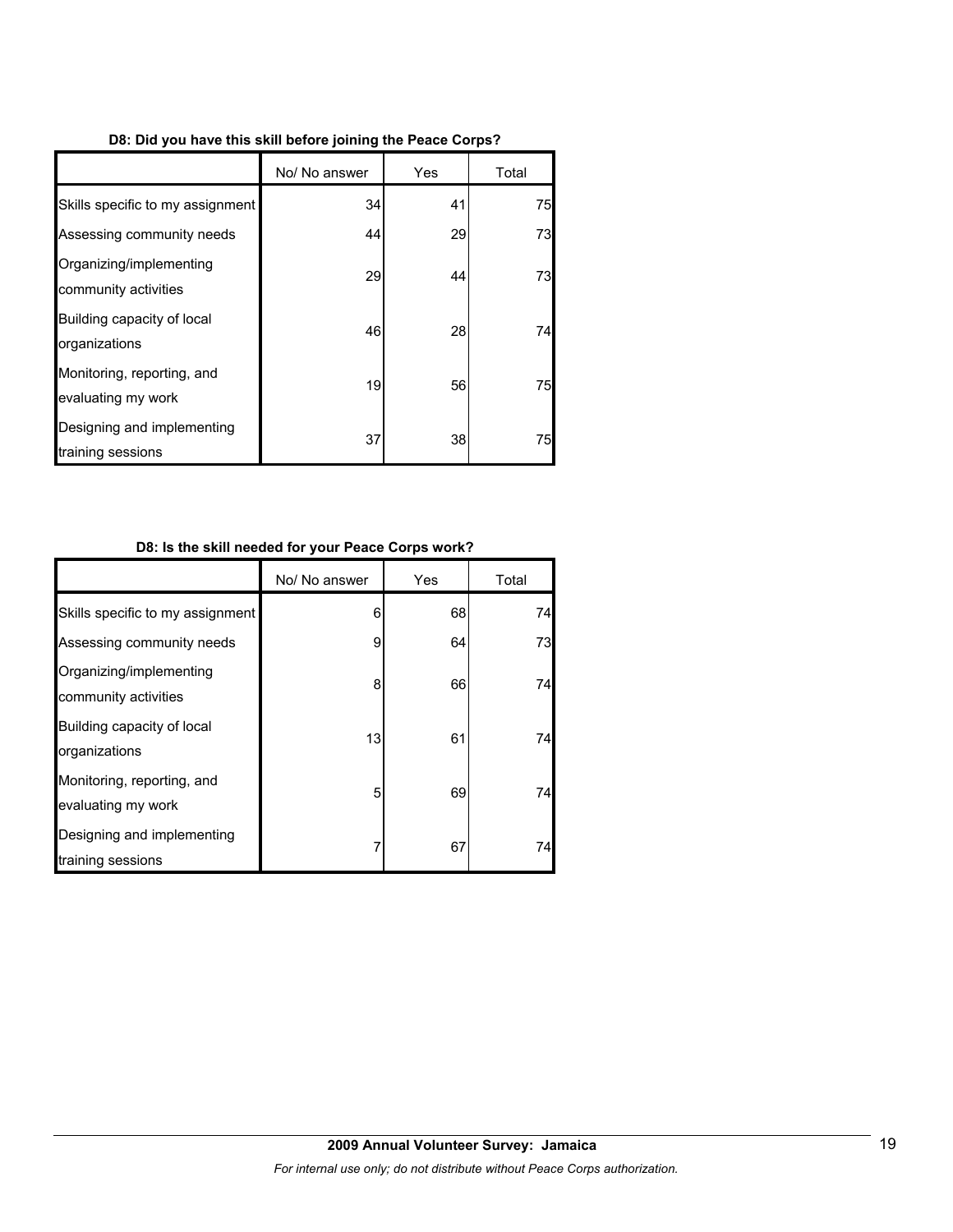## **D8: Have you had adequate Peace Corps training to acquire the skill?**

|                                                  | No/ No answer | Yes | Total |
|--------------------------------------------------|---------------|-----|-------|
| Skills specific to my assignment                 | 37            | 14  | 51    |
| Assessing community needs                        | 10            | 54  | 64    |
| Organizing/implementing<br>community activities  | 25            | 35  | 60    |
| Building capacity of local<br>organizations      | 32            | 30  | 62    |
| Monitoring, reporting, and<br>evaluating my work | 6             | 54  | 60    |
| Designing and implementing<br>training sessions  | 35            | 26  | 61    |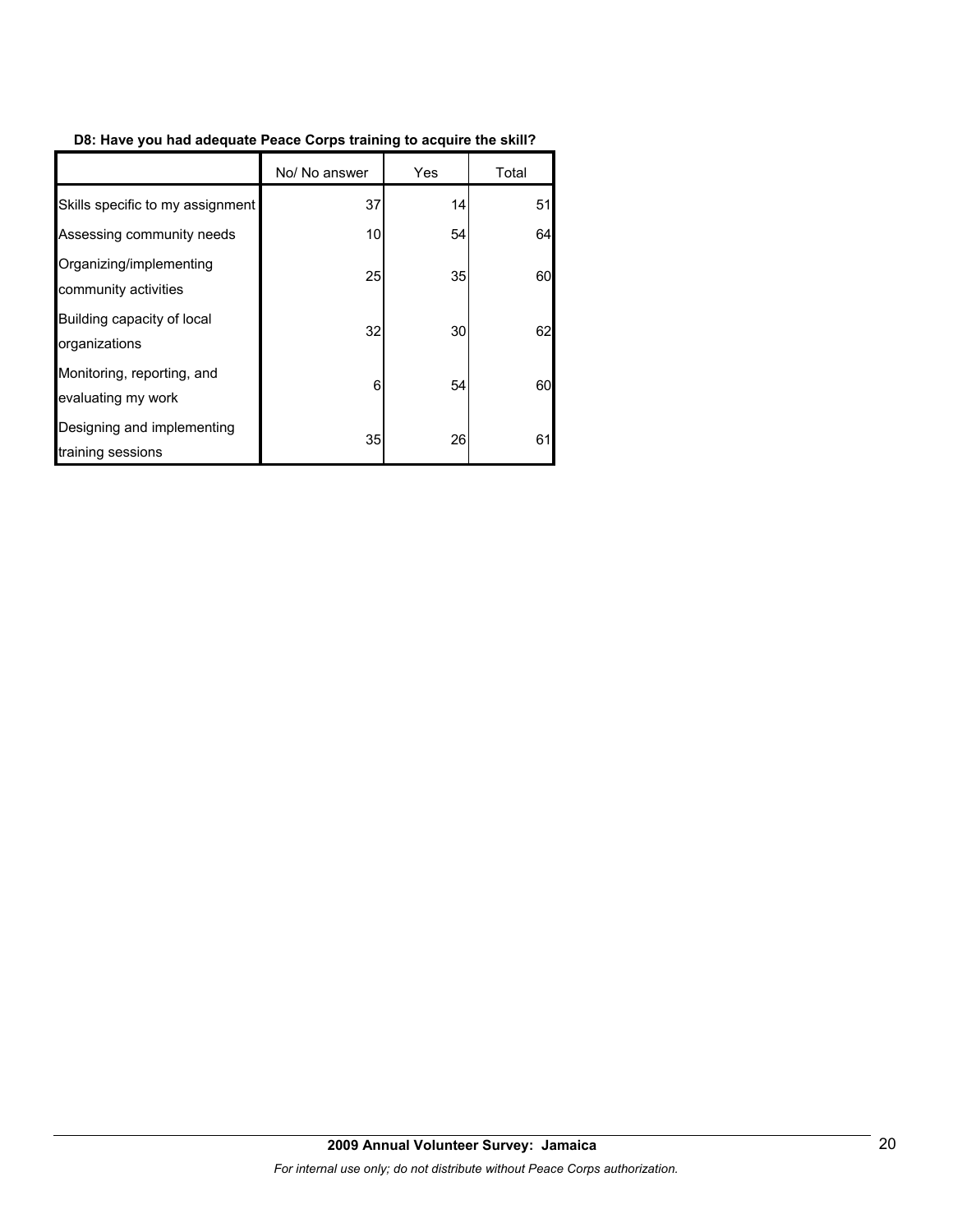## **E. Volunteer Assignment Goals and Impact**

*This section reports Volunteers' self-assessments of their impact on the individuals and organizations in the communities in which they serve. At the end of this section, Volunteers' third goal activities, participation in Coverdell World Wise School/Correspondence Match (CWWS/CM) and use of Peace Corps resources to support their work are reported in questions.* 

|                                                                                                       | Not at all 1 | $\overline{c}$ | 3   | 4   | Exceptionally 5 | <b>NA</b> | Total |
|-------------------------------------------------------------------------------------------------------|--------------|----------------|-----|-----|-----------------|-----------|-------|
| Meets the objectives of the<br>project plan                                                           | 4%           | 8%             | 20% | 41% | 28%             |           | 76    |
| Builds local capacity for<br>sustainability                                                           | 5%           | 14%            | 34% | 37% | 9%              |           | 76    |
| Involves local people in<br>planning and implementing<br>activities                                   | 3%           | 12%            | 36% | 29% | 20%             |           | 75    |
| Complements other local<br>development activities                                                     | 4%           | 15%            | 34% | 29% | 15%             | 3%        | 73    |
| Transfers skills to host country<br>individuals and organizations                                     | 8%           | 12%            | 28% | 36% | 16%             |           | 75    |
| Mobilizes host country<br>nationals (HCNs) to volunteer                                               | 21%          | 21%            | 32% | 15% | $5%$            | 5%        | 75    |
| Helps promote a better<br>understanding of Americans<br>on the part of the peoples<br>served (goal 2) | 3%           | 8%             | 28% | 45% | 16%             |           | 74    |
| Helps promote a better<br>understanding of other<br>peoples on the part of<br>Americans (goal 3)      | 1%           | 15%            | 20% | 41% | 21%             | 1%        | 75    |

**E1: To what extent does your Volunteer work assignment address the following?**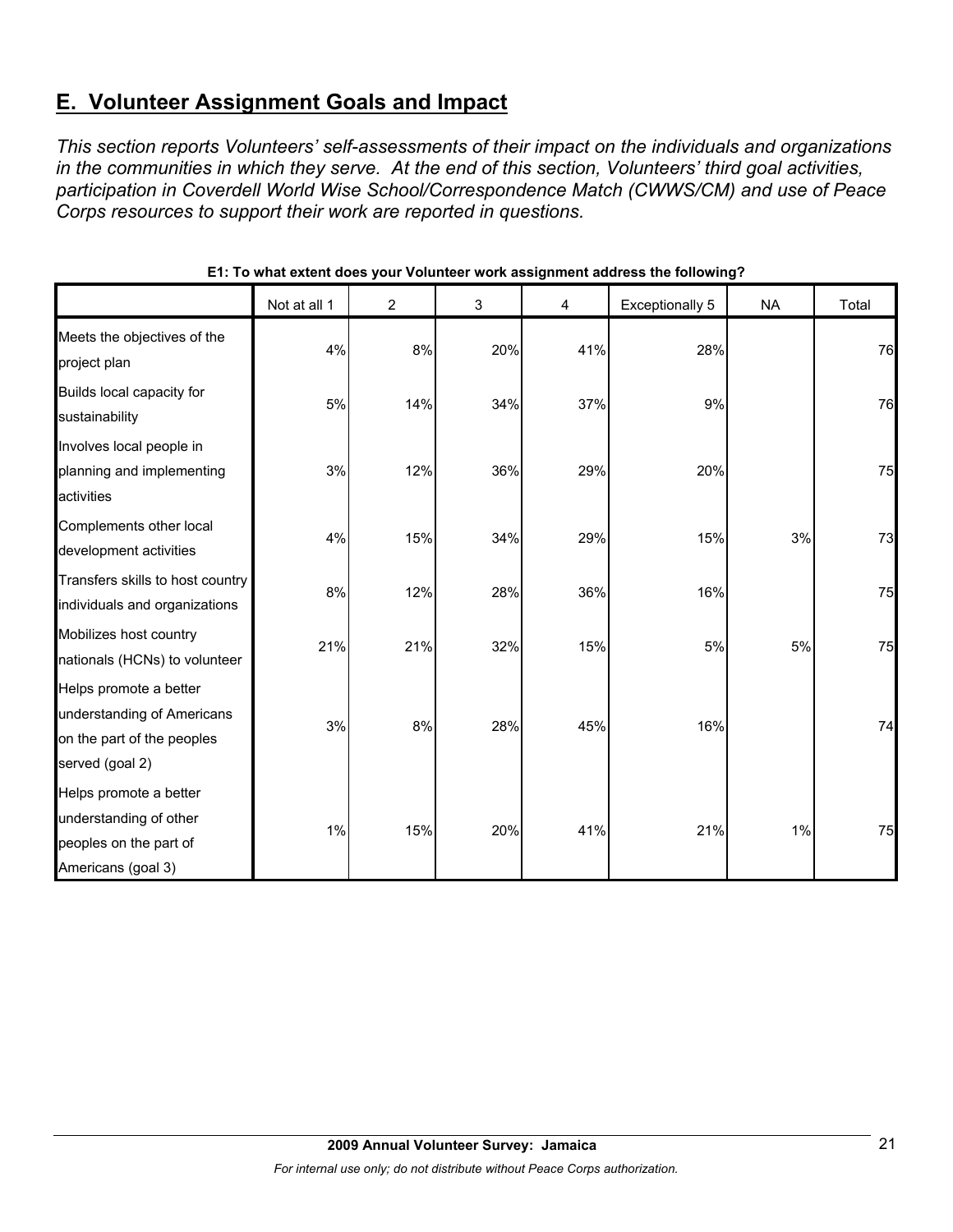|                                          | Not at all 1 | ົ   | ◠<br>c | 4   | Exceptionally 5 | <b>NA</b> | Total |
|------------------------------------------|--------------|-----|--------|-----|-----------------|-----------|-------|
| Need the assistance that you<br>provided |              | 7%  | 23%    | 37% | 33%             |           | 30    |
| Want the assistance that you<br>provided | 7%           | 13% | 20%    | 37% | 23%             |           | 30    |

**E2: To what extent does your host community--?**

### **E3: How much impact does your assignment have on the capacities of your host counterparts/community partners?**

|                                                                  | None 1 | 2   | 3   | 4   | Exceptional 5 | <b>NA</b> | Total |
|------------------------------------------------------------------|--------|-----|-----|-----|---------------|-----------|-------|
| Ability to access information<br>(e.g., library, Internet, etc.) | 11%    | 20% | 25% | 25% | 11%           | 8%        | 75    |
| Leadership skills                                                | 5%     | 31% | 29% | 23% | 5%            | 7%        | 75    |
| Planning and management                                          | 8%     | 21% | 28% | 28% | 8%            | 7%        | 75    |
| Problem solving/critical thinking                                | 8%     | 24% | 33% | 27% | 3%            | 5%        | 75    |
| Self-esteem                                                      | 8%     | 17% | 29% | 23% | 15%           | 8%        | 75    |
| <b>Technical skills</b>                                          | 4%     | 19% | 29% | 35% | 9%            | 4%        | 75    |
| Use of local resources                                           | 11%    | 20% | 29% | 28% | 5%            | 7%        | 75    |
| Use of external resources (e.g.,<br>grants, international NGOs)  | 8%     | 16% | 25% | 32% | 12%           | 7%        | 75    |
| Better understanding of<br>Americans                             |        | 13% | 28% | 45% | 11%           | 3%        | 75    |
| Other: Please specify below                                      |        |     | 11% |     | 4%            | 85%       | 27    |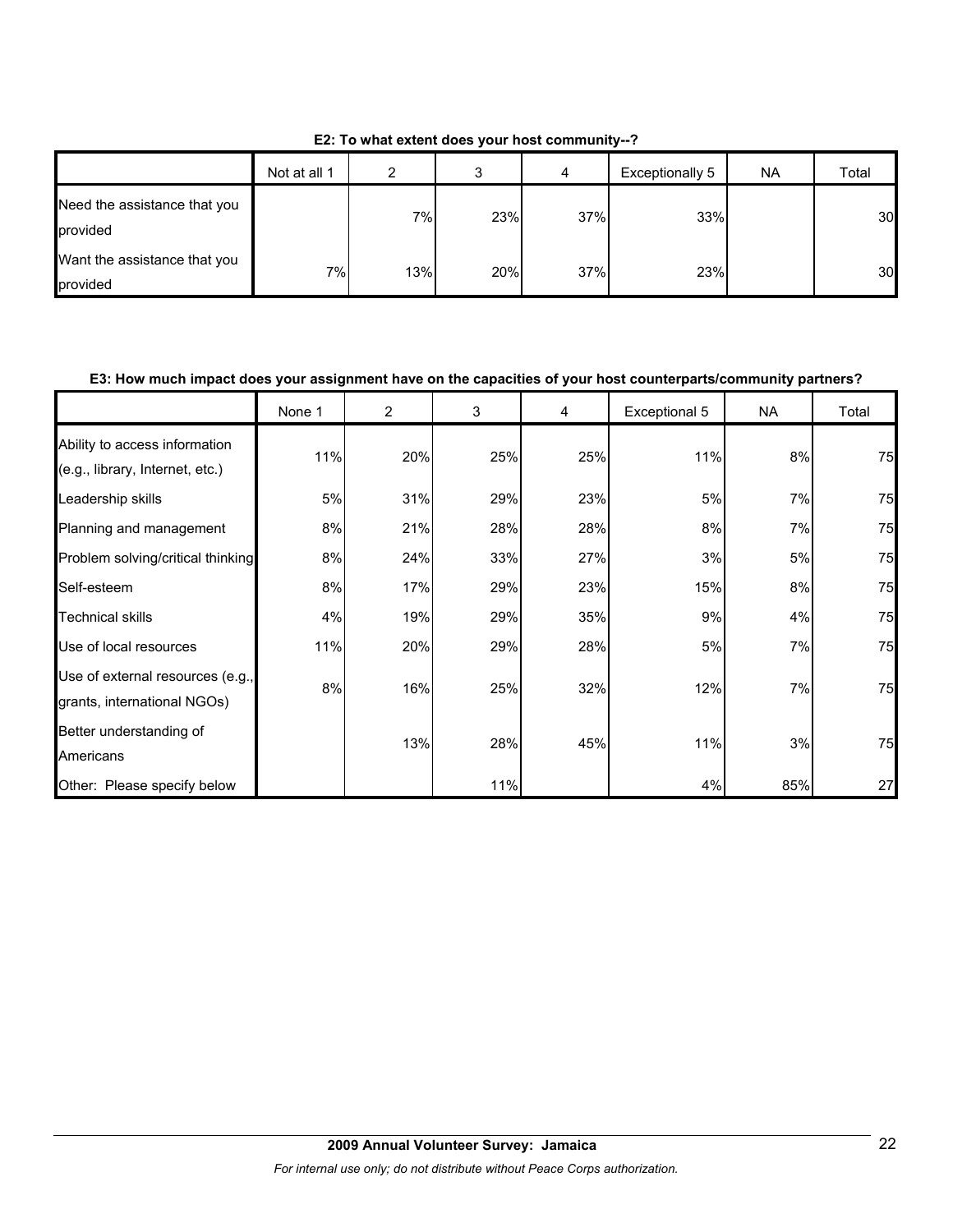|  |  | E3: How much impact does your assignment have on the capacities of your host |  |
|--|--|------------------------------------------------------------------------------|--|
|  |  |                                                                              |  |

|          |                                                | Column N % | Count      | Row N % |  |
|----------|------------------------------------------------|------------|------------|---------|--|
| E3_OTHER | Open-ended results. Not responsive to request. |            |            |         |  |
|          |                                                |            |            |         |  |
|          |                                                |            |            |         |  |
|          |                                                |            |            |         |  |
|          |                                                |            |            |         |  |
|          |                                                |            |            |         |  |
|          |                                                |            |            |         |  |
|          |                                                |            |            |         |  |
|          |                                                |            |            |         |  |
|          |                                                |            |            |         |  |
|          |                                                |            |            |         |  |
|          |                                                |            |            |         |  |
|          |                                                |            |            |         |  |
|          |                                                |            |            |         |  |
|          |                                                |            |            |         |  |
|          |                                                |            |            |         |  |
|          |                                                |            |            |         |  |
|          |                                                |            |            |         |  |
|          |                                                |            |            |         |  |
|          | Total                                          |            | ${\bf 76}$ | 100%    |  |

## **counterparts/community partners? Other (specify)**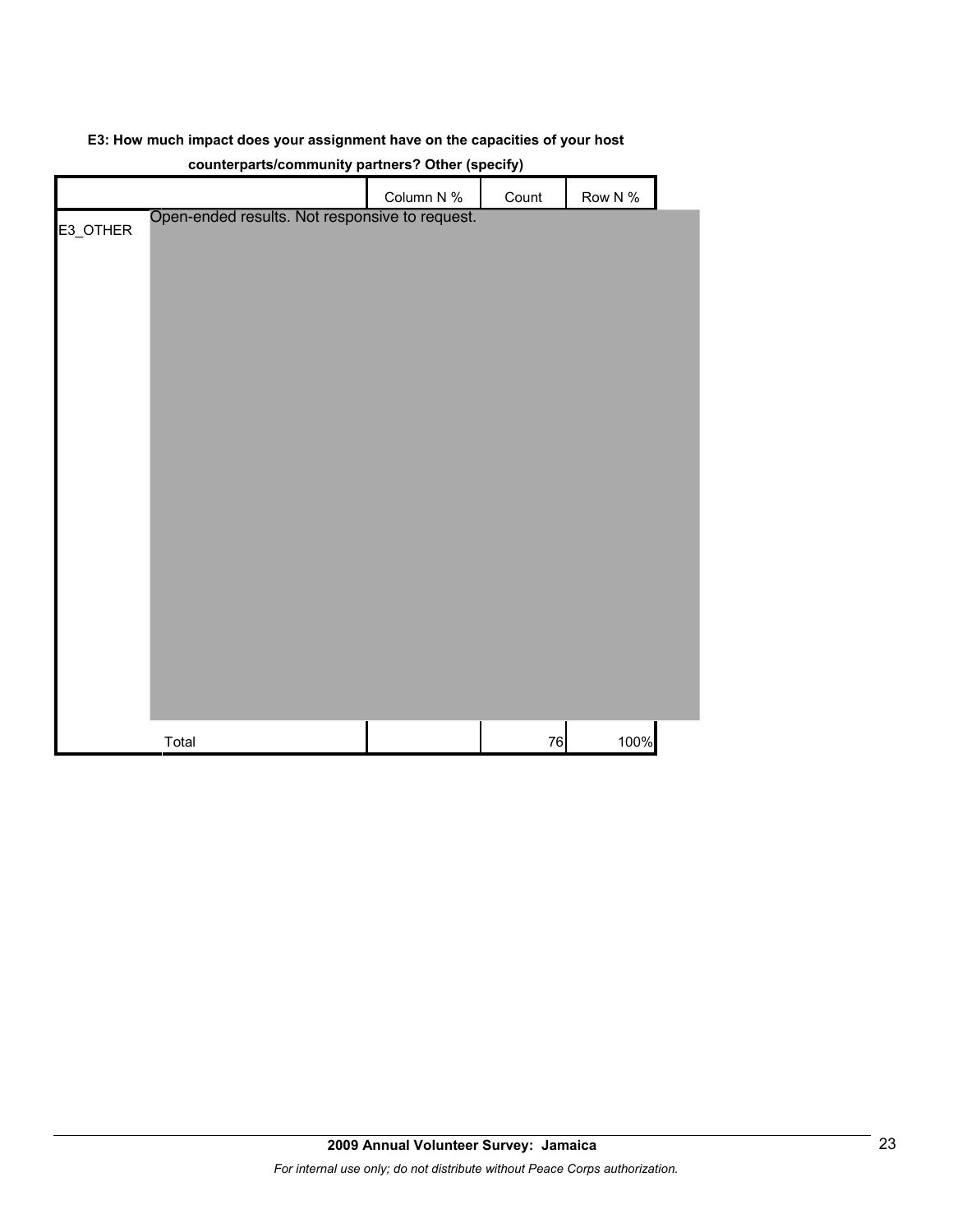|                                                                  | None 1 | $\overline{2}$ | 3   | 4   | Exceptional 5 | <b>NA</b> | Total |
|------------------------------------------------------------------|--------|----------------|-----|-----|---------------|-----------|-------|
| Ability to access information<br>(e.g., library, Internet, etc.) | 9%     | 23%            | 24% | 24% | 15%           | 4%        | 74    |
| Leadership skills                                                | 7%     | 30%            | 32% | 20% | 8%            | 3%        | 74    |
| Planning and management                                          | 8%     | 23%            | 34% | 23% | 7%            | 5%        | 74    |
| Problem solving/critical thinking                                | 9%     | 23%            | 31% | 26% | 8%            | 3%        | 74    |
| Self-esteem                                                      | 4%     | 16%            | 26% | 32% | 18%           | 4%        | 74    |
| <b>Technical skills</b>                                          | 5%     | 28%            | 26% | 28% | 9%            | 3%        | 74    |
| Use of local resources                                           | 8%     | 24%            | 31% | 22% | 8%            | 7%        | 74    |
| Use of external resources (e.g.,<br>grants, international NGOs)  | 16%    | 26%            | 22% | 21% | 8%            | 7%        | 73    |
| Better understanding of<br>Americans                             |        | 9%             | 23% | 50% | 16%           | 1%        | 74    |
| Other: Please specify below                                      |        | 4%             | 4%  | 4%  | 4%            | 84%       | 25    |

**E4: How much impact does your assignment have on the capacities of your host individuals with whom you work?**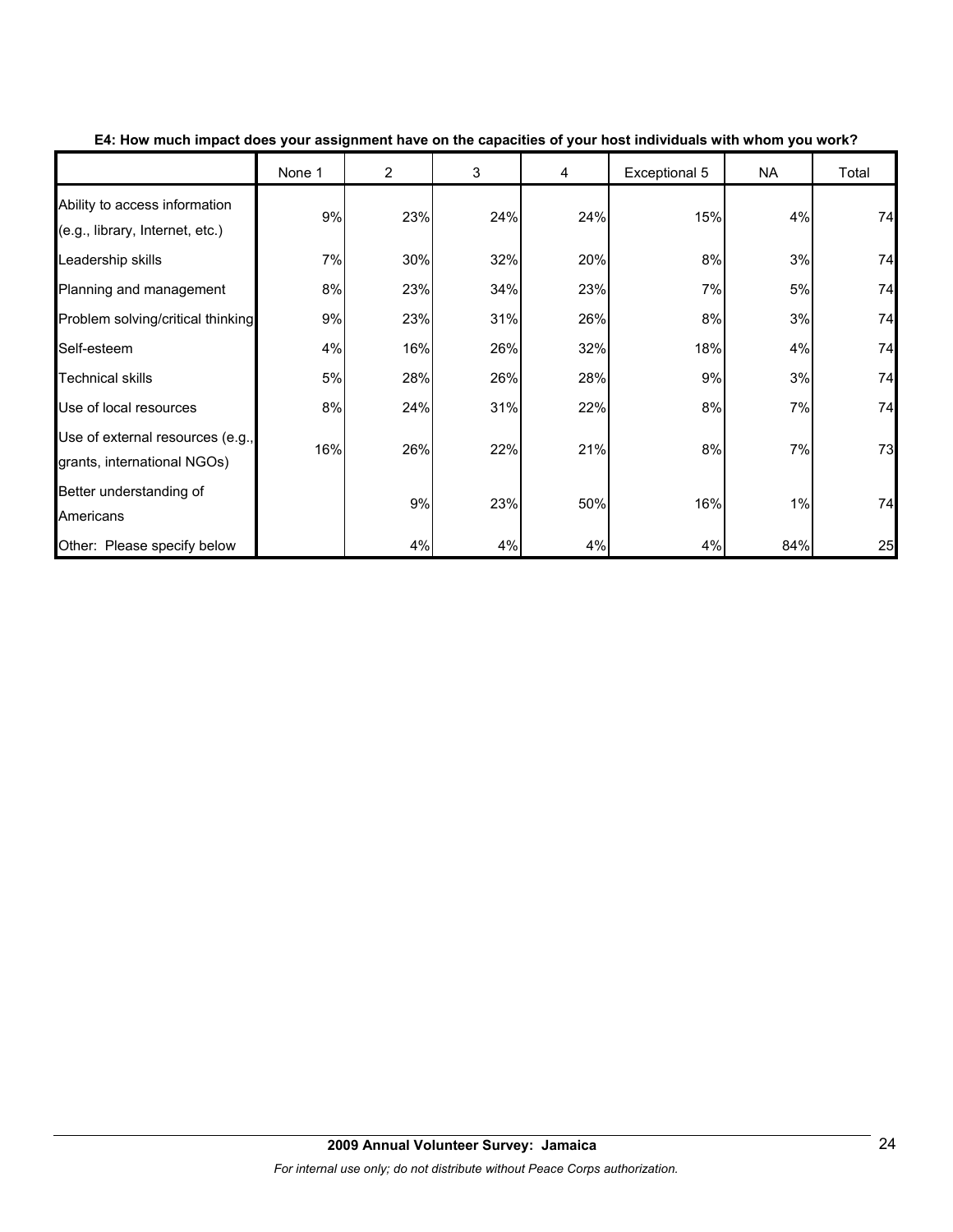|  |  | E4: How much impact does your assignment have on the capacities of your host |
|--|--|------------------------------------------------------------------------------|
|--|--|------------------------------------------------------------------------------|

|          |                                                | $\cdots$   |       |         |  |
|----------|------------------------------------------------|------------|-------|---------|--|
|          |                                                | Column N % | Count | Row N % |  |
| E4_OTHER | Open-ended results. Not responsive to request. |            |       |         |  |
|          |                                                |            |       |         |  |
|          |                                                |            |       |         |  |
|          |                                                |            |       |         |  |
|          |                                                |            |       |         |  |
|          |                                                |            |       |         |  |
|          |                                                |            |       |         |  |
|          |                                                |            |       |         |  |
|          |                                                |            |       |         |  |
|          |                                                |            |       |         |  |
|          |                                                |            |       |         |  |
|          |                                                |            |       |         |  |
|          |                                                |            |       |         |  |
|          |                                                |            |       |         |  |
|          |                                                |            |       |         |  |
|          |                                                |            |       |         |  |
|          |                                                |            |       |         |  |
|          |                                                |            |       |         |  |
|          |                                                |            |       |         |  |
|          | Total                                          |            | 76    | 100%    |  |

## **individuals with whom you work? Other (specify)**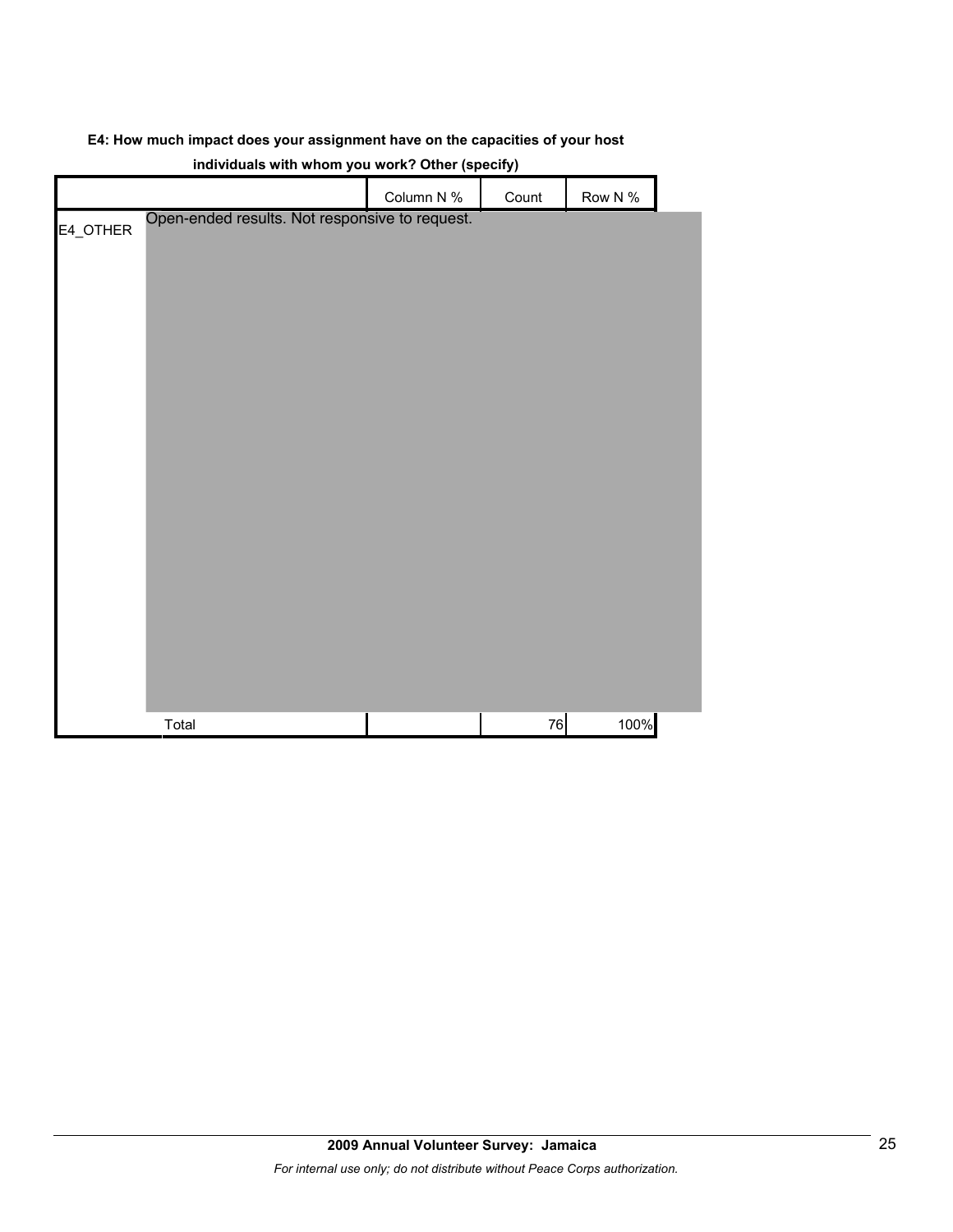|                                                              | None 1 | $\overline{2}$ | 3   | 4   | Exceptional 5 | NA  | Total |
|--------------------------------------------------------------|--------|----------------|-----|-----|---------------|-----|-------|
| Identifying and prioritizing<br>organizational needs         | 5%     | 16%            | 32% | 30% | 11%           | 5%  | 74    |
| Leadership                                                   | 5%     | 24%            | 30% | 26% | 9%            | 5%  | 74    |
| Management                                                   | 9%     | 20%            | 34% | 23% | 7%            | 7%  | 74    |
| Monitoring and evaluation                                    | 11%    | 16%            | 33% | 26% | 8%            | 5%  | 73    |
| Planning and implementing<br>organizational activities       | 5%     | 12%            | 34% | 31% | 14%           | 4%  | 74    |
| Teamwork/participatory<br>decision-making                    | 8%     | 19%            | 27% | 30% | 10%           | 5%  | 73    |
| Use of local resources                                       | 10%    | 25%            | 32% | 22% | 8%            | 4%  | 73    |
| Ability to mobilize, manage,<br>and sustain local volunteers | 12%    | 25%            | 29% | 22% | 4%            | 8%  | 73    |
| Other: Please specify below                                  | 5%     |                | 5%  |     | 9%            | 82% | 22    |

#### **E5: To what extent does your assignment enhance the capacities of organizations with whom you work?**

## **E5: To what extent does your assignment enhance the capacities of organizations with**

**whom you work? Other (specify)**

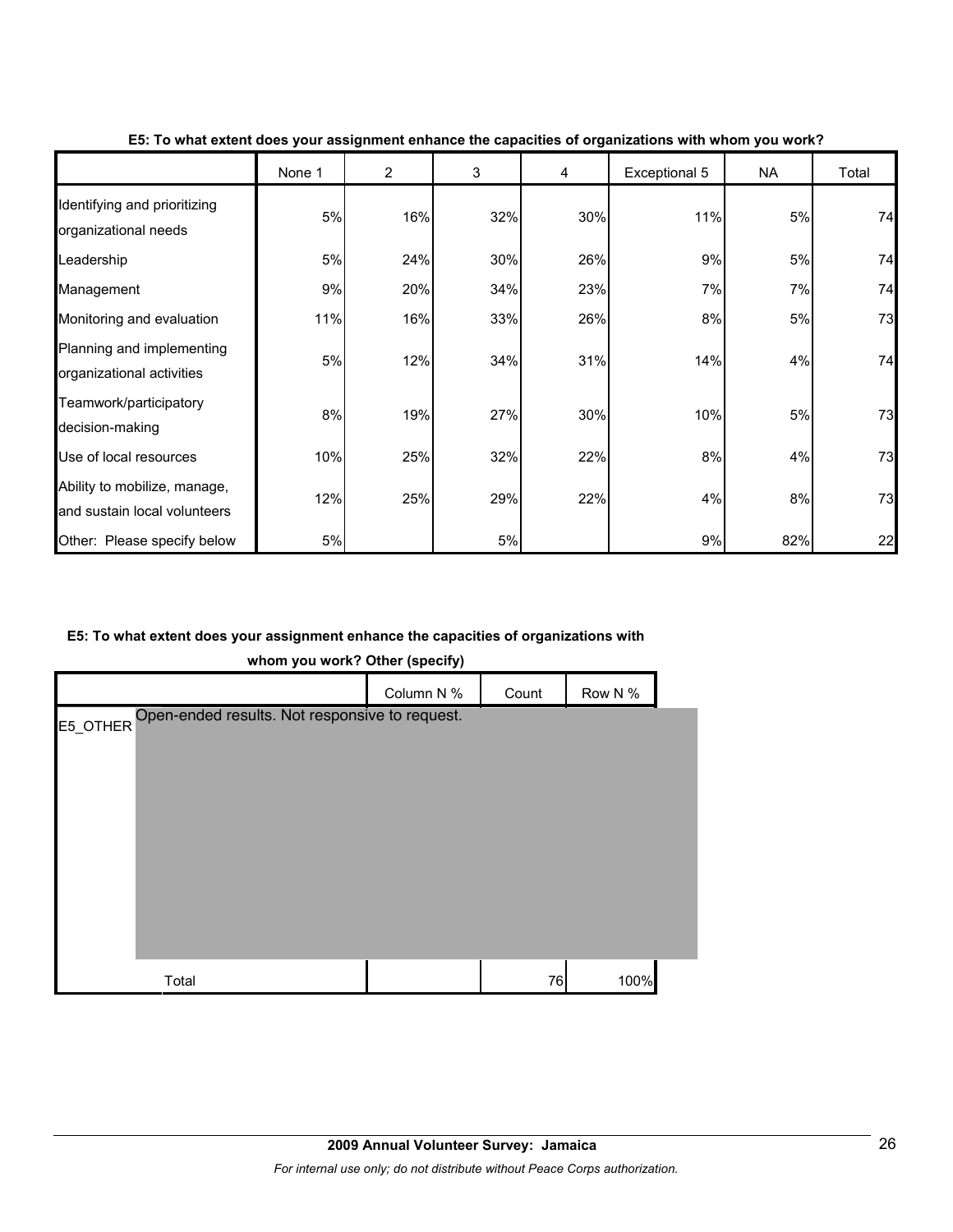|                                       | Not at all 1 | 2   | 3   | 4   | Exceptionally 5 | NA  | Total |
|---------------------------------------|--------------|-----|-----|-----|-----------------|-----|-------|
| Your counterpart/community<br>partner | 8%           | 23% | 32% | 23% | 8%              | 5%  | 73    |
| Another institution/organization      | 7%           | 29% | 24% | 26% | 6%              | 8%  | 72    |
| Members of your host<br>community     | 5%           | 27% | 33% | 25% | 7%              | 3%  | 73    |
| Other: Please specify below           |              |     | 5%  | 10% | 5%              | 81% | 21    |

**E6: How effective have you been in transferring knowledge and skills to help the following persons or groups build their capacities?**

**E7: To what extent have HC individuals gained a better understanding of Americans? Includes "Too early to tell."**

|    | Not at all | Minimally | Moderately | Considerably | Exceptionally | Too early to tell | Total |
|----|------------|-----------|------------|--------------|---------------|-------------------|-------|
| E7 | 0%l        | 9%        | 46%        | 34%          | 8%            | 3%                | 74    |

#### **E7: To what extent have HC individuals gained a better understanding of Americans? Excludes**

**"Too early to tell."**

|     | Not at all | Minimally | Moderately | Considerablv | Exceptionally | $\tau$ otal |
|-----|------------|-----------|------------|--------------|---------------|-------------|
| IE7 |            | ا%0       | 47%        | 35%          | 8%            | 72.         |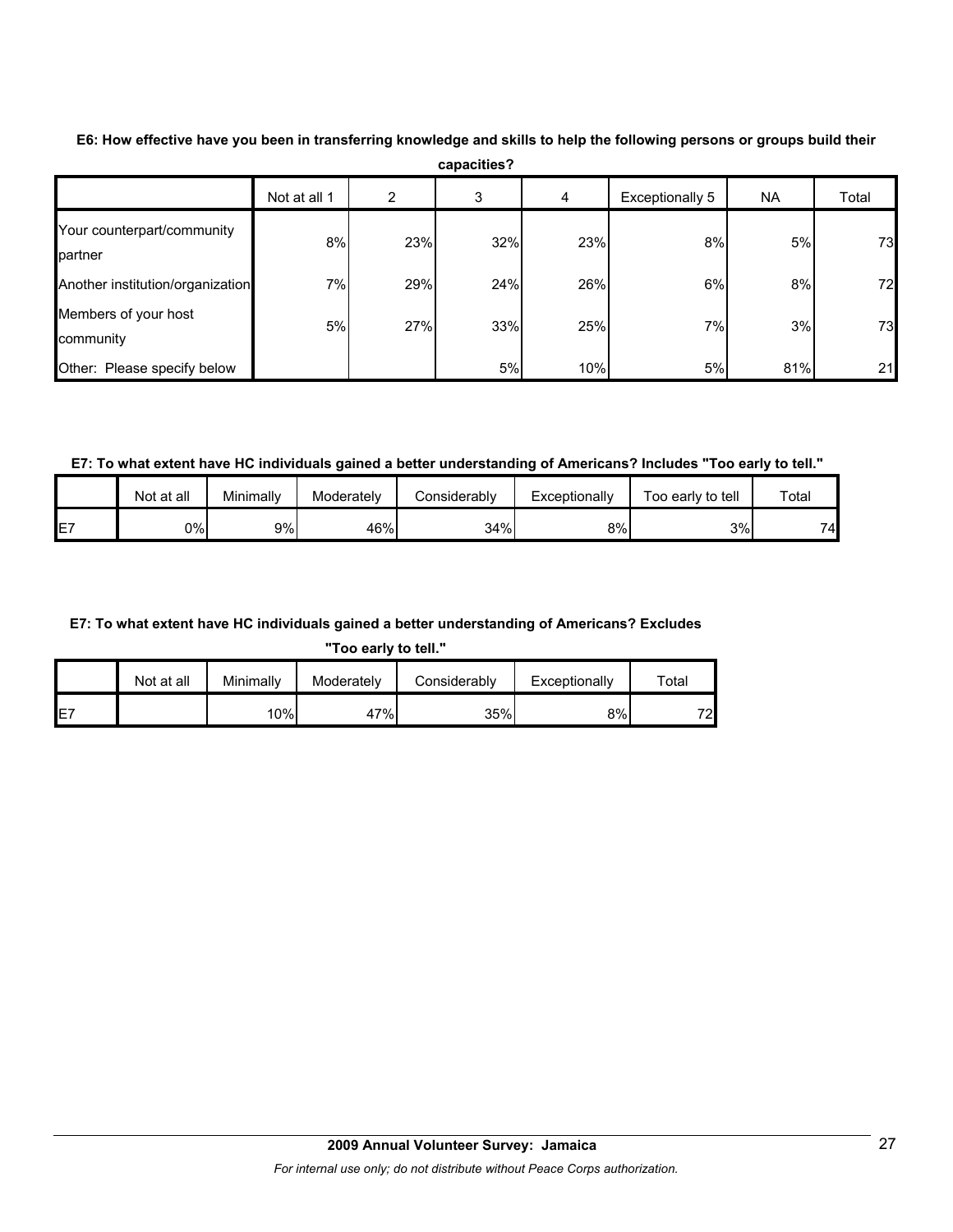|               |                                                              | PCV Responses | % Doing This | <b>Total PCVs</b><br>Responding |
|---------------|--------------------------------------------------------------|---------------|--------------|---------------------------------|
| \$E9Goal3Acts | Electronic updates                                           | 65            | 88%          |                                 |
|               | Hosting American visitors                                    | 50            | 68%          |                                 |
|               | Personal website or blog                                     | 31            | 42%          |                                 |
|               | Hard copy/paper update                                       | 27            | 36%          |                                 |
|               | Enrollment in the CWWS/CMS<br>program                        | 24            | 32%          |                                 |
|               | While on home leave, spoke at<br>a school or community group | 15            | 20%          |                                 |
|               | Pen pal program/letter<br>exchange                           | 9             | 12%          |                                 |
|               | Other please specify                                         | 8             | 11%          |                                 |
|               | Peace Corps Week activities                                  | 2             | 3%           |                                 |
|               | Podcasted/created a slide show<br>or video posted online     | 2             | 3%           |                                 |
|               | Total                                                        |               |              | 74                              |

## **E9. In which of the following third goal activities have you participated during your PC service?**

#### **E9: When asked about third goal activities, Volunteer answered "No**

**involvement in third goal activities."** 

|                                                                                                                                                                                                                                                                                       | Have done third<br>goal activities | No third goal<br>activities | Total |
|---------------------------------------------------------------------------------------------------------------------------------------------------------------------------------------------------------------------------------------------------------------------------------------|------------------------------------|-----------------------------|-------|
| Peace Corps' third goal is to<br>"help promote a better<br>understanding of other peoples<br>on the part of Americans." In<br>which of the following third goal<br>activities, including your contact<br>with family and friends, have<br>you participated during your<br>Peace Corps | 99%                                | 1%                          | 76I   |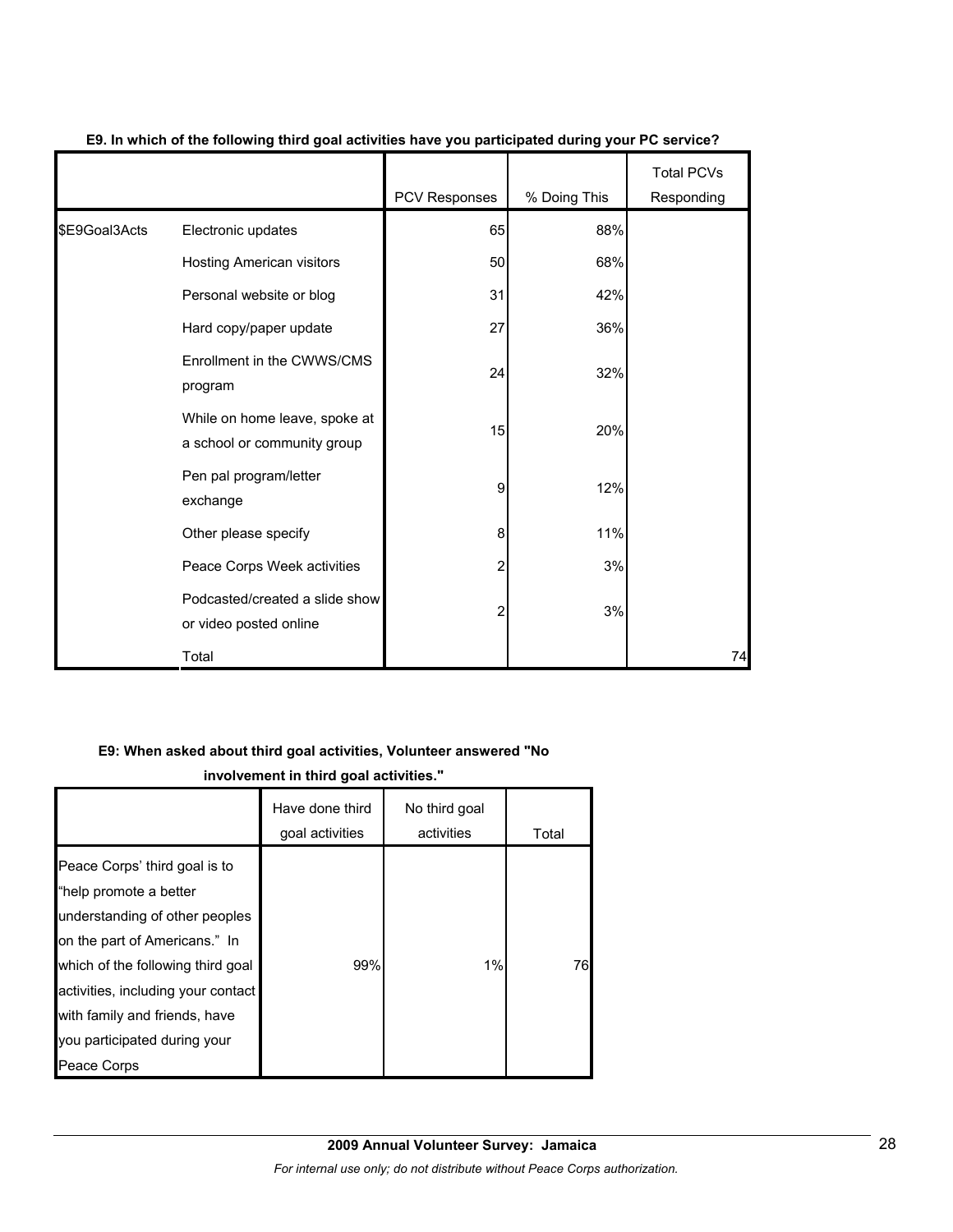|     |                            | I have participated in | I have participated in |       |
|-----|----------------------------|------------------------|------------------------|-------|
|     | I have not participated in | CWWS/CM & would        | CWWS/CM and would      |       |
|     | CWWS/CM.                   | recommend it           | NOT recommend it       | Total |
| E10 | 65%                        | 29%                    | 6%                     | 68    |

**E10: Would you recommend participation in the CWWS CMS to other Volunteers?**

**E11: To what extent have Americans gained a better understanding of HCNs? Includes "Too early to tell."**

|     | Not at all | Minimallv | Moderately | Considerably | Exceptionally | Too early to tell | Total |
|-----|------------|-----------|------------|--------------|---------------|-------------------|-------|
| E1' | $1\%$      | $1\%$     | 32%        | 53%          | 9%            | 3%                | 74    |

## **E11: To what extent have Americans gained a better understanding of HCNs? Excludes "Too early**

| to tell." |            |           |            |              |               |       |
|-----------|------------|-----------|------------|--------------|---------------|-------|
|           | Not at all | Minimally | Moderately | Considerably | Exceptionally | Total |
| IE11      | $1\%$      | 1%        | 33%        | 54%          | 10%           | 72    |

## **E12: Which of the following resources have been useful to you in your third goal activities?**

|                                                                                | Yes |
|--------------------------------------------------------------------------------|-----|
| Coverdell World Wise Schools staff (Useful)                                    | 10  |
| Contact with other Peace Corps staff in Washington, D.C. (Useful)              | 5   |
| Information at staging (Useful)                                                | 23  |
| Information from your post sent to you before departure (Useful)               | 38  |
| Internet (Useful)                                                              | 57  |
| Invitation kits (Useful)                                                       | 26  |
| Material in staging packet (Useful)                                            | 28  |
| Peace Corps staff at post (e.g., World Wise School contact) (Useful)           | 24  |
| Recruiting (Useful)                                                            | 14  |
| Resources available from Coverdell World Wise Schools (Useful)                 | 9   |
| Resources available on Peace Corps website (e.g., third goal section) (Useful) | 21  |
| Training on third goal (Useful)                                                | 11  |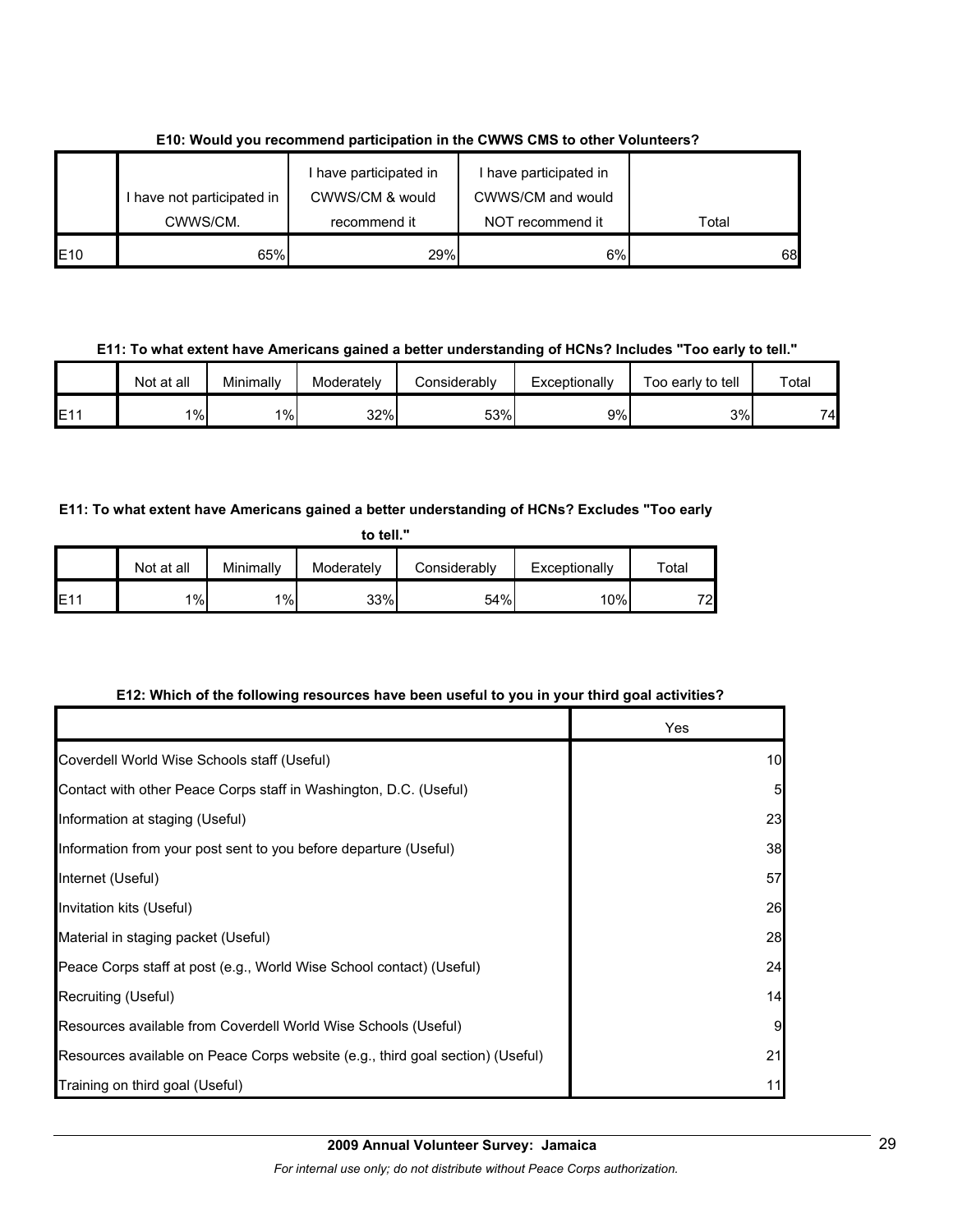|                                                                                             | Yes |
|---------------------------------------------------------------------------------------------|-----|
| Coverdell World Wise Schools staff (Would be helpful)                                       | 23  |
| Contact with other Peace Corps staff in Washington, D.C. (Would be helpful)                 | 17  |
| Information at staging (Would be helpful)                                                   | 9   |
| Information from your post sent to you before departure (Would be helpful)                  | 10  |
| Internet (Would be helpful)                                                                 | 12  |
| Invitation kits (Would be helpful)                                                          | 8   |
| Material in staging packet (Would be helpful)                                               | 7   |
| Peace Corps staff at post (e.g., World Wise School contact) (Would be helpful)              | 12  |
| Recruiting (Would be helpful)                                                               | 10  |
| Resources available from Coverdell World Wise Schools (Would be helpful)                    | 9   |
| Resources available on Peace Corps website (e.g., third goal section) (Would be<br>helpful) | 11  |
| Training on third goal (Would be helpful)                                                   | 21  |
| Other: Please specify below (Would/will be helpful)                                         |     |

## **E12: Which of the following resources would/will be helpful to you in your third goal activities?**

## **E12: Other useful/helpful resources? Other (specify)**

|                                                             |       | Column N % | Count | Row N % |  |  |
|-------------------------------------------------------------|-------|------------|-------|---------|--|--|
| Open-ended results. Not responsive to request.<br>E12_OTHER |       |            |       |         |  |  |
|                                                             |       |            |       |         |  |  |
|                                                             |       |            |       |         |  |  |
|                                                             |       |            |       |         |  |  |
|                                                             | Total |            | 76I   | 100%    |  |  |

#### **E13: Do you know about the Peace Corps Partnership Program (PCPP)?**

|     | No  | Yes, but I haven't used it. | Yes.<br>I have used it. | Total |
|-----|-----|-----------------------------|-------------------------|-------|
| E13 | 47% | 52%                         | $1\%$                   | 75    |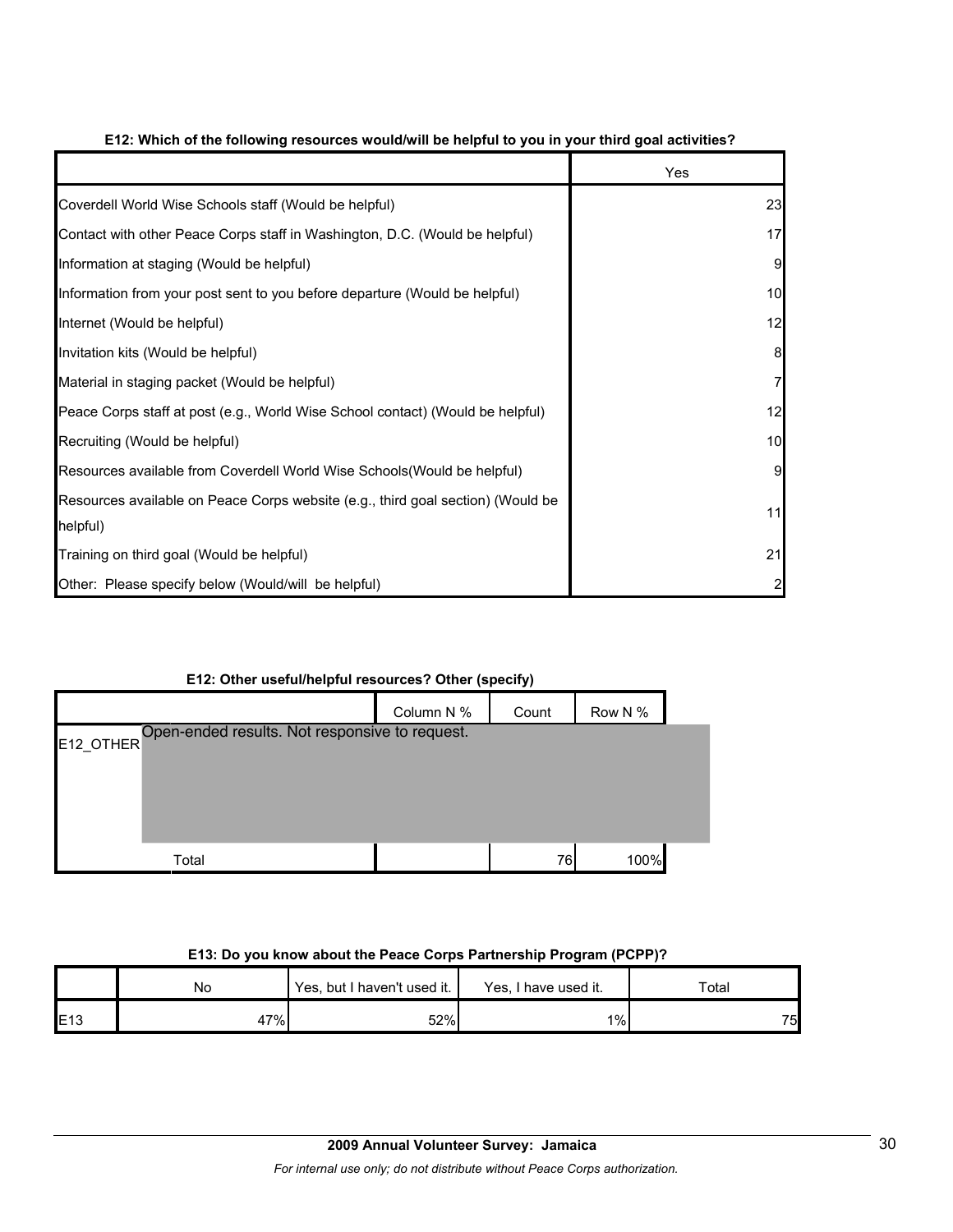## **F. Peace Corps Support**

*This section reports Volunteers' assessments of in-country Peace Corps.* 

|    | Not at all | Poorly | Adequately | Well | Verv well | Total |
|----|------------|--------|------------|------|-----------|-------|
| Е۰ |            | 13%    | 48%        | 30%  | 9%        | 23    |





F1: When you arrived at your community, how prepared for your arrival were the host people with whom you work?

|  |  | F2: How satisfied are you with the health care you received from your PCMO(s)? |
|--|--|--------------------------------------------------------------------------------|
|--|--|--------------------------------------------------------------------------------|

|    | Not at all | Minimallv | Adequately | onsiderablyٽ | Exceptionally | Not Used | Total |
|----|------------|-----------|------------|--------------|---------------|----------|-------|
| 口つ | 1%         | 12%       | 30%        | 21%          | 32%           | 4%       | 73    |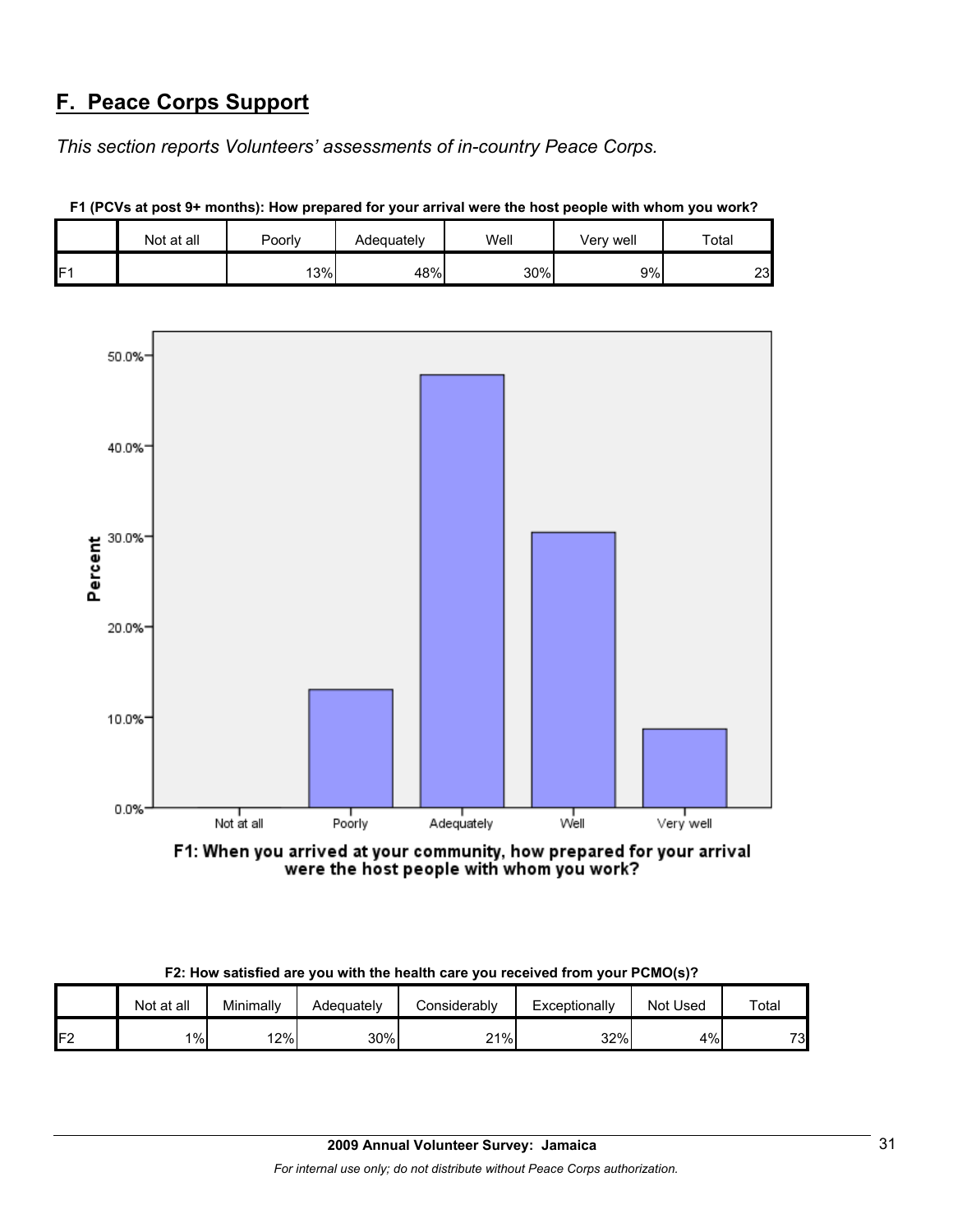|                             | Not at all 1 | 2   | 3   | 4   | Completely 5 | NA | Total |
|-----------------------------|--------------|-----|-----|-----|--------------|----|-------|
| Administrative/logistical   | 3%           | 8%  | 35% | 38% | 16%          |    | 74    |
| Cross-cultural              | 4%           | 5%  | 35% | 40% | 13%          | 3% | 75    |
| Emotional                   | 11%          | 13% | 25% | 31% | 15%          | 5% | 75    |
| Feedback on my work reports | 9%           | 16% | 23% | 24% | 18%          | 9% | 74    |
| Job assignment              | 7%           | 20% | 19% | 33% | 21%          |    | 75    |
| Language learning           | 4%           | 7%  | 37% | 36% | 15%          | 1% | 75    |
| Medical                     | 3%           | 16% | 24% | 28% | 28%          | 1% | 75    |
| Safety and security         |              |     |     | 15% | 85%          |    | 75    |
| Site selection/preparation  | 20%          | 20% | 21% | 20% | 19%          |    | 75    |
| <b>Technical skills</b>     | 16%          | 29% | 29% | 23% | 3%           |    | 73    |

**F3: How satisfied are you with the following support provided by in-country PC staff?**

### **F4: How satisfied are you with the PC time and resources allocated to mental health/adjustment**

|                | issues?              |     |     |     |                           |       |  |  |
|----------------|----------------------|-----|-----|-----|---------------------------|-------|--|--|
|                | Not at all satisfied | ◠   | 3   |     | Completely<br>satisfied 5 | Total |  |  |
| F <sub>4</sub> | 8%                   | 18% | 31% | 28% | 15%                       | 74    |  |  |

**F5: What level of PC support have you received to help cope with stress from issues such as HIV/AIDS, food insecurity, etc. in your community? (Including PCVs w/no need for support)**

|                 |            |     |                                    | Considerable | Exceptional | NA/I have no     |       |
|-----------------|------------|-----|------------------------------------|--------------|-------------|------------------|-------|
|                 | No support |     | Minimal support   Adequate support | support      | support     | need for support | Total |
| IF <sub>5</sub> |            | 7%1 | 19%                                | 7%           | 5%          | 52%              | 75    |

## **F5: What level of PC support have you received to help cope with stress from issues such as HIV/AIDS, food insecurity, etc. in your community? (Excluding PCVs w/no need for support)**

|     |            |                 |                         | Considerable | Exceptional |                 |
|-----|------------|-----------------|-------------------------|--------------|-------------|-----------------|
|     | No support | Minimal support | <b>Adequate support</b> | support      | support     | Total           |
| IF5 | 0%I        | 36%             | 39%                     | 14%          | 11%         | 36 <sup>l</sup> |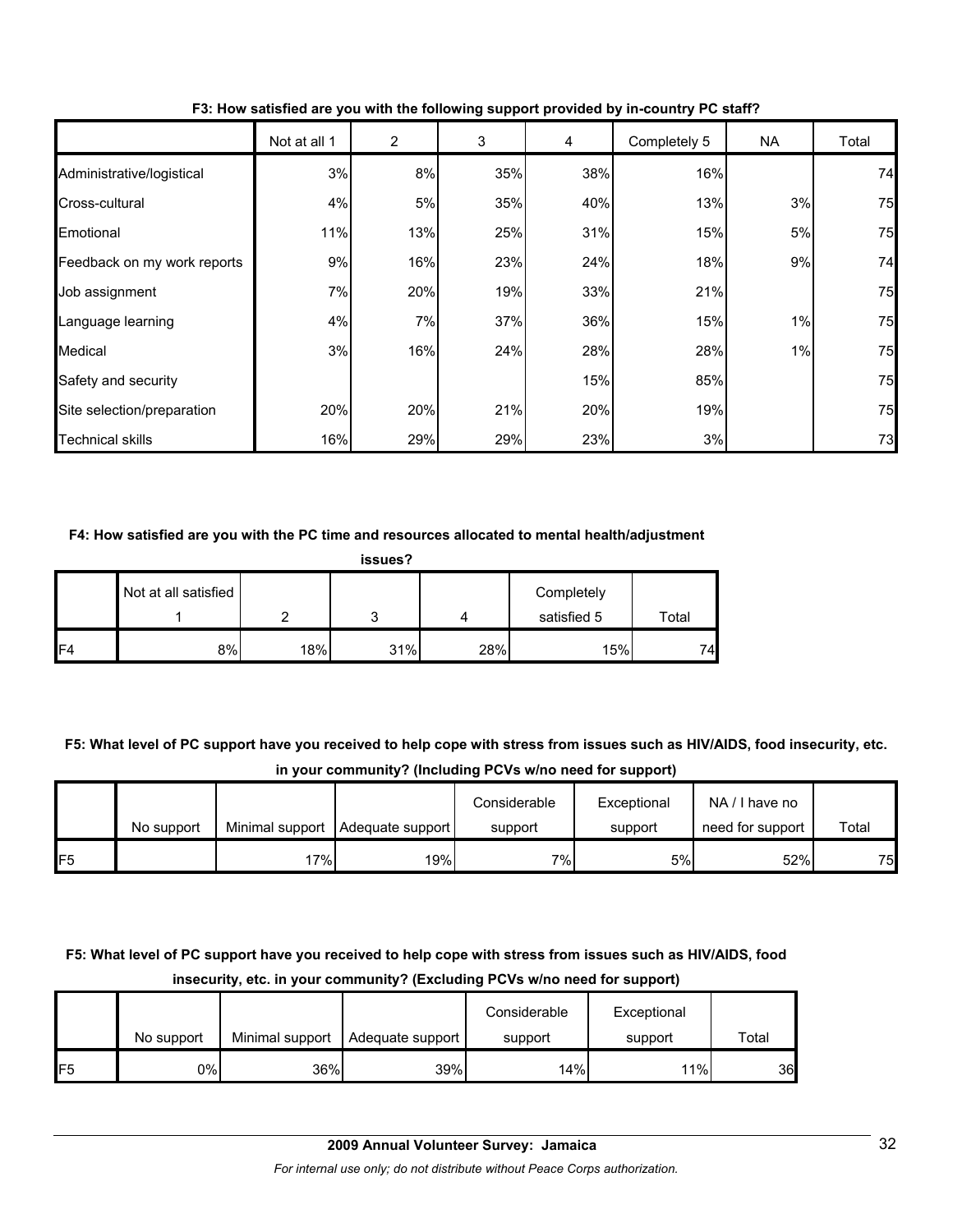## **F6: How would you rate your interaction with the Country Director in**

|                                              | Not adequate | Adequate | Total |  |
|----------------------------------------------|--------------|----------|-------|--|
| Responsiveness to my issues                  | 3%           | 97%      | 73    |  |
| Informative content                          | 4%           | 96%      | 73    |  |
| My comfort level discussing<br><b>issues</b> | 5%           | 95%      | 74    |  |
| Adequacy of visits                           | 18%          | 82%      | 71    |  |

#### **terms of the following?**

### **F6: How would you rate your interaction with the PTO/SRPTC in terms of**

|                                              | Not adequate | Adequate | Total |  |  |
|----------------------------------------------|--------------|----------|-------|--|--|
| Responsiveness to my issues                  | 15%          | 85%      |       |  |  |
| Informative content                          | 23%          | 77%      | 69    |  |  |
| My comfort level discussing<br><b>issues</b> | 25%          | 75%      | 71    |  |  |
| Adequacy of visits                           | 24%          | 76%      | 68    |  |  |

## **the following?**

## **F6: How would you rate your interaction with the APCD/Program Manager in terms of the following?**

|                                       | Not adequate | Adequate | Total |
|---------------------------------------|--------------|----------|-------|
| Responsiveness to my issues           | 23%          | 77%      | 73    |
| Informative content                   | 27%          | 73%      | 73    |
| My comfort level discussing<br>issues | 24%          | 76%      | 74    |
| Adequacy of visits                    | 11%          | 89%      | 73    |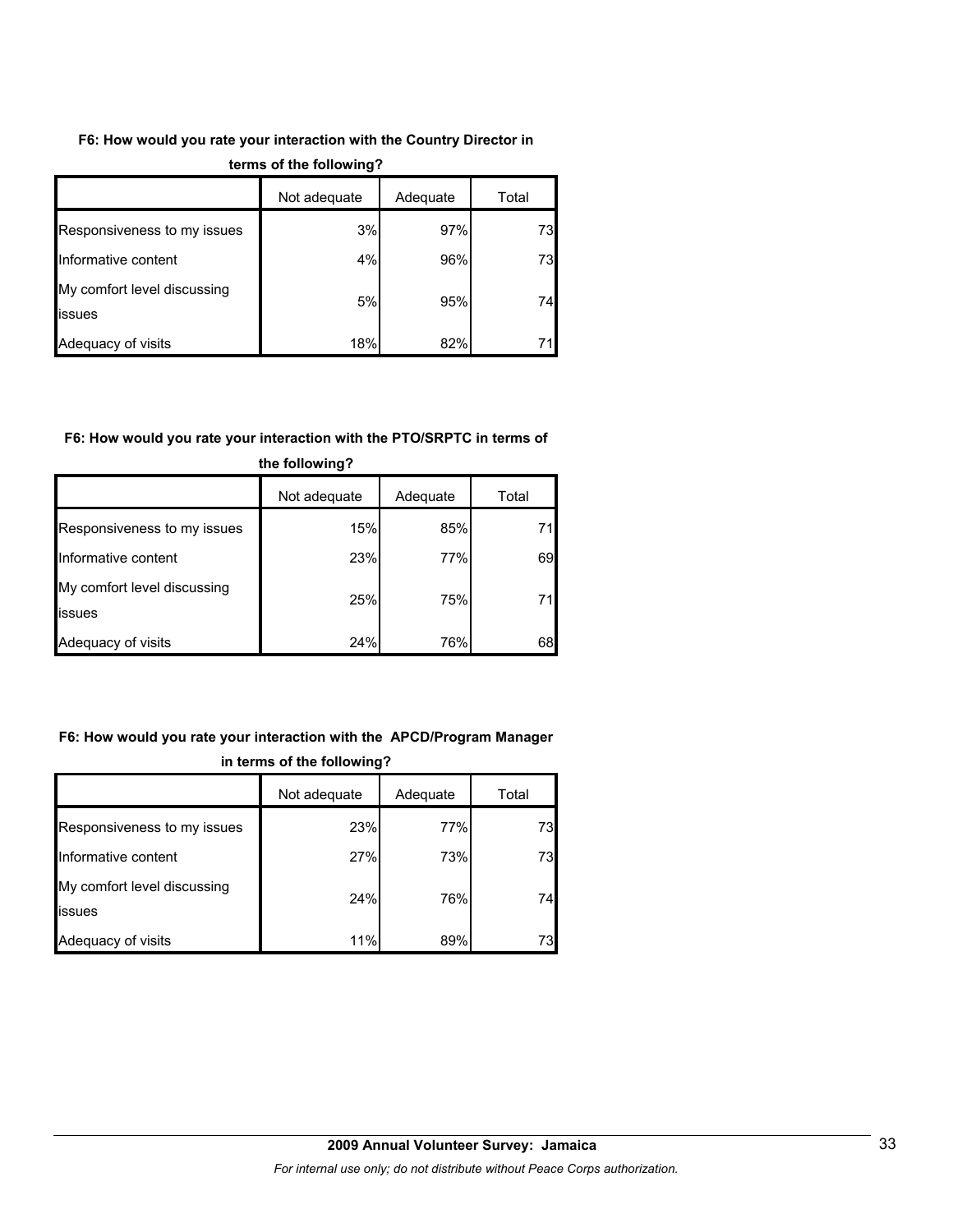## **F6: How would you rate your interaction with the PCMO in terms of the**

| following?                            |              |          |       |  |  |  |
|---------------------------------------|--------------|----------|-------|--|--|--|
|                                       | Not adequate | Adequate | Total |  |  |  |
| Responsiveness to my issues           | 11%          | 89%      | 73    |  |  |  |
| Informative content                   | 10%          | 90%      | 72    |  |  |  |
| My comfort level discussing<br>issues | 15%          | 85%      | 74    |  |  |  |
| Adequacy of visits                    | 13%          | 87%      | 69    |  |  |  |

## **F6: How would you rate your interaction with the Safety and Security**

|                                               | Not adequate | Adequate | Total |
|-----------------------------------------------|--------------|----------|-------|
| Responsiveness to my issues                   | 0%           | 100%     | 75    |
| Informative content                           | 0%           | 100%     | 74    |
| My comfort level discussing<br><b>lissues</b> | $0\%$        | 100%     | 74    |
| Adequacy of visits                            | 1%           | 99%      | 74    |

## **Coordinator in terms of the following?**

## **F6: How would you rate your interaction with the Training Manager in**

| terms of the following?               |              |          |       |  |  |
|---------------------------------------|--------------|----------|-------|--|--|
|                                       | Not adequate | Adequate | Total |  |  |
| Responsiveness to my issues           | 23%          | 77%      | 65    |  |  |
| Informative content                   | 22%          | 78%      | 65    |  |  |
| My comfort level discussing<br>issues | 20%          | 80%      | 64    |  |  |
| Adequacy of visits                    | 25%          | 75%      | 64    |  |  |

## **2009 Annual Volunteer Survey: Jamaica**  *For internal use only; do not distribute without Peace Corps authorization.*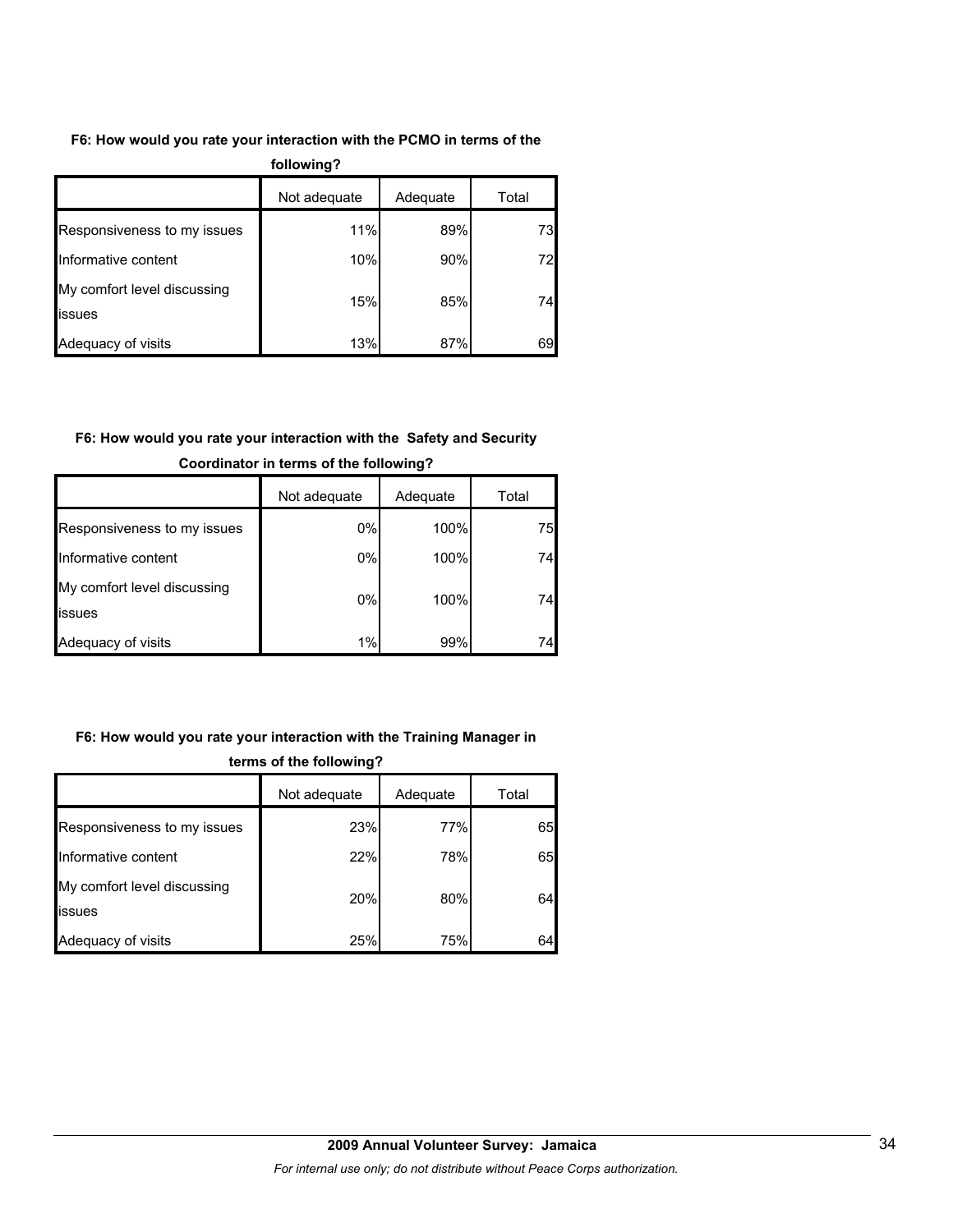## **F6: How would you rate your interaction with administrative staff in terms**

| $\sim$                                       |              |          |       |  |  |  |
|----------------------------------------------|--------------|----------|-------|--|--|--|
|                                              | Not adequate | Adequate | Total |  |  |  |
| Responsiveness to my issues                  | 8%           | 92%      | 71    |  |  |  |
| Informative content                          | 14%          | 86%      | 71    |  |  |  |
| My comfort level discussing<br><b>issues</b> | 9%           | 91%      | 70    |  |  |  |
| Adequacy of visits                           | 15%          | 85%      | 66    |  |  |  |

#### **of the following?**

## **F6: How would you rate your interaction with other post staff (please**

|                                       | Not adequate | Adequate | Total           |
|---------------------------------------|--------------|----------|-----------------|
| Responsiveness to my issues           | 42%          | 58%      | 12              |
| Informative content                   | 20%          | 80%      | 10 <sub>l</sub> |
| My comfort level discussing<br>issues | 22%          | 78%      | 9               |
| Adequacy of visits                    | 22%          | 78%      | 9               |

#### **specify) in terms of the following?**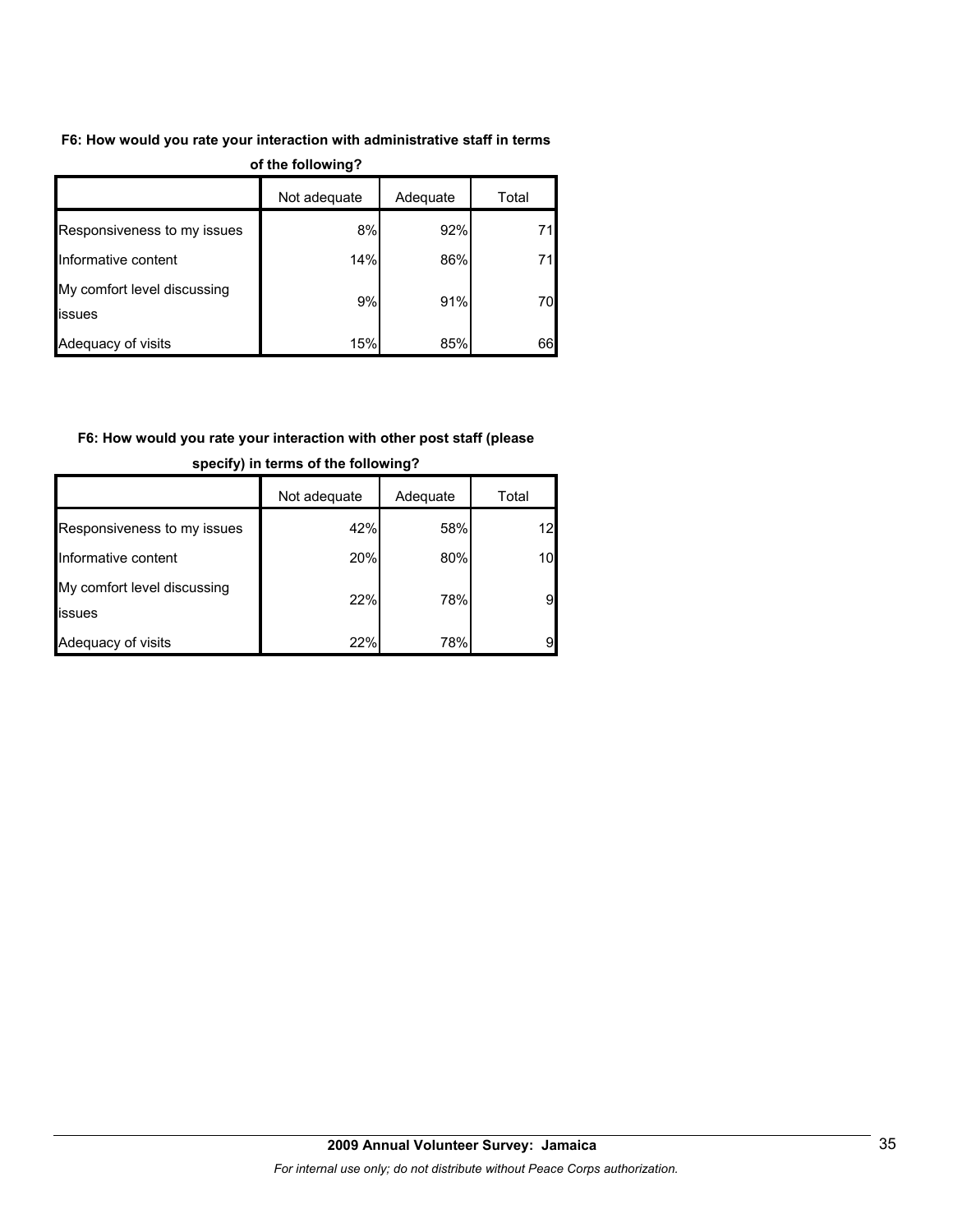#### **F7: To what extent is your CD aware of Volunteer issues and concerns through interactions with**

**Volunteers?**

|        | Not at all | Minimally | Adequatelv | Considerablv | Completely | $\tau$ otal |
|--------|------------|-----------|------------|--------------|------------|-------------|
| $IF^-$ |            | 6%        | 25%        | 50%          | 19%        | 72          |

#### **F8: What is the most effective way you use to communicate with PC staff?**

| Most effective | Cellphone (voice)                     | 57%  | 42             |
|----------------|---------------------------------------|------|----------------|
|                | Text messaging                        | 14%  | 10             |
|                | Email/ Internet                       | 14%  | 10             |
|                | In-person visits                      | 8%   | $6\phantom{1}$ |
|                | Telephone at residence or work        | 7%   | 5              |
|                | Other. Please specify                 | 1%   | 1              |
|                | Telephone not at residence or<br>work |      |                |
|                | Letters                               |      |                |
|                | CB radio                              |      |                |
|                | Total                                 | 100% | 74             |

#### **F8: What is the second most effective way you use to communicate with PC staff?**

|                       | Telephone not at residence or<br>work |     |    |
|-----------------------|---------------------------------------|-----|----|
|                       | Other. Please specify                 |     |    |
|                       | Telephone at residence or work        | 4%  |    |
|                       | In-person visits                      | 9%  |    |
|                       | Text messaging                        | 24% | 18 |
|                       | Cellphone (voice)                     | 30% | 22 |
| Second most effective | Email/ Internet                       | 32% | 24 |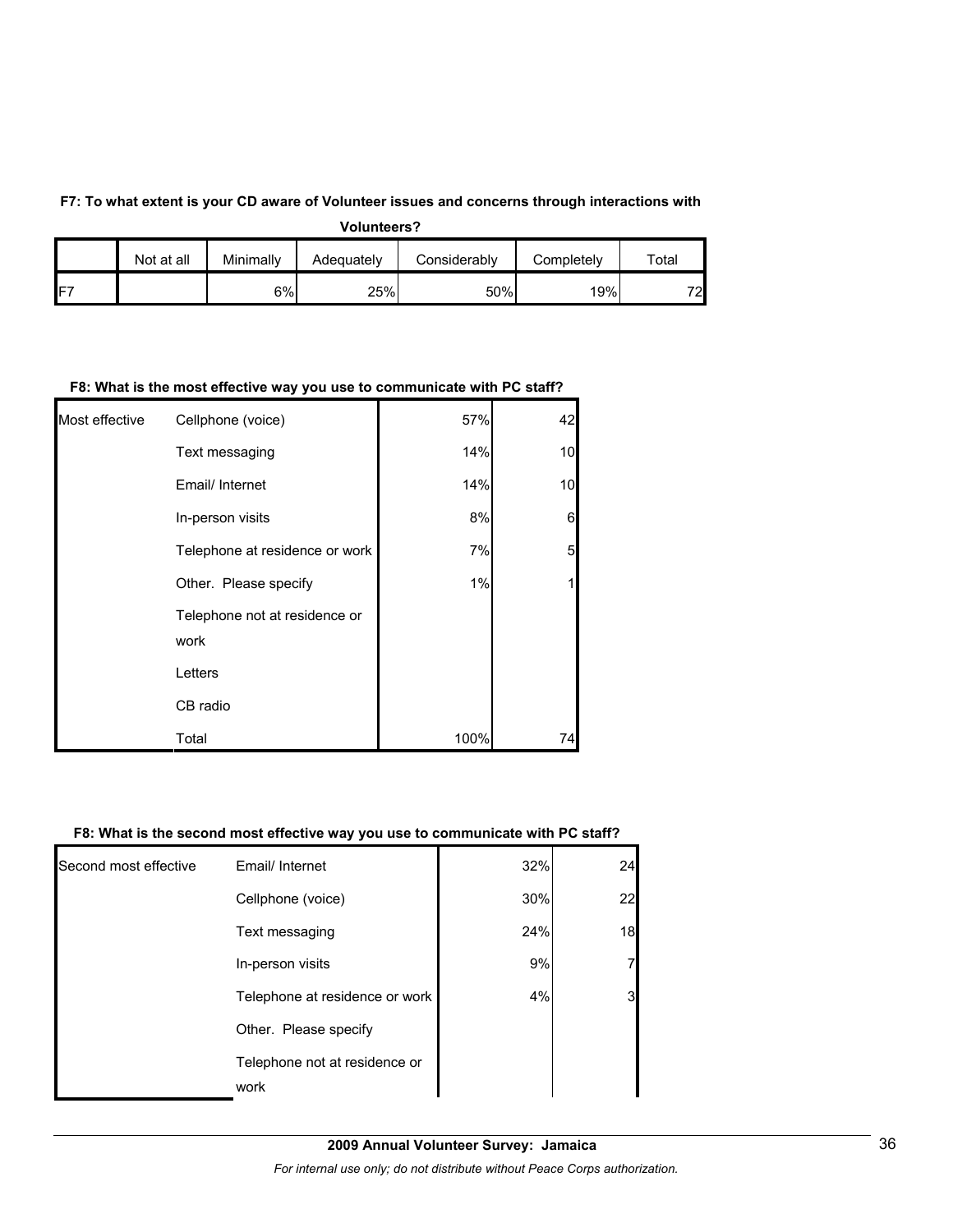| Letters  |      |     |
|----------|------|-----|
| CB radio |      |     |
| Total    | 100% | 74. |

| (C11_THREE) Third most | Email/ Internet                       | 37%  | 27             |
|------------------------|---------------------------------------|------|----------------|
| effective              | Text messaging                        | 33%  | 24             |
|                        | In-person visits                      | 21%  | 15             |
|                        | Telephone at residence or work        | 5%   | 4              |
|                        | Cellphone (voice)                     | 3%   | $\overline{2}$ |
|                        | Letters                               | 1%   |                |
|                        | Other. Please specify                 |      |                |
|                        | Telephone not at residence or<br>work |      |                |
|                        | CB radio                              |      |                |
|                        | Total                                 | 100% | 73             |

## **F8: What is the third most effective way you use to communicate with PC staff?**

## **F9: How do you rate the effectiveness of your communication resources for contacting in-country PC staff?**

|     | √erv poor | Poor  | Adequate | Good | Excellent | Total |
|-----|-----------|-------|----------|------|-----------|-------|
| IF9 | 3%        | $1\%$ | 29%      | 41%  | 25%       | 75    |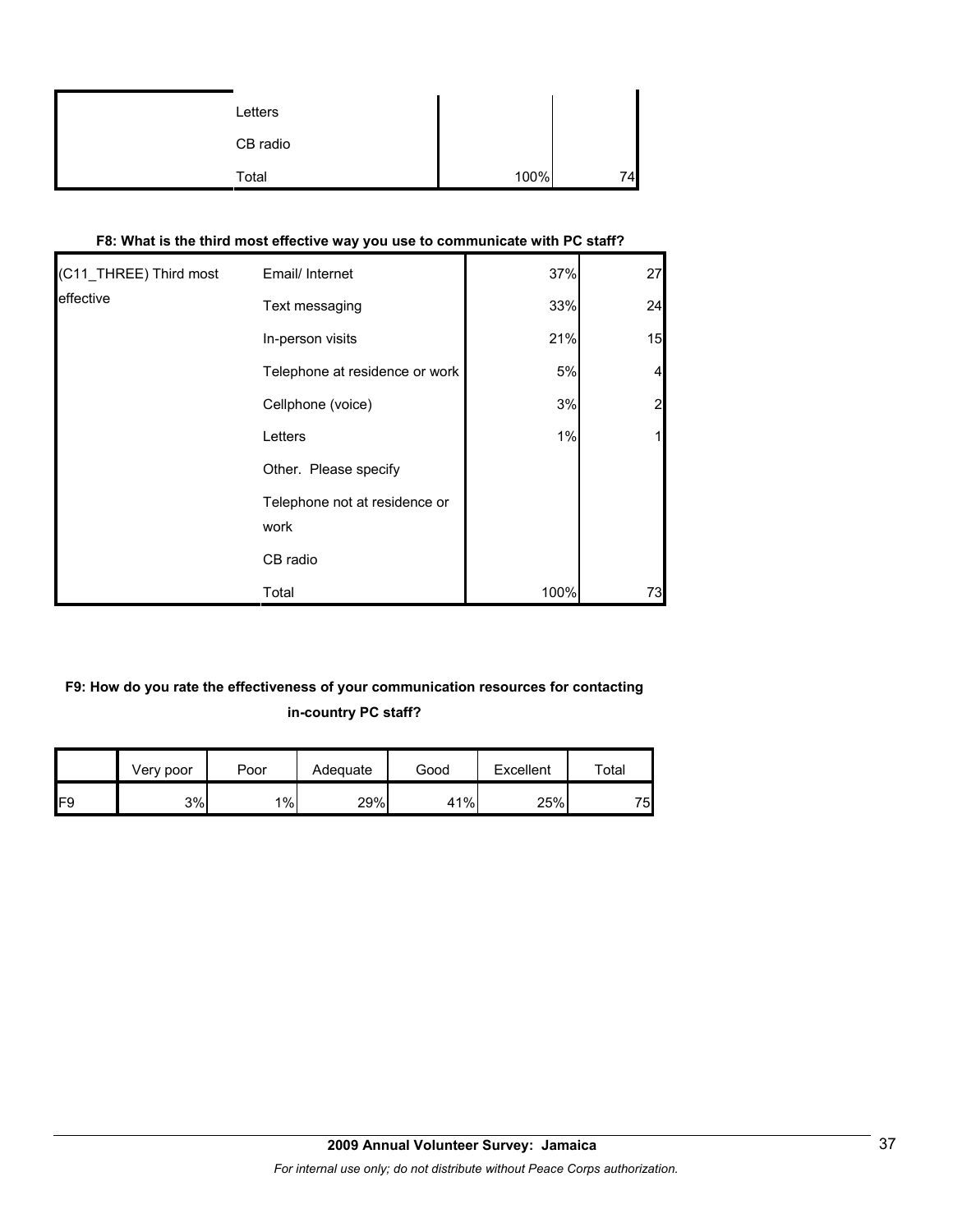## **G. Your Safety and Security**

*This section reports on how safe and informed about their safety Volunteers feel. Their experiences with reported and unreported crimes are summarized.* 

| <b>Primers and you reduce</b>                    |                 |            |                    |                     |           |       |  |  |  |
|--------------------------------------------------|-----------------|------------|--------------------|---------------------|-----------|-------|--|--|--|
|                                                  | Not at All Safe | Often Safe | Adequately<br>Safe | <b>Usually Safe</b> | Very Safe | Total |  |  |  |
| Where you live                                   |                 | 1%         | 11%                | 28%                 | 59%       | 74    |  |  |  |
| Where you work                                   |                 | 3%         | 8%                 | 36%                 | 53%       | 74    |  |  |  |
| When you travel in-country                       | 4%              | 11%        | 35%                | 43%                 | 7%        | 74    |  |  |  |
| City where main Peace Corps<br>office is located | 4%              | 8%         | 45%                | 35%                 | 8%        | 74    |  |  |  |

#### **G2: Please indicate the number of times you experienced the following types of discrimination/harassment.**

|                    | Never | Once | 2-5 times | 6-10 times | 11-25 times | $26+$ times | Total |
|--------------------|-------|------|-----------|------------|-------------|-------------|-------|
| Age                | 85.7% | 3.6% | 7.1%      | 1.8%       |             | 1.8%        | 56    |
| Anti-American      | 44.6% | 9.2% | 24.6%     | 7.7%       | 6.2%        | 7.7%        | 65    |
| <b>Disability</b>  | 98.1% |      | 1.9%      |            |             |             | 54    |
| Gender             | 76.8% | 3.6% | 12.5%     | 1.8%       |             | 5.4%        | 56    |
| Racial/color       | 41.0% | 6.6% | 8.2%      | 6.6%       | 11.5%       | 26.2%       | 61    |
| Religious          | 88.9% | 3.7% | 5.6%      | 1.9%       |             |             | 54    |
| Sexual (verbal)    | 50.0% | 5.4% | 5.4%      | 5.4%       | 8.9%        | 25.0%       | 56    |
| Sexual (physical)  | 87.3% | 3.6% | 7.3%      |            | 1.8%        |             | 55    |
| Sexual orientation | 89.1% | 3.6% | 5.5%      |            |             | 1.8%        | 55    |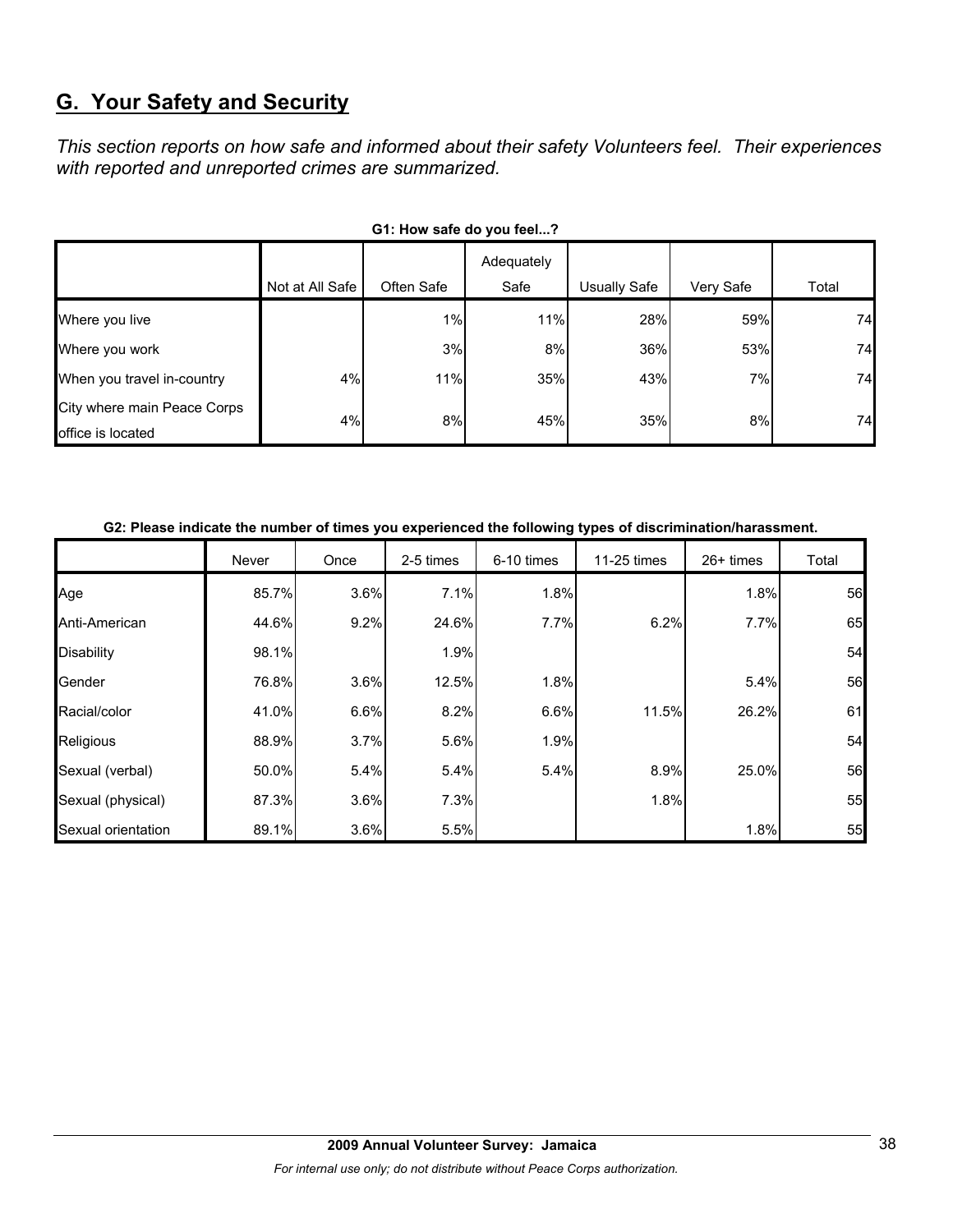|                    | Never  | Once  | 2-5 times | 6-10 times | 11-25 times | 26+ times | Total           |
|--------------------|--------|-------|-----------|------------|-------------|-----------|-----------------|
| Age                | 87.5%  |       | 12.5%     |            |             |           | 8               |
| Anti-American      | 100.0% |       |           |            |             |           | 31              |
| <b>Disability</b>  | 100.0% |       |           |            |             |           | 1               |
| Gender             | 100.0% |       |           |            |             |           | 12              |
| Racial/color       | 96.7%  | 3.3%  |           |            |             |           | 30              |
| Religious          | 100.0% |       |           |            |             |           | 6               |
| Sexual (verbal)    | 89.3%  | 10.7% |           |            |             |           | 28              |
| Sexual (physical)  | 100.0% |       |           |            |             |           | 7               |
| Sexual orientation | 100.0% |       |           |            |             |           | $6\phantom{.}6$ |

## **G2: Please indicate the number of times you reported discrimination/harassment events to PC.**

**G3: Please indicate the number of times you experienced the following types of crimes.**

|                    | Never  | Once  | 2-5 times | 6-10 times | 11-25 times | $26+$ times | Total |
|--------------------|--------|-------|-----------|------------|-------------|-------------|-------|
| <b>Burglary</b>    | 91.1%  | 3.6%  | 5.4%      |            |             |             | 56    |
| Theft              | 72.6%  | 19.4% | 8.1%      |            |             |             | 62    |
| Robbery            | 94.7%  | 1.8%  | 3.5%      |            |             |             | 57    |
| Physical assault   | 98.2%  | 1.8%  |           |            |             |             | 56    |
| Aggravated assault | 100.0% |       |           |            |             |             | 55    |
| Sexual assault     | 98.2%  | 1.8%  |           |            |             |             | 55    |
| Rape               | 100.0% |       |           |            |             |             | 54    |

| G3: Please indicate the number of times you reported the following crimes to Peace Corps. |  |
|-------------------------------------------------------------------------------------------|--|
|                                                                                           |  |

|                  | Never  | Once   | 2-5 times | 6-10 times | 11-25 times | $26+$ times | Total          |
|------------------|--------|--------|-----------|------------|-------------|-------------|----------------|
| <b>Burglary</b>  | 20.0%  | 60.0%  | 20.0%     |            |             |             | 5 <sub>l</sub> |
| Theft            | 23.5%  | 58.8%  | 17.6%     |            |             |             | 17             |
| Robbery          |        | 33.3%  | 66.7%     |            |             |             | 3              |
| Physical assault |        | 100.0% |           |            |             |             | $\mathbf{1}$   |
| Sexual assault   | 100.0% |        |           |            |             |             | 11             |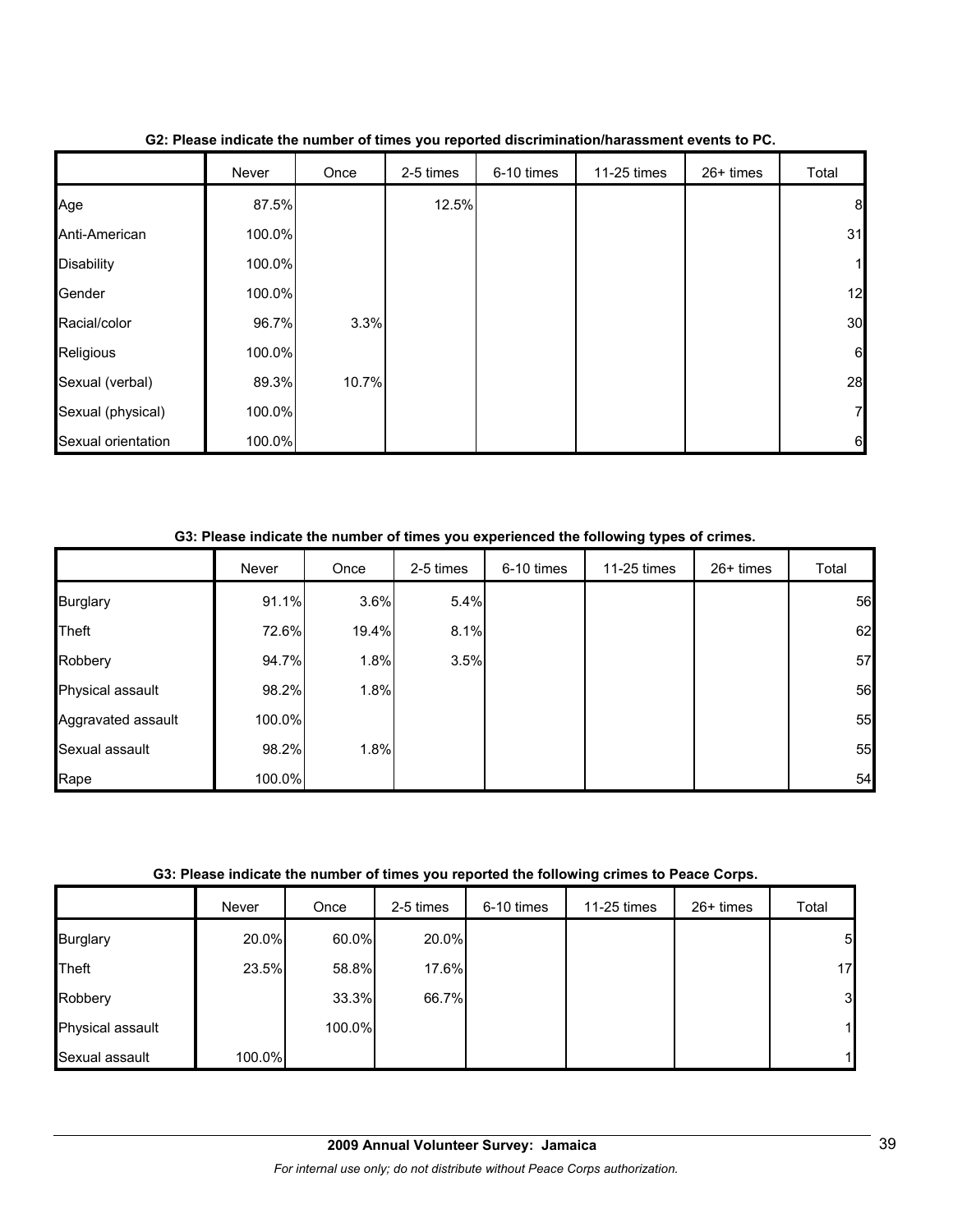|            |                                                             | <b>PCV Responses</b> | % Reason Not<br>Rptd | <b>Total PCVs</b><br>Responding |
|------------|-------------------------------------------------------------|----------------------|----------------------|---------------------------------|
| \$NoRpBurg | I did not think the PC could help                           |                      | 50%                  |                                 |
|            | I felt it was too minor or<br>common to report              |                      | 50%                  |                                 |
|            | It might hurt my relationship<br>with the community         |                      | 50%                  |                                 |
|            | I believed it could result in<br>changing sites             |                      |                      |                                 |
|            | Concerns of a possible breach<br>in confidentiality         |                      |                      |                                 |
|            | Reporting might result in<br>disciplinary action against me |                      |                      |                                 |
|            | Other                                                       |                      |                      |                                 |
|            | Total                                                       |                      |                      | 2                               |

### **G4: If you did not report your experience with burglary, please your reason(s) for not reporting.**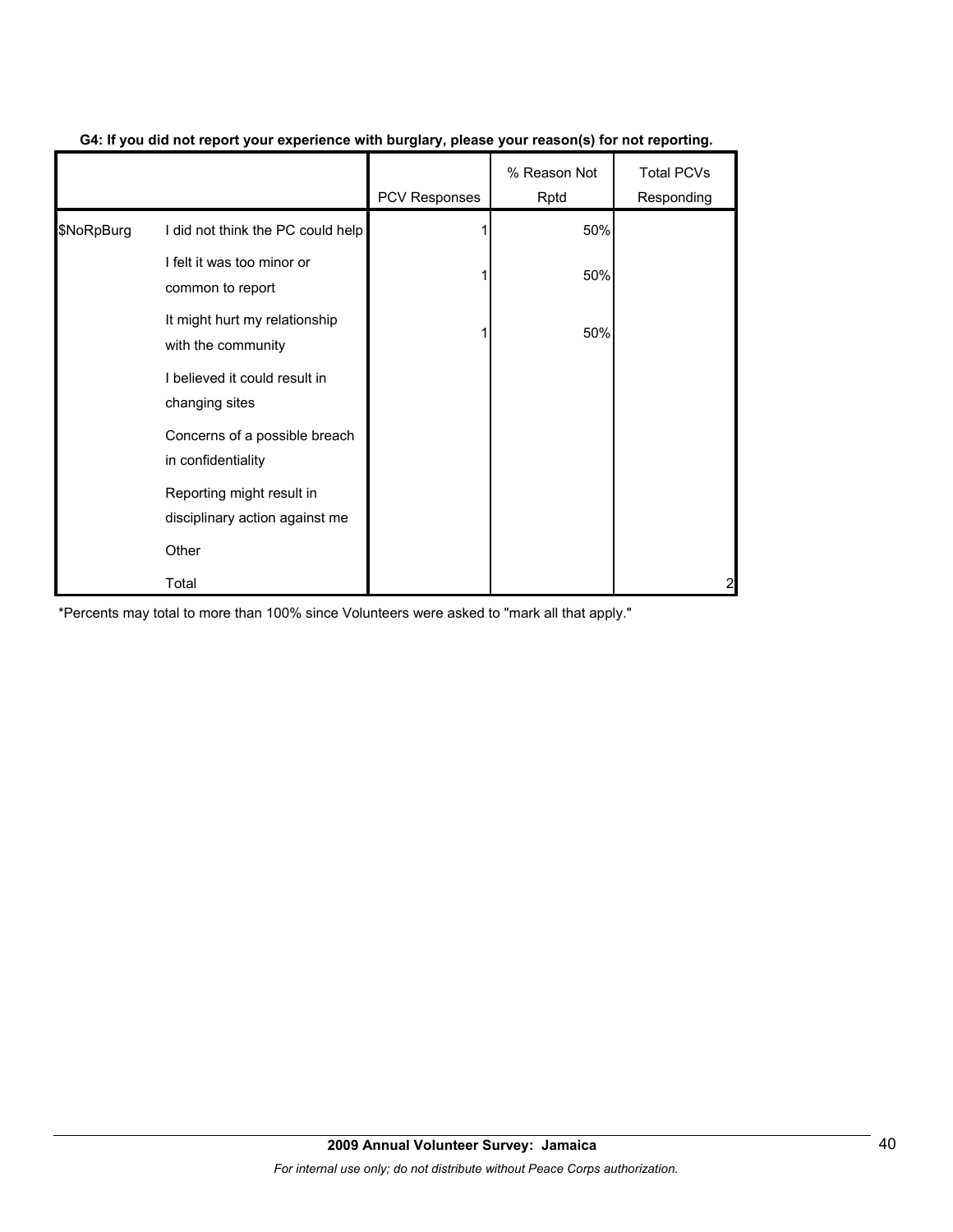|             |                                                             | PCV Responses | % Reason Not<br>Rptd | <b>Total PCVs</b><br>Responding |
|-------------|-------------------------------------------------------------|---------------|----------------------|---------------------------------|
| \$NoRpTheft | I felt it was too minor or<br>common to report              | 6             | 86%                  |                                 |
|             | I did not think the PC could help                           |               | 14%                  |                                 |
|             | It might hurt my relationship<br>with the community         |               | 14%                  |                                 |
|             | Other                                                       |               | 14%                  |                                 |
|             | I believed it could result in<br>changing sites             |               |                      |                                 |
|             | Concerns of a possible breach<br>in confidentiality         |               |                      |                                 |
|             | Reporting might result in<br>disciplinary action against me |               |                      |                                 |
|             | Total                                                       |               |                      |                                 |

## **G4: If you did not report your experience with theft, please your reason(s) for not reporting.**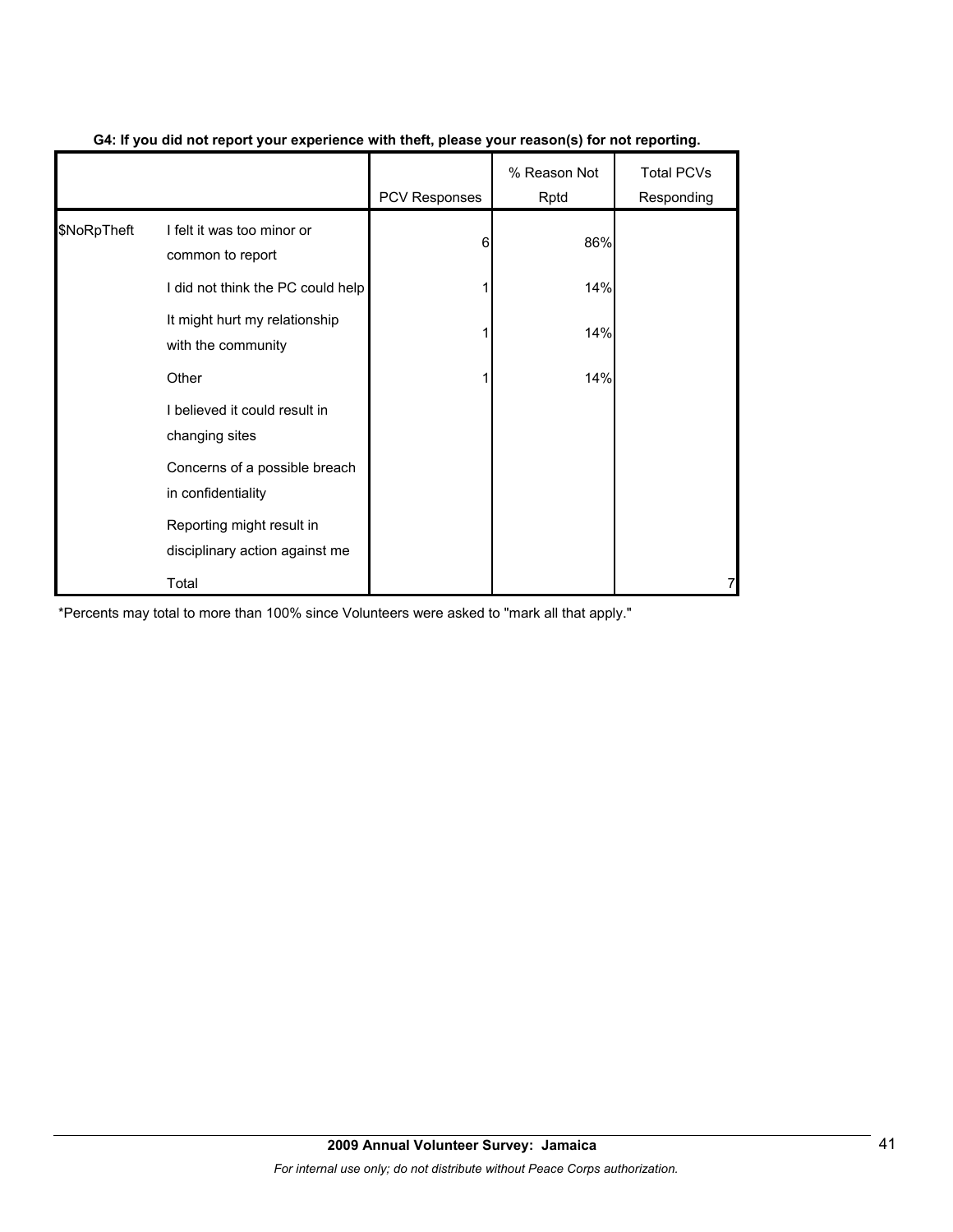|            |                                                             | <b>PCV Responses</b> | % Reason Not<br>Rptd | <b>Total PCVs</b><br>Responding |
|------------|-------------------------------------------------------------|----------------------|----------------------|---------------------------------|
| \$NoRpRobb | I did not think the PC could help                           |                      |                      |                                 |
|            | I believed it could result in<br>changing sites             |                      |                      |                                 |
|            | I felt it was too minor or<br>common to report              |                      |                      |                                 |
|            | Concerns of a possible breach<br>in confidentiality         |                      |                      |                                 |
|            | Reporting might result in<br>disciplinary action against me |                      |                      |                                 |
|            | It might hurt my relationship<br>with the community         |                      |                      |                                 |
|            | Other                                                       |                      |                      |                                 |
|            | Total                                                       |                      |                      |                                 |

## **G4: If you did not report your experience with robbery, please your reason(s) for not reporting.**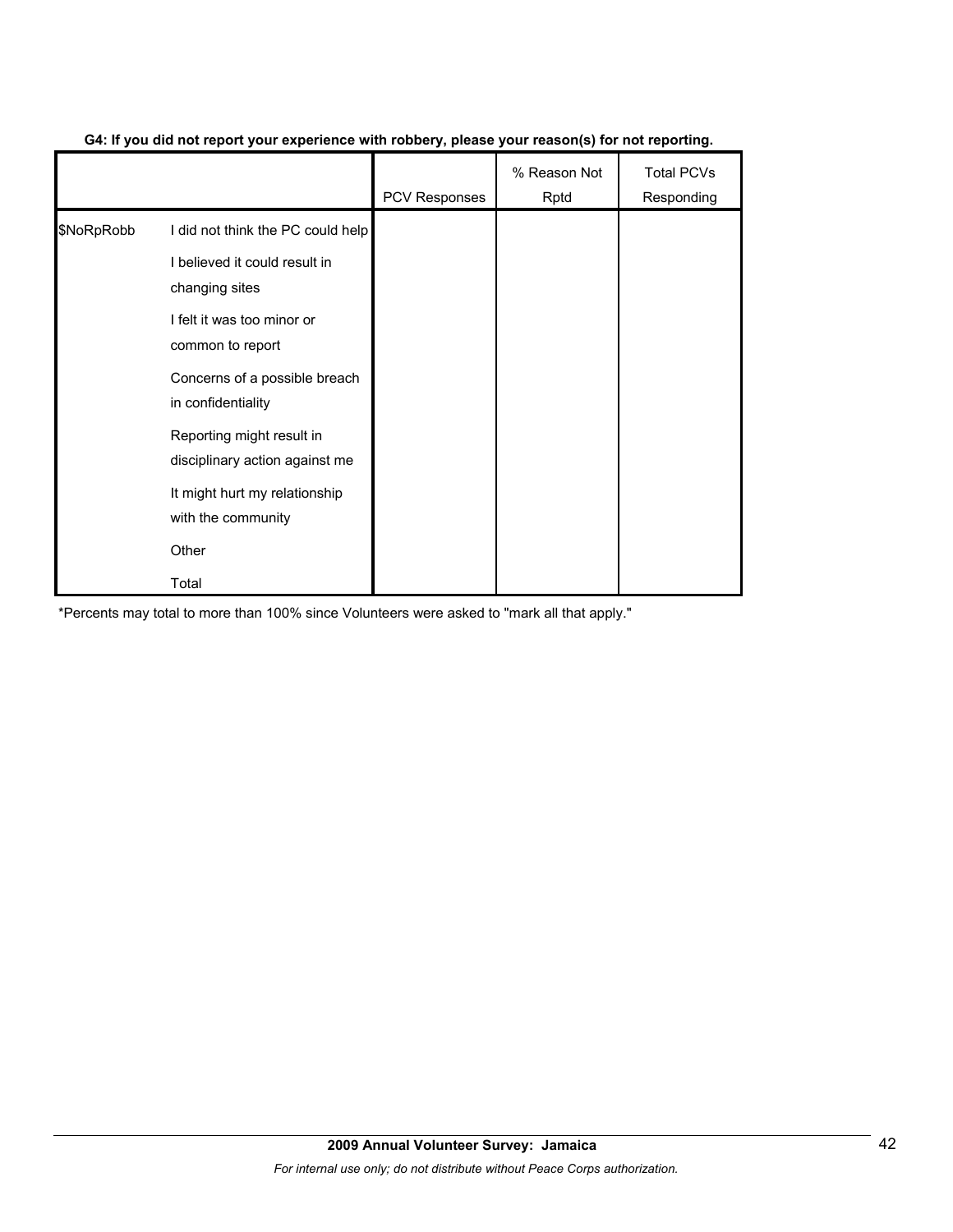## **G4: If you did not report your experience with physical assault, please your reason(s) for not**

**reporting.**

|            |                                                                                                                                                                                                                                                              | PCV Responses | % Reason Not<br>Rptd | <b>Total PCVs</b><br>Responding |
|------------|--------------------------------------------------------------------------------------------------------------------------------------------------------------------------------------------------------------------------------------------------------------|---------------|----------------------|---------------------------------|
| \$NoRpPhAs | I did not think the PC could help<br>I believed it could result in<br>changing sites<br>I felt it was too minor or<br>common to report<br>Concerns of a possible breach<br>in confidentiality<br>Reporting might result in<br>disciplinary action against me |               |                      |                                 |
|            | It might hurt my relationship<br>with the community<br>Other<br>Total                                                                                                                                                                                        |               |                      |                                 |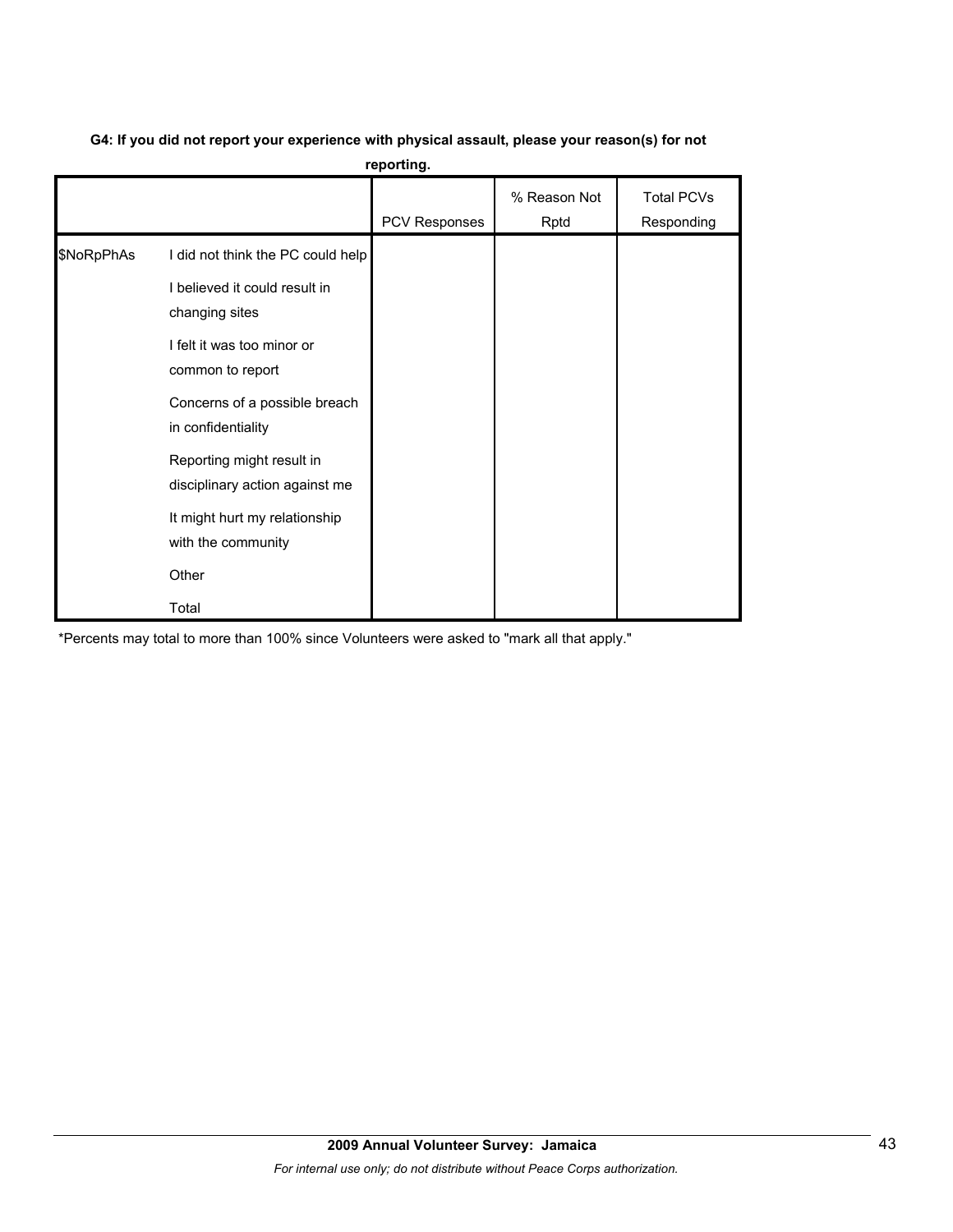# **G4: If you did not report your experience with aggravated assault, please your reason(s) for not**

**reporting.**

|            |                                                                                                                                                                                                                                                                                                                              | PCV Responses | % Reason Not<br>Rptd | <b>Total PCVs</b><br>Responding |
|------------|------------------------------------------------------------------------------------------------------------------------------------------------------------------------------------------------------------------------------------------------------------------------------------------------------------------------------|---------------|----------------------|---------------------------------|
| \$NoRpAgAs | I did not think the PC could help<br>I believed it could result in<br>changing sites<br>I felt it was too minor or<br>common to report<br>Concerns of a possible breach<br>in confidentiality<br>Reporting might result in<br>disciplinary action against me<br>It might hurt my relationship<br>with the community<br>Other |               |                      |                                 |
|            | Total                                                                                                                                                                                                                                                                                                                        |               |                      |                                 |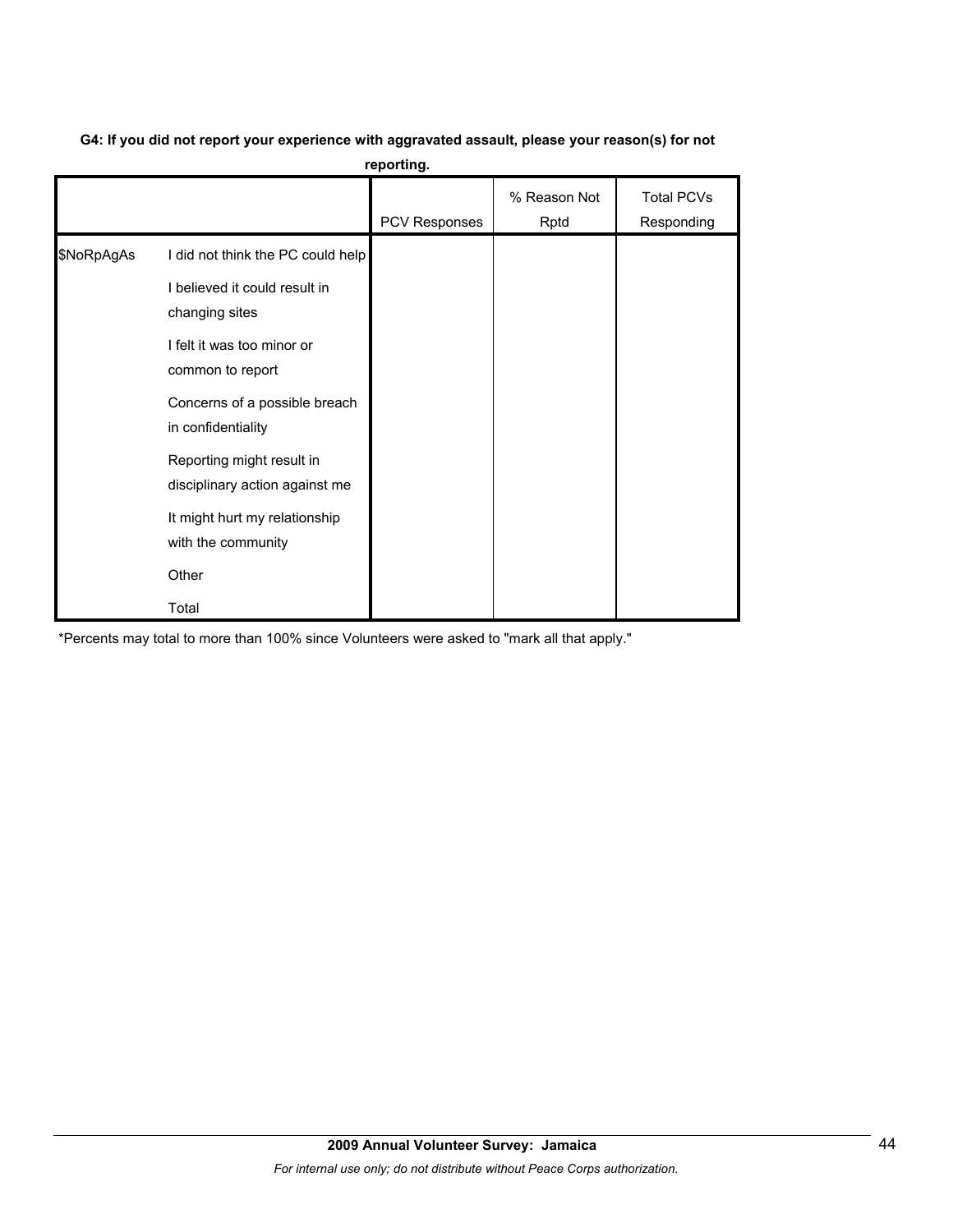|            |                                                             | <b>PCV Responses</b> | % Reason Not<br>Rptd | <b>Total PCVs</b><br>Responding |
|------------|-------------------------------------------------------------|----------------------|----------------------|---------------------------------|
| \$NoRpSxAs | I felt it was too minor or<br>common to report              |                      | 100%                 |                                 |
|            | It might hurt my relationship<br>with the community         |                      | 100%                 |                                 |
|            | I did not think the PC could help                           |                      |                      |                                 |
|            | I believed it could result in<br>changing sites             |                      |                      |                                 |
|            | Concerns of a possible breach<br>in confidentiality         |                      |                      |                                 |
|            | Reporting might result in<br>disciplinary action against me |                      |                      |                                 |
|            | Other                                                       |                      |                      |                                 |
|            | Total                                                       |                      |                      |                                 |

### **G4: If you did not report your experience with sexual assault, please your reason(s) for not reporting.**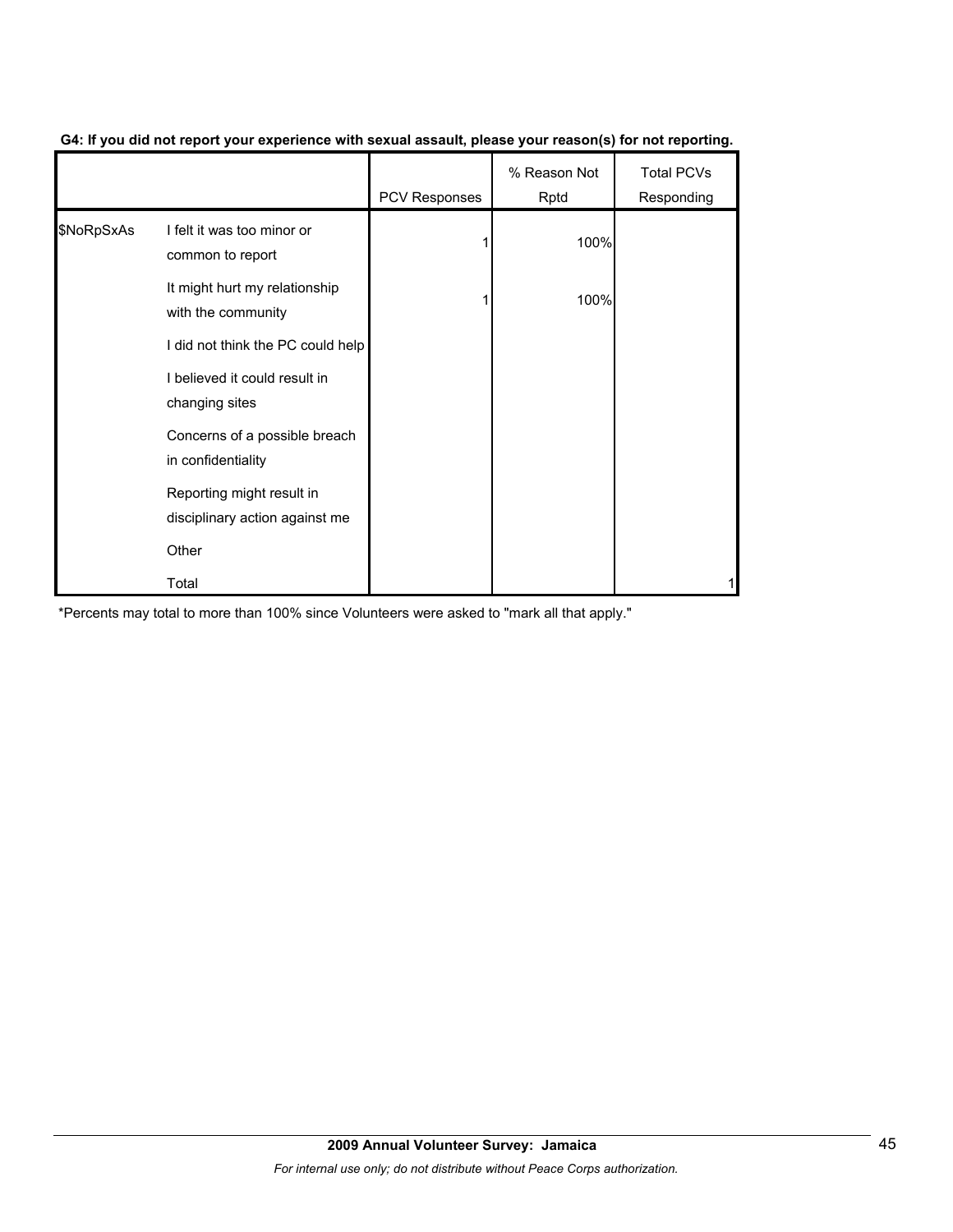|            |                                                             | <b>PCV Responses</b> | % Reason Not<br>Rptd | <b>Total PCVs</b><br>Responding |
|------------|-------------------------------------------------------------|----------------------|----------------------|---------------------------------|
| \$NoRpRape | I did not think the PC could help                           |                      |                      |                                 |
|            | I believed it could result in<br>changing sites             |                      |                      |                                 |
|            | I felt it was too minor or<br>common to report              |                      |                      |                                 |
|            | Concerns of a possible breach<br>in confidentiality         |                      |                      |                                 |
|            | Reporting might result in<br>disciplinary action against me |                      |                      |                                 |
|            | It might hurt my relationship<br>with the community         |                      |                      |                                 |
|            | Other                                                       |                      |                      |                                 |
|            | Total                                                       |                      |                      |                                 |

## **G4: If you did not report your experience with rape, please your reason(s) for not reporting.**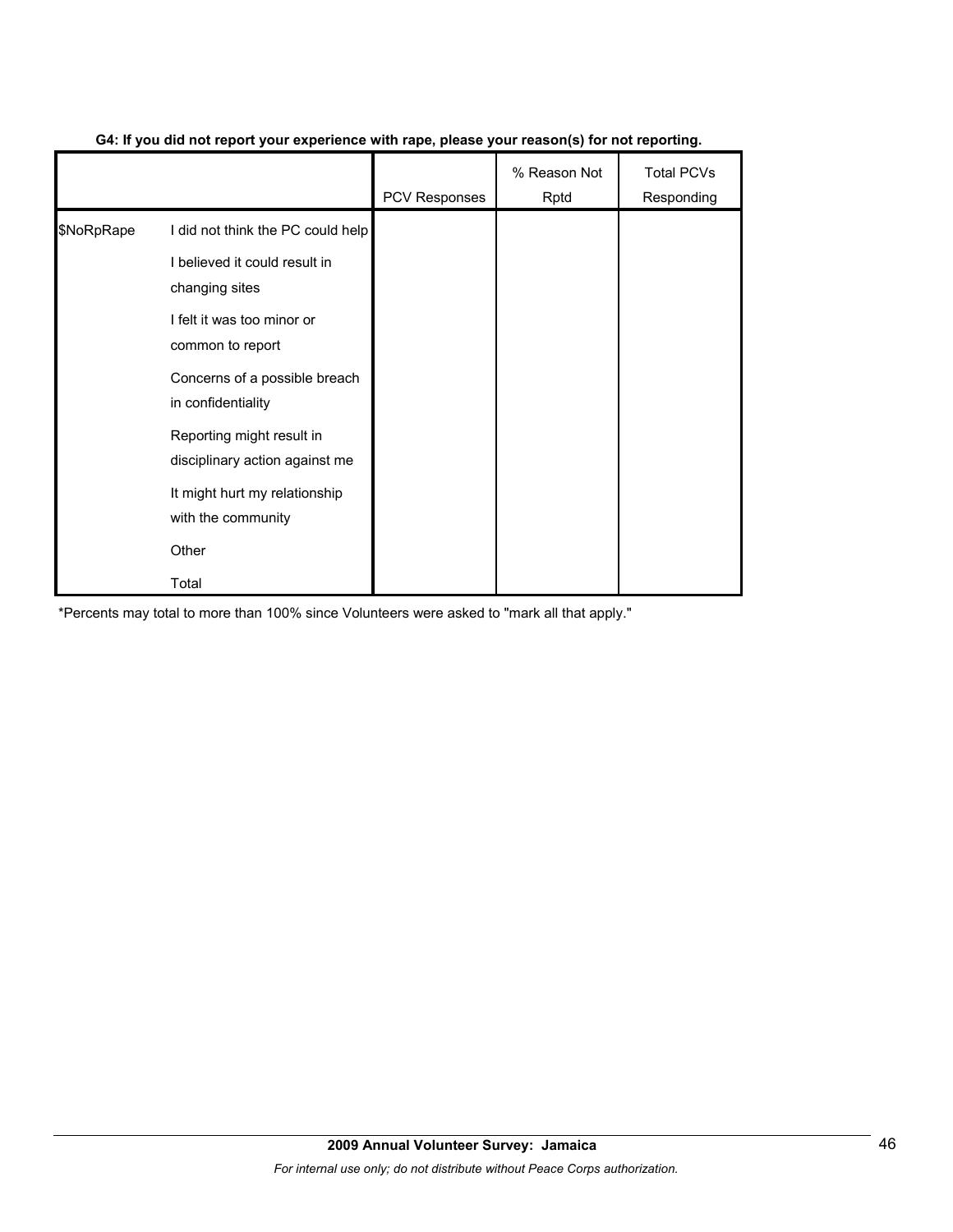## **H. Volunteers working in HIV/AIDS**

*This section reports Volunteers' involvement in HIV/AIDS and their perceived effectiveness of their HIV/AIDS related activities.* 

|                |                  | HIV/AIDS work is | Involved in<br>HIV/AIDS efforts, |                    |       |
|----------------|------------------|------------------|----------------------------------|--------------------|-------|
|                | HIV/AIDS work is | part of my       | not                              | Not involved in    |       |
|                | my primary       | secondary        | primary/secondary                | any HIV/AIDS       |       |
|                | assignment.      | activities.      | work                             | related activities | Total |
| H <sub>1</sub> | 7%l              | 8%               | 34%                              | 51%                | 73    |

## **H1: Which of the following best describes your involvement in HIV/AIDS activities?**

**H2: How well has PC training prepared you to undertake your HIV/AIDS activities?**

|                | Not at all | Poorly | Adequately | Well | Verv well | <b>NA</b> | $\tau$ otal |
|----------------|------------|--------|------------|------|-----------|-----------|-------------|
| H <sub>2</sub> | 3%         | 19%    | 39%        | 19%  | 8%        | 11%       | 36          |

## **H3: In working with HC individuals or groups, how would you rate the effectiveness of your specific HIV/AIDS activities? (Including the "Don't Know" responses)**

|            |                  | Sometimes |                 | Almost always |            |       |
|------------|------------------|-----------|-----------------|---------------|------------|-------|
|            | Seldom effective | effective | Often effective | effective     | Don't know | Total |
| <b>H</b> 3 | 6%               | 33%       | 31%             | 6%            | 25%        | 36    |

## **H3: In working with HC individuals or groups, how would you rate the effectiveness of your**

**specific HIV/AIDS activities? (Excluding the "Don't Know" responses)**

|                 | Seldom effective | Sometimes<br>effective | Often effective | Almost always<br>effective | Total |
|-----------------|------------------|------------------------|-----------------|----------------------------|-------|
| IH <sub>3</sub> | 7%1              | 44%                    | 41%             | 7%1                        | 27    |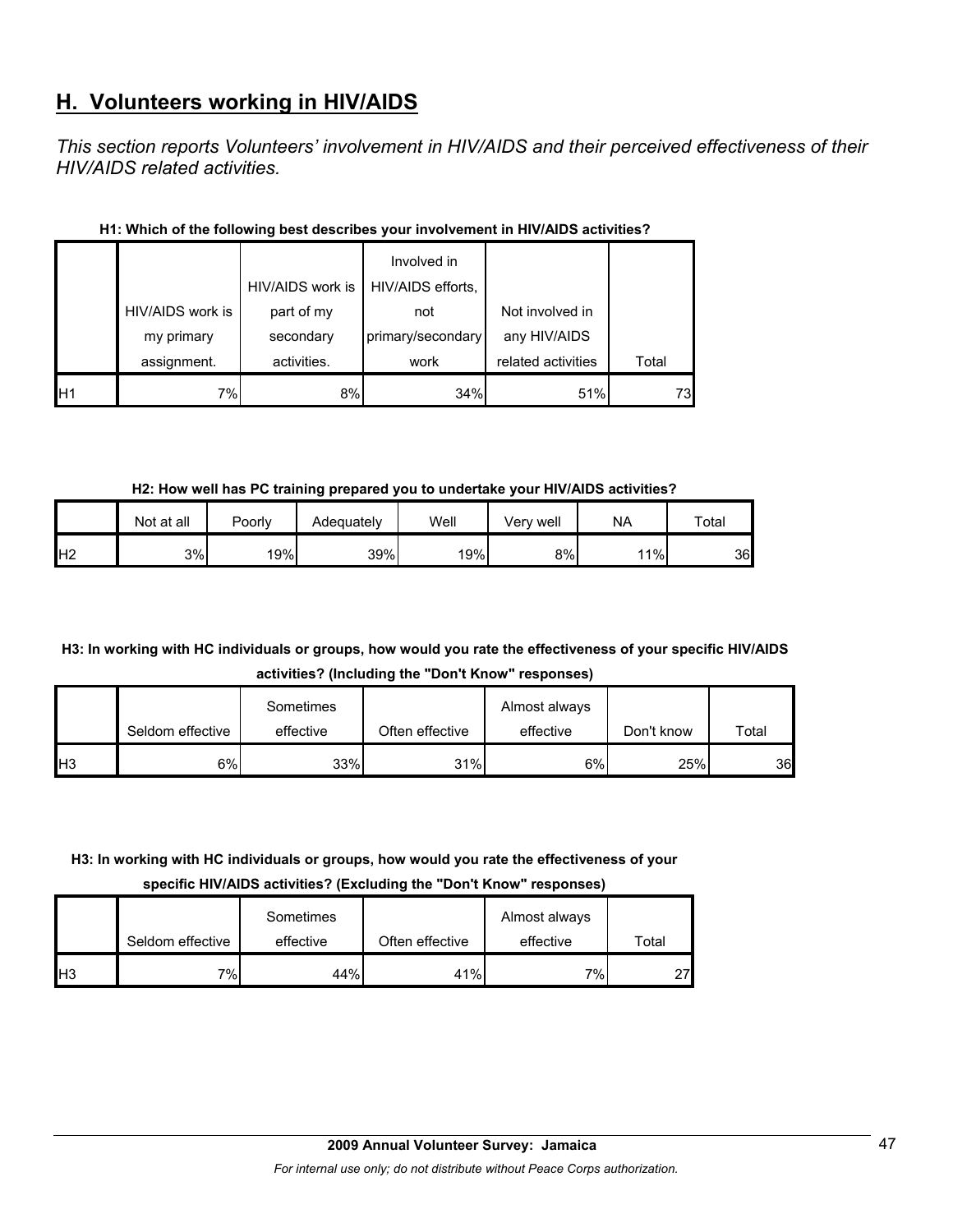## **I. Your Life in the Peace Corps**

*This section reports on Volunteers' descriptions of and adjustments to their living conditions, including stress factors and how Volunteers cope with stress.* 

|    | No, I have never  | Yes, I lived with a                     |                |                  |       |  |  |  |  |  |
|----|-------------------|-----------------------------------------|----------------|------------------|-------|--|--|--|--|--|
|    | lived with a host | host country                            | Yes, in my     | Yes, both during |       |  |  |  |  |  |
|    |                   | country individual individual or family | community (not | PST and later in |       |  |  |  |  |  |
|    | or f              | only                                    | during PST).   | my community.    | Total |  |  |  |  |  |
| 11 | 3%                | 12%                                     | 8%             | 76%              | 72    |  |  |  |  |  |

## **I1: Have you lived with a host country individual or family?**

**I2: How often do you interact with HCNs in community/family social events?**

|     |       | Several times a |        | Several times a |         | Less than once a |       |
|-----|-------|-----------------|--------|-----------------|---------|------------------|-------|
|     | Dailv | week            | Weekly | month           | Monthly | month            | Total |
| ll2 | 32%   | 10%             | 26%    | 10%             | 11%     | 11%              | 72    |

## **I3: How well can you communicate in the language used by most people in your**

**community?**

|     | Not at all | Poorly | Adequately | Well | Verv well | $\tau$ otal |
|-----|------------|--------|------------|------|-----------|-------------|
| II3 |            | 7%     | 58%        | 28%  | 7%        | 72          |

#### **I4: Do you have the following at your worksite?**

|               | Never | Sometimes or<br>more often | Total |
|---------------|-------|----------------------------|-------|
| Electricity   | 4%    | 96%                        |       |
| Running water | 10%   | 90%                        |       |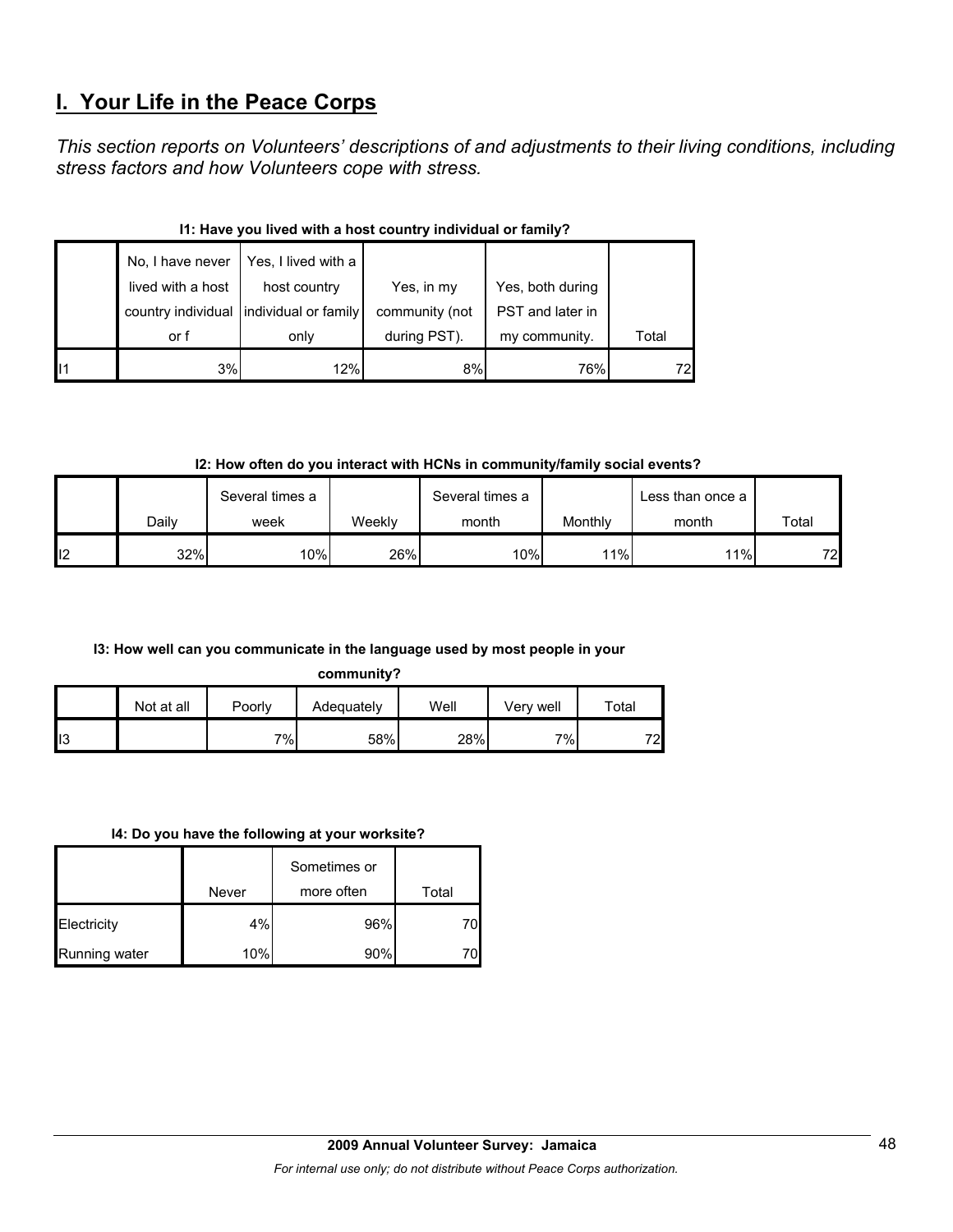### **I4: Do you have the following at your residence?**

|               |       | Sometimes or |       |
|---------------|-------|--------------|-------|
|               | Never | more often   | Total |
| Electricity   |       | 100%         | 67    |
| Running water | 4%    | 96%          | 67    |

## **I5: How well do your PC experiences match the expectations you had before you became a**

| Volunteer? |  |
|------------|--|
|------------|--|

|     | Not at all | Minimally | Moderately | Considerably | Exceptionally | $\tau$ otal |
|-----|------------|-----------|------------|--------------|---------------|-------------|
| II5 | 6%         | 31%       | 40%        | 19%          | 4%            | 72          |

|                                                                                                        | Not at all  |                |     |     | Exceptionally |           |       |
|--------------------------------------------------------------------------------------------------------|-------------|----------------|-----|-----|---------------|-----------|-------|
|                                                                                                        | stressful 1 | $\overline{2}$ | 3   | 4   | stressful 5   | <b>NA</b> | Total |
| <b>Cultural issues</b>                                                                                 | 6%          | 23%            | 31% | 28% | 13%           |           | 71    |
| Dealing with violence in<br>country (e.g., civil unrest,<br>domestic violence, corporal<br>punishment) | 7%          | 28%            | 28% | 25% | 12%           |           | 72    |
| Health/medical problems                                                                                | 32%         | 42%            | 18% | 8%  |               |           | 72    |
| Issues including family,<br>friends, loved ones in U.S.                                                | 27%         | 25%            | 21% | 20% | 6%            | 1%        | 71    |
| Isolation/loneliness                                                                                   | 15%         | 33%            | 21% | 24% | 7%            |           | 72    |
| Local language                                                                                         | 21%         | 43%            | 33% | 3%  |               |           | 72    |
| Primary assignment                                                                                     | 10%         | 31%            | 28% | 22% | 10%           |           | 72    |
| Romantic relationships in-<br>country                                                                  | 28%         | 17%            | 14% | 6%  | 3%            | 33%       | 72    |
| Interactions with other<br><b>Volunteers</b>                                                           | 61%         | 19%            | 8%  | 10% | $1\%$         |           | 72    |
| Interactions with PC Staff                                                                             | 30%         | 37%            | 27% | 6%  | 1%            |           | 71    |
| Safety and security                                                                                    | 22%         | 35%            | 32% | 11% |               |           | 72    |
| Other: Please specify below                                                                            | 7%          |                |     | 7%  | 21%           | 64%       | 14    |

## **I7: To what extent do the following create stress and/or emotional health issues for you?**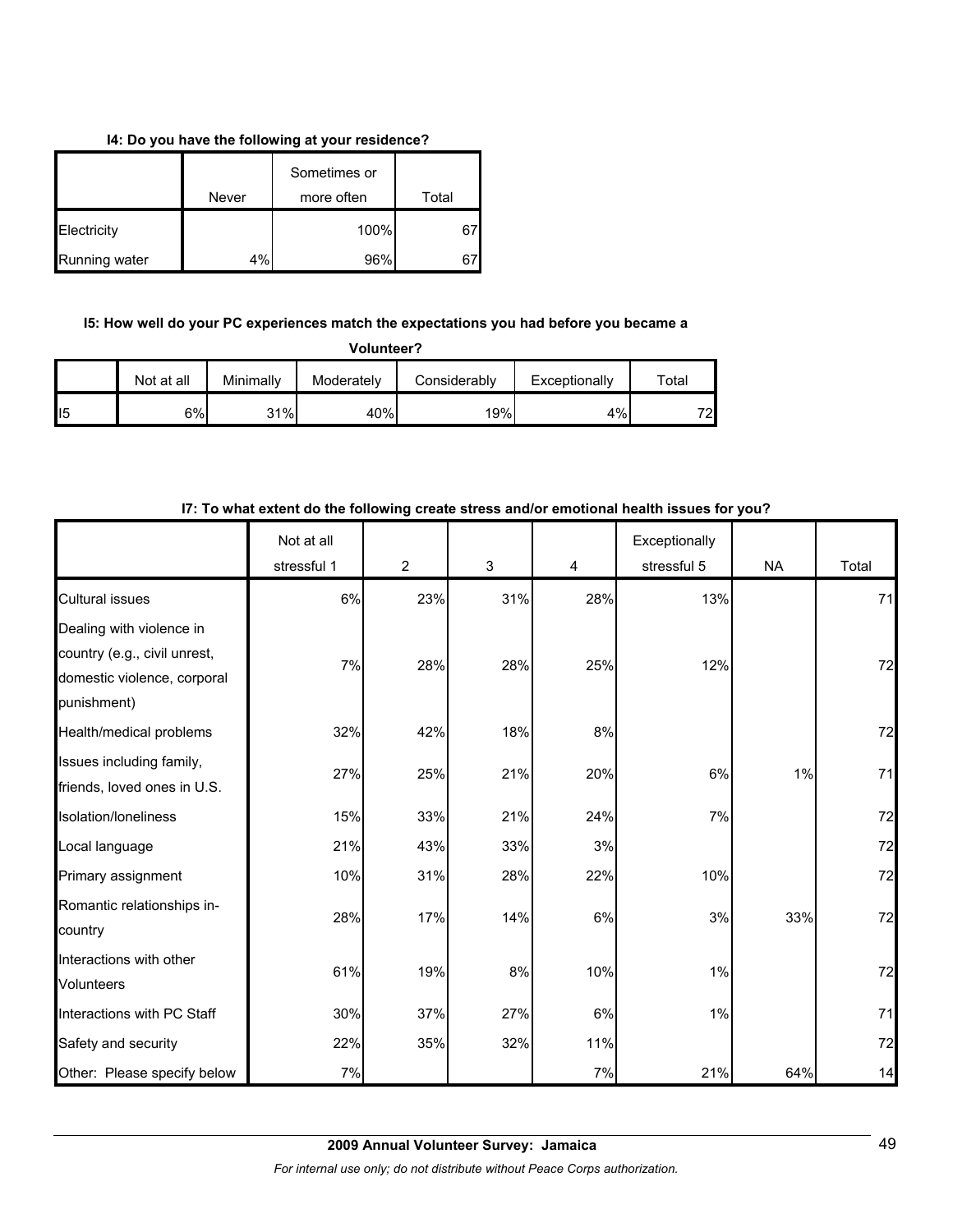|                |                                               | PCV Responses | % Using This<br><b>Stress Reducer</b> | <b>Total PCVs</b><br>Responding |
|----------------|-----------------------------------------------|---------------|---------------------------------------|---------------------------------|
| \$I8LessStress | Talk with friends and family in<br>US         | 55            | 76%                                   |                                 |
|                | Talk with PCVs outside my<br>community        | 54            | 75%                                   |                                 |
|                | Pursue personal hobbies                       | 52            | 72%                                   |                                 |
|                | Do sports                                     | 50            | 69%                                   |                                 |
|                | Leave the community for a time                | 41            | 57%                                   |                                 |
|                | Talk with co-workers or friends<br>(not PCVs) | 34            | 47%                                   |                                 |
|                | Talk with PCVs in my<br>community             | 28            | 39%                                   |                                 |
|                | Talk with my host family                      | 26            | 36%                                   |                                 |
|                | Get involved in other projects                | 26            | 36%                                   |                                 |
|                | Meditate                                      | 25            | 35%                                   |                                 |
|                | Talk with PC in-country staff                 | 18            | 25%                                   |                                 |
|                | Do other activity (specify)                   | 16            | 22%                                   |                                 |
|                | Pray                                          | 13            | 18%                                   |                                 |
|                | Talk with Office of Special<br>Services staff |               |                                       |                                 |
|                | Total                                         |               |                                       | 72                              |

### **I8: Please mark all of the typical ways in which you cope with stress.**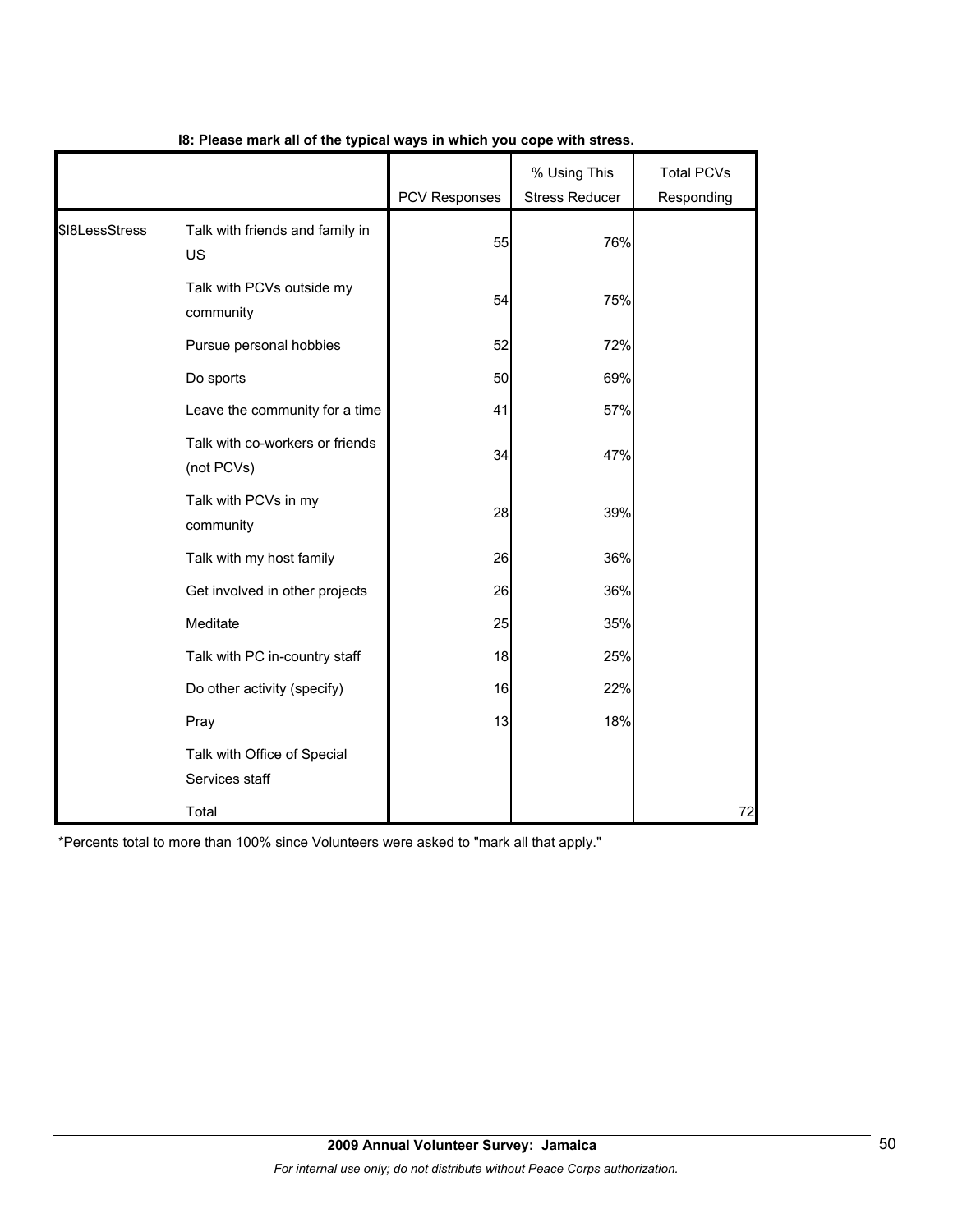|                      |                                                | Percent | Number |  |
|----------------------|------------------------------------------------|---------|--------|--|
| <b>I8.OTHRS.TEXT</b> | Open-ended results. Not responsive to request. |         |        |  |
|                      |                                                |         |        |  |
|                      |                                                |         |        |  |
|                      |                                                |         |        |  |
|                      |                                                |         |        |  |
|                      |                                                |         |        |  |
|                      |                                                |         |        |  |
|                      |                                                |         |        |  |
|                      |                                                |         |        |  |
|                      |                                                |         |        |  |
|                      | Total                                          | 100%    | 76     |  |
|                      |                                                |         |        |  |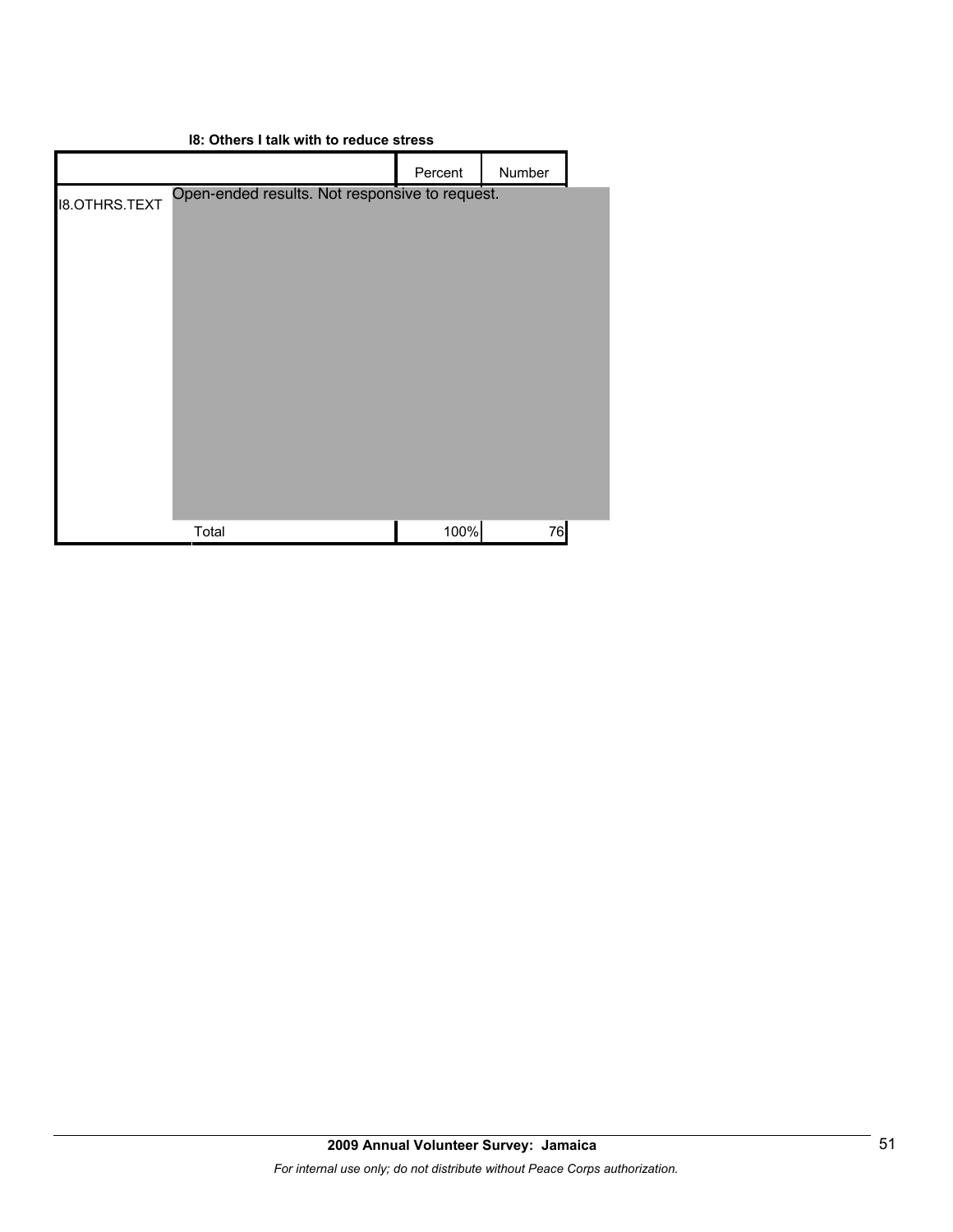| <b>18: Other activities to reduce stress</b> |                                                                 |         |        |  |
|----------------------------------------------|-----------------------------------------------------------------|---------|--------|--|
|                                              |                                                                 | Percent | Number |  |
|                                              | 18.OTHRACT.TEXT2 Open-ended results. Not responsive to request. |         |        |  |
|                                              |                                                                 |         |        |  |
|                                              |                                                                 |         |        |  |
|                                              |                                                                 |         |        |  |
|                                              |                                                                 |         |        |  |
|                                              |                                                                 |         |        |  |
|                                              |                                                                 |         |        |  |
|                                              |                                                                 |         |        |  |
|                                              |                                                                 |         |        |  |
|                                              |                                                                 |         |        |  |
|                                              |                                                                 |         |        |  |
|                                              |                                                                 |         |        |  |
|                                              |                                                                 |         |        |  |
|                                              |                                                                 |         |        |  |
|                                              |                                                                 |         |        |  |
|                                              |                                                                 |         |        |  |
|                                              |                                                                 |         |        |  |
|                                              |                                                                 |         |        |  |
|                                              | Total                                                           | 100%    | 76     |  |

## **I8: When asked about ways of coping with stress, Volunteers who answered "No stress"**

|                    | No   | Yes, I have no<br>stress | Total |
|--------------------|------|--------------------------|-------|
| <b>I8.NOSTRESS</b> | 100% |                          | 761   |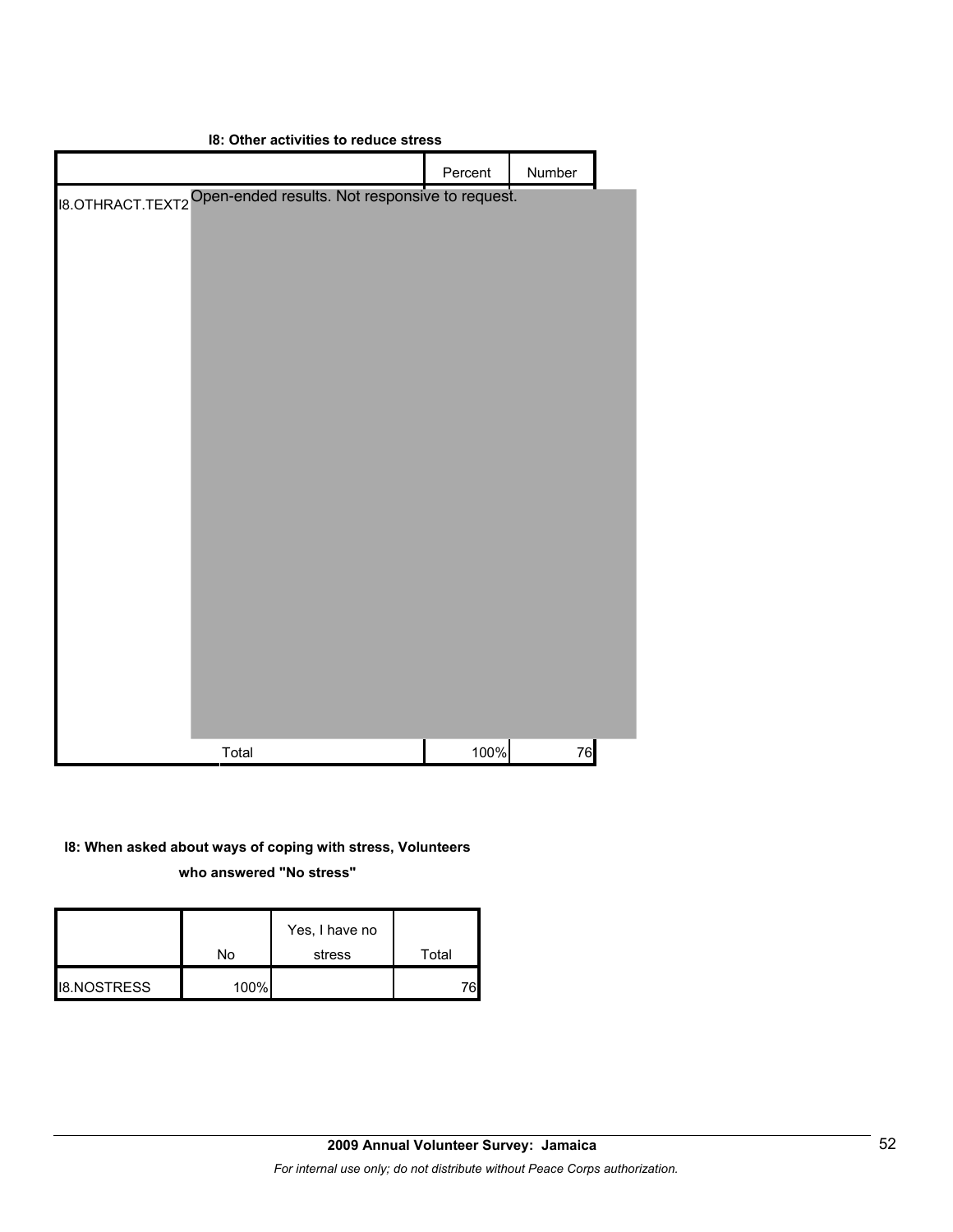## **J. Overall Assessment of Peace Corps Service**

*This section reports Volunteers' level of satisfaction with their Peace Corps service and their expectations about completing their service.* 

|     | Not at all | Minimally | Moderately | Considerably | Exceptionally | $\tau$ otar |
|-----|------------|-----------|------------|--------------|---------------|-------------|
| J1A |            | 8%        | 31%        | 49%          | 12%           | 72          |

**J1a: How personally rewarding do you find your overall Peace Corps service?**



J1a: How personally rewarding do you find your overall Peace Corps<br>service?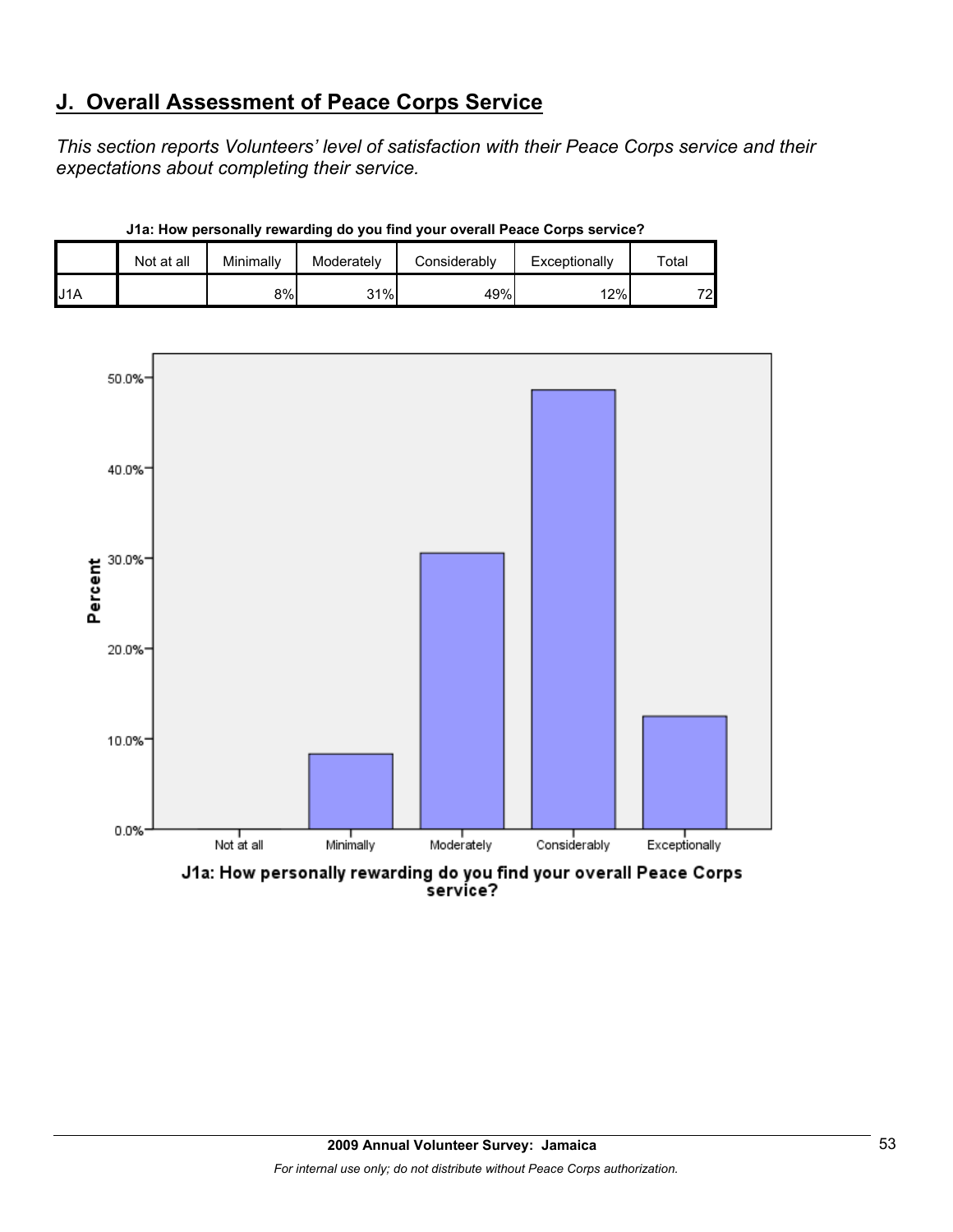

**J1b: How personally rewarding do you find your community involvement?**



J1b: How personally rewarding do you find your community involvement?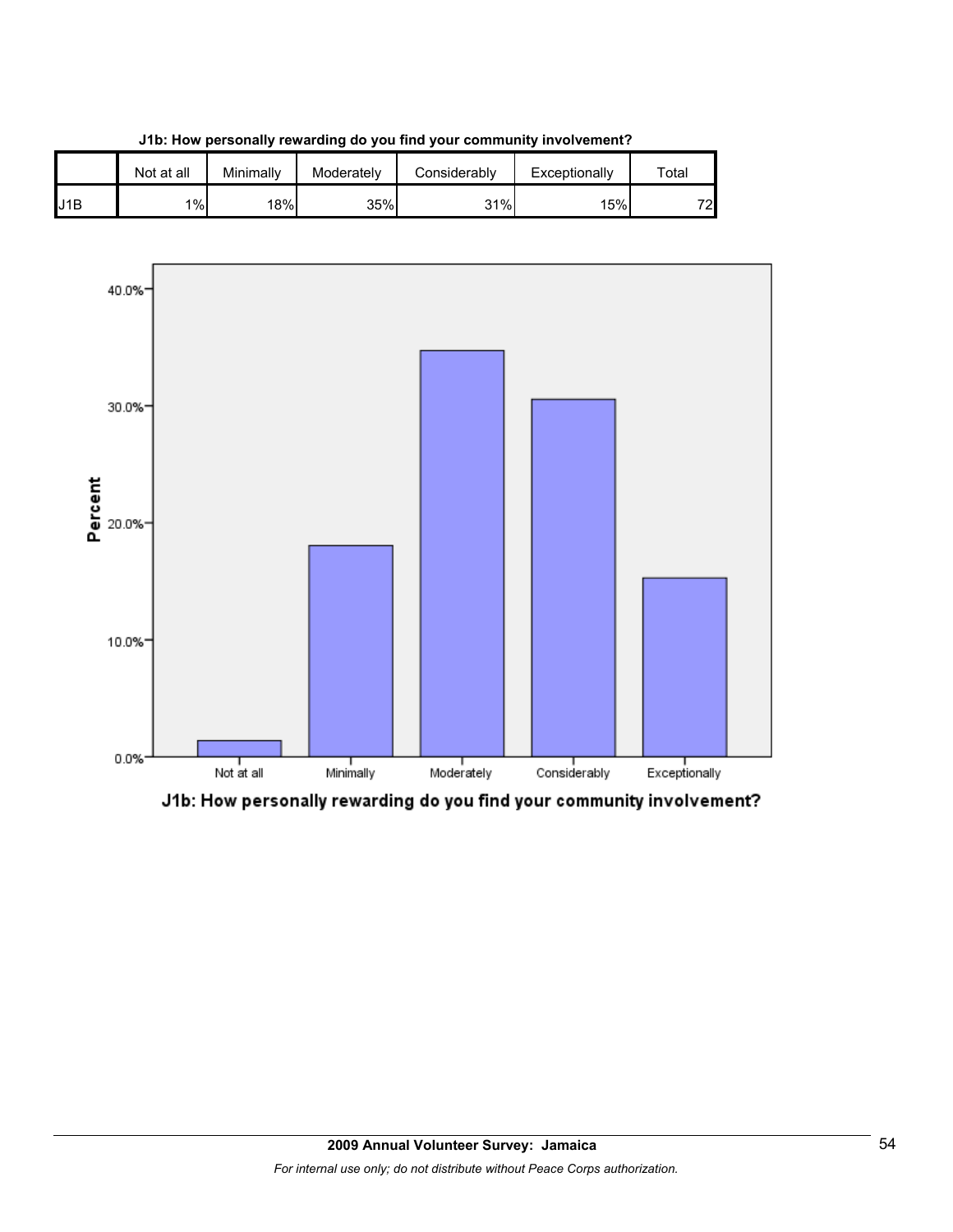

**J1c: How personally rewarding do you find your experience with other Volunteers?**



J1c: How personally rewarding do you find your experience with other<br>Volunteers?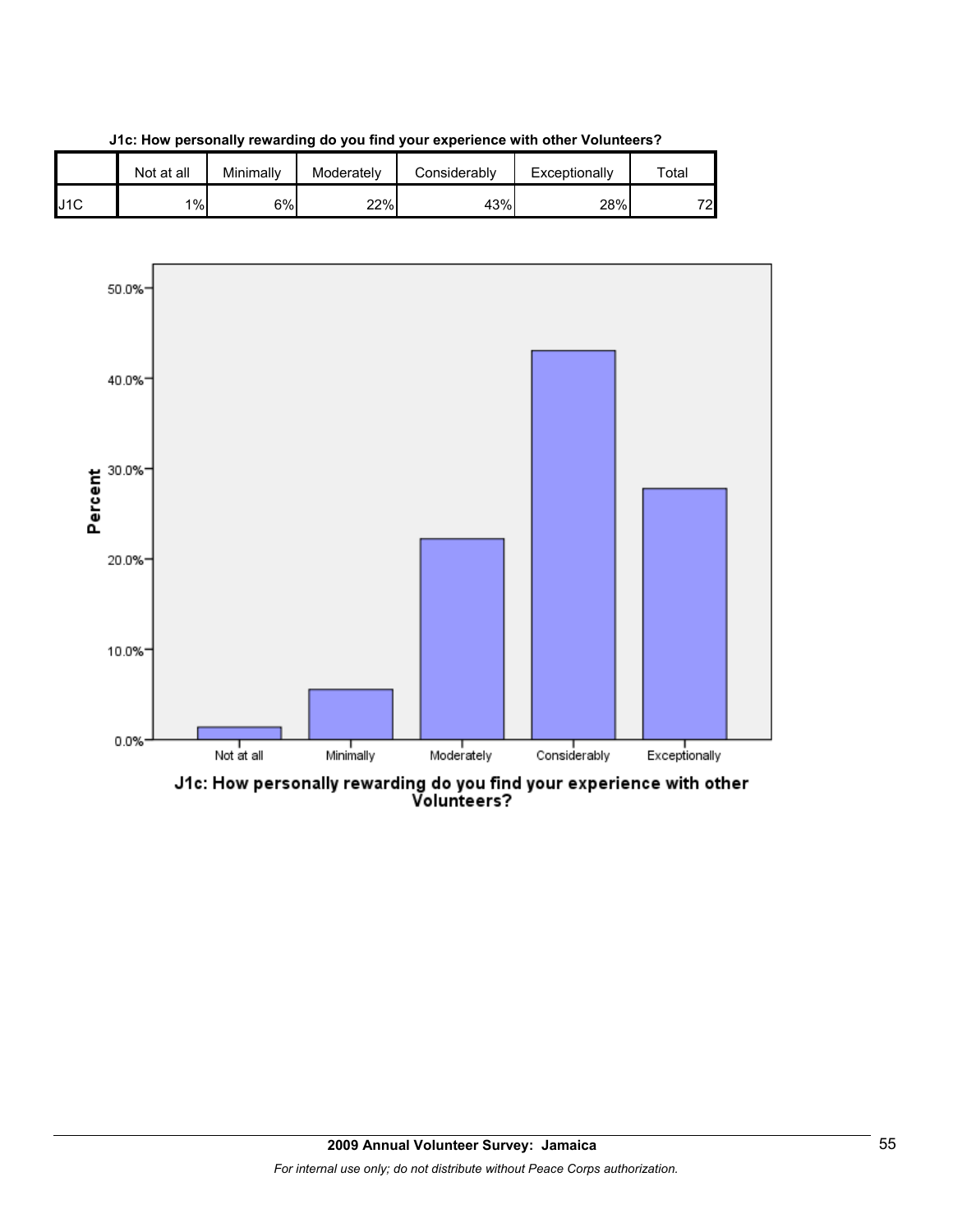



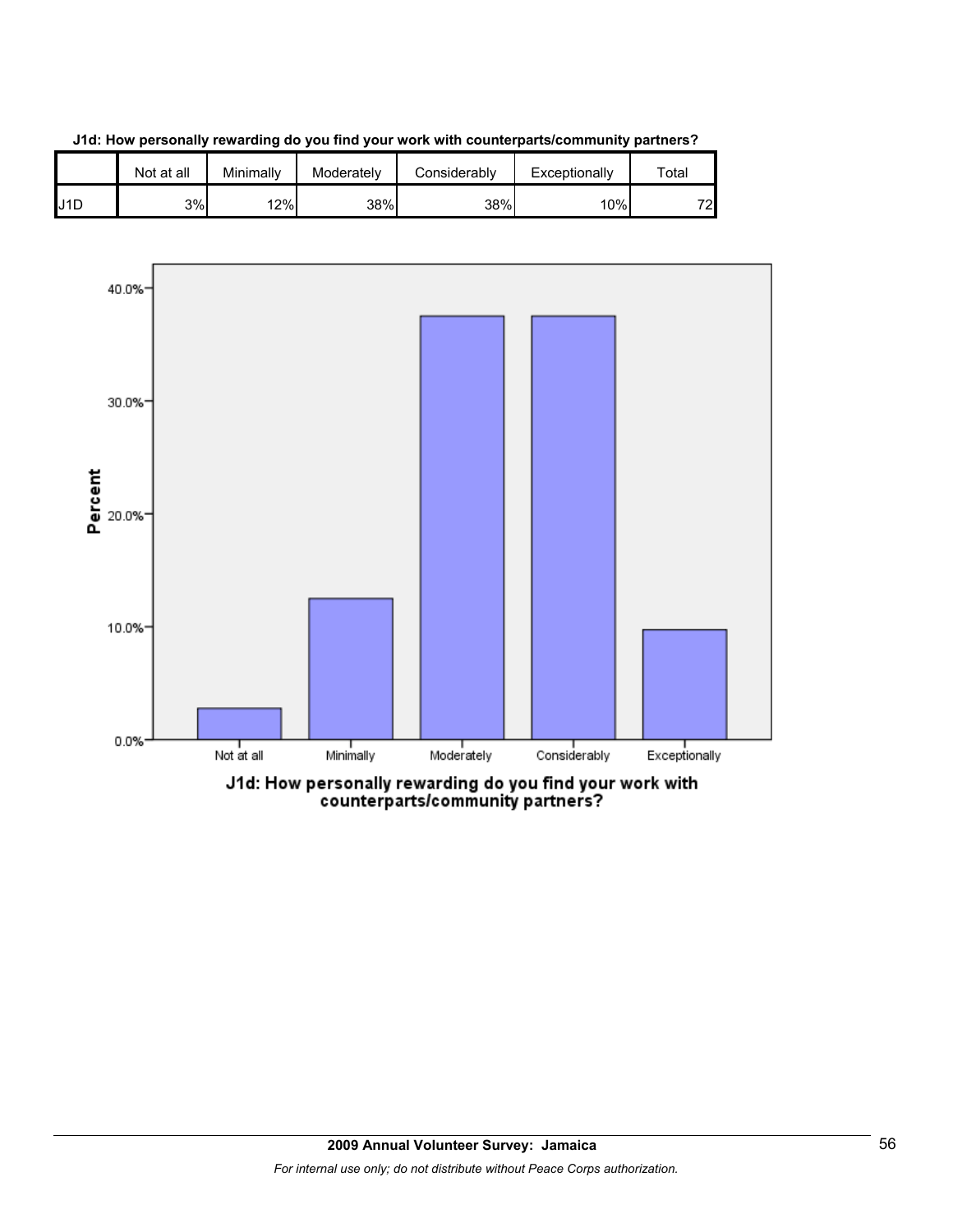





J1e: How personally rewarding do you find your experience with other<br>HCNs?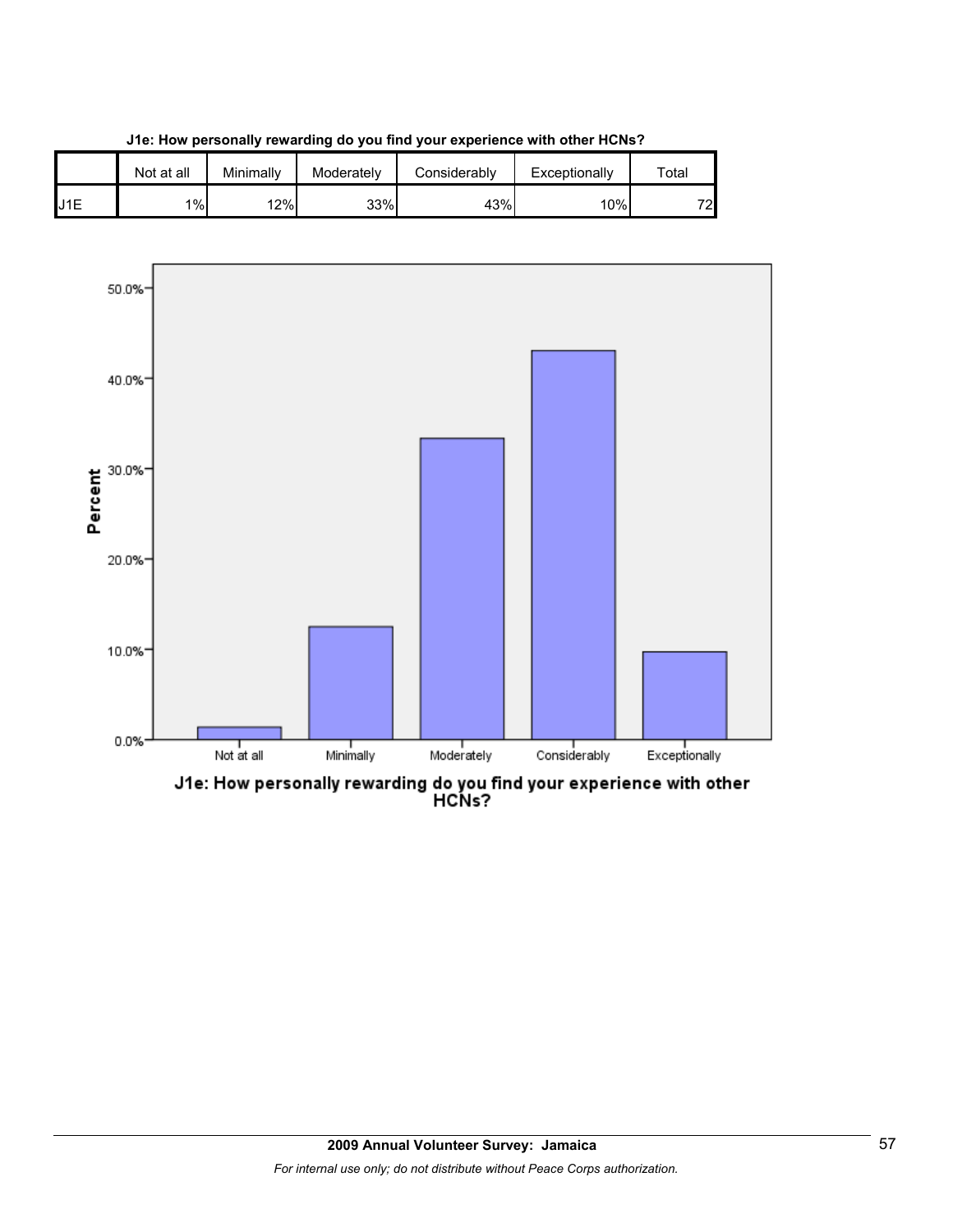



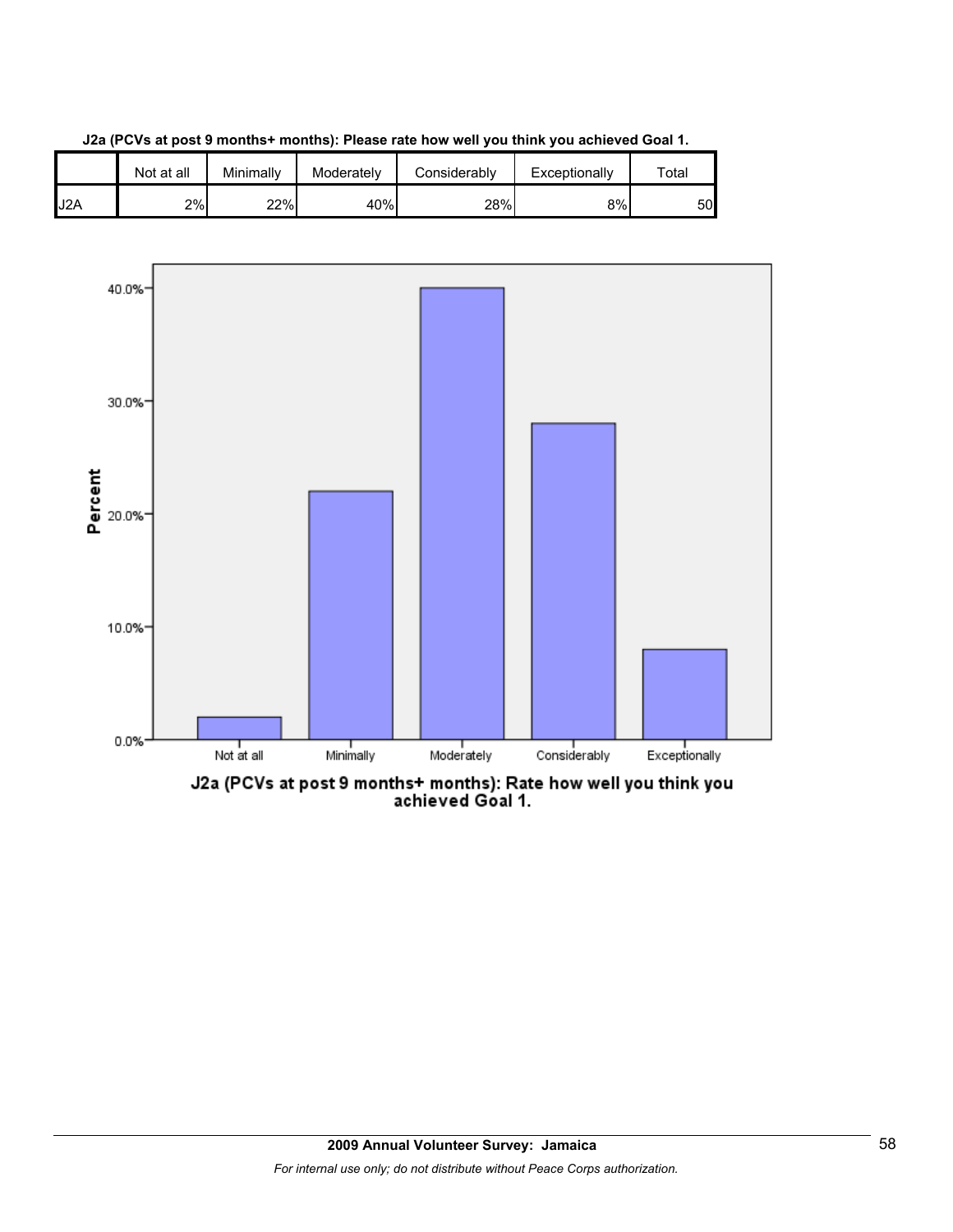



**J2b: (PCVs at post 9 months+ months): Please rate how well you think you achieved Goal 2.**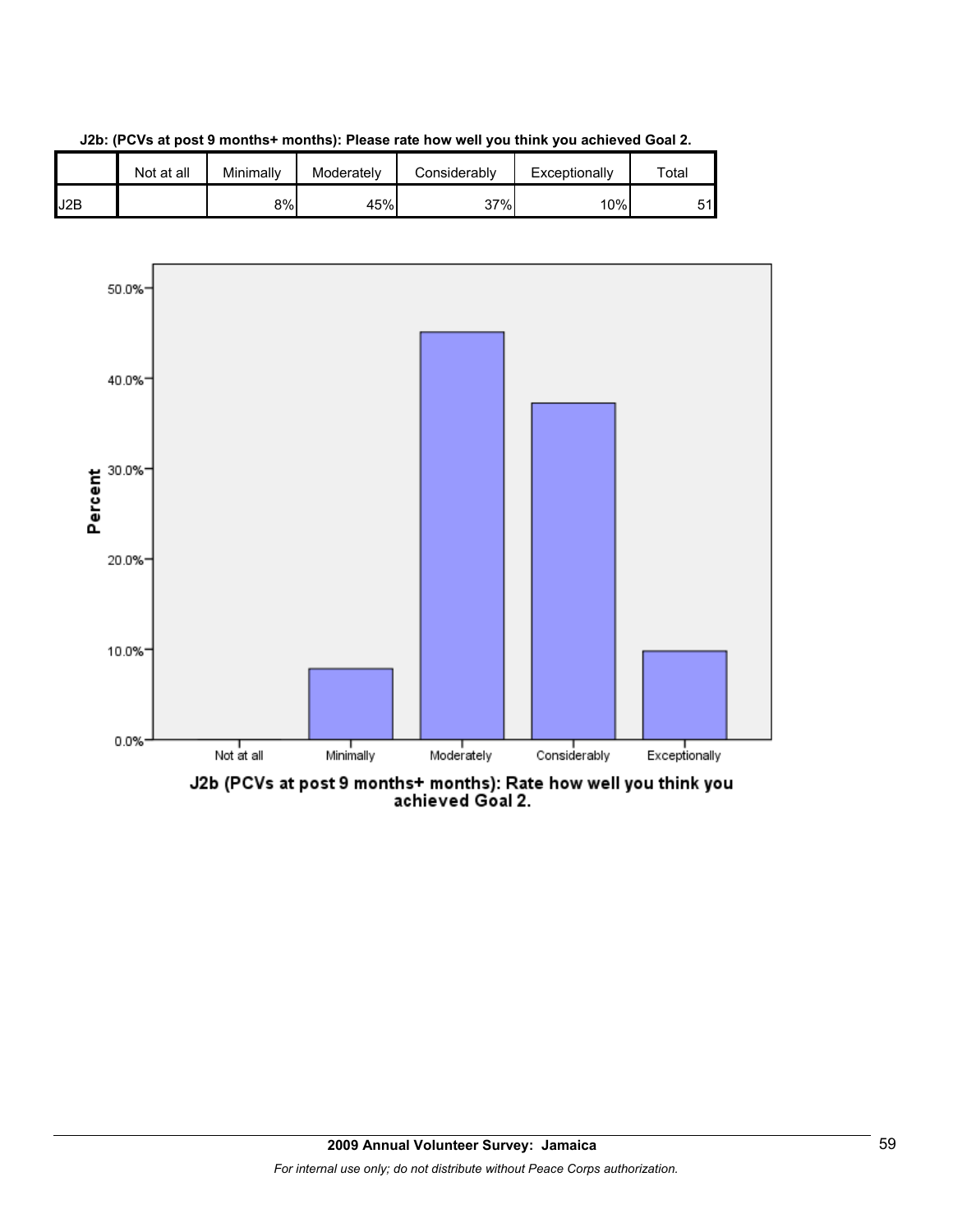





J2c (PCVs at post 9 months+ months): Please rate how well you think you<br>achieved Goal 3.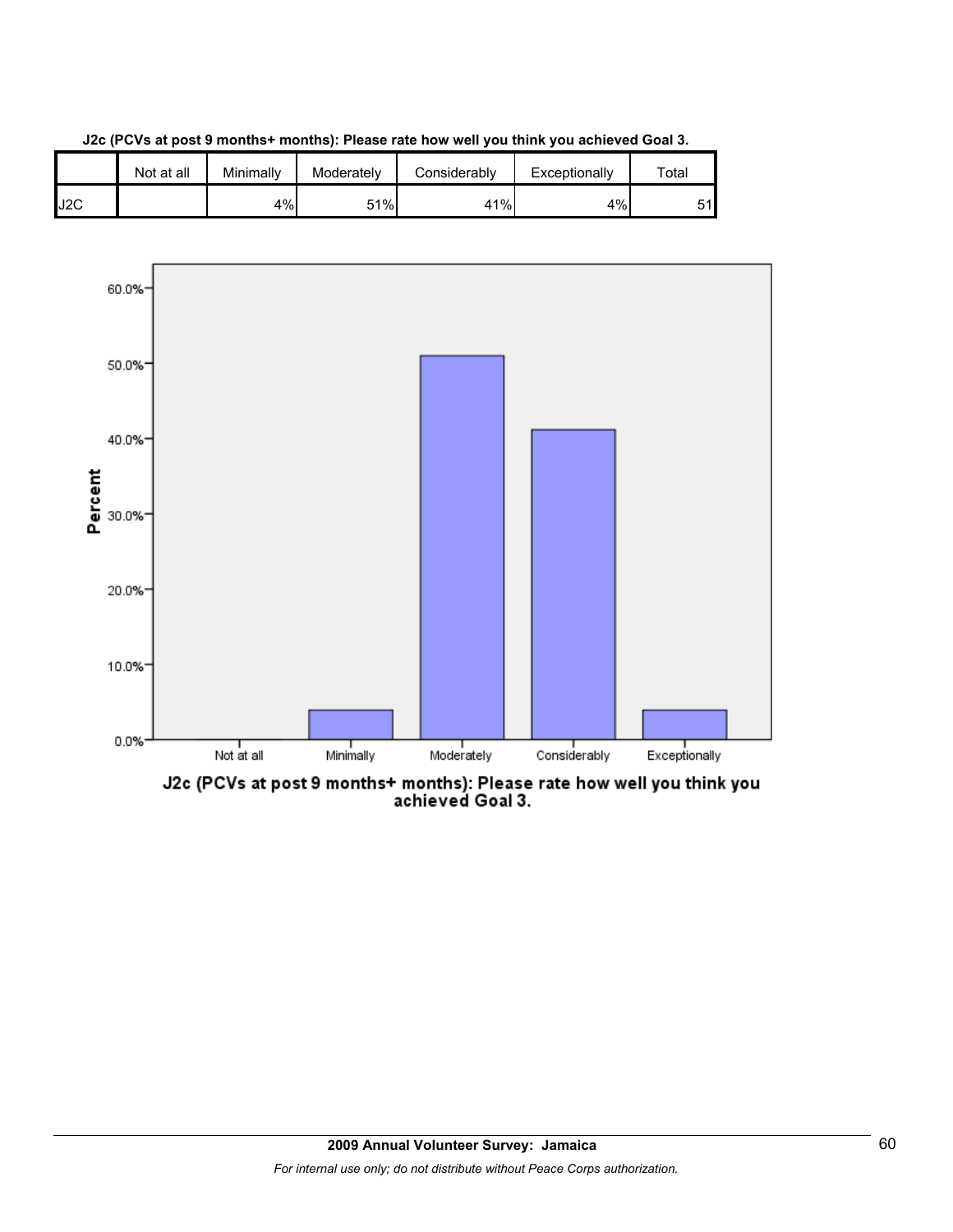**J3: Today, would you make the same decision to join the Peace Corps?**

|    | Nο | Not likely | Possibly | Probably | Definitely | $\tau$ otal |
|----|----|------------|----------|----------|------------|-------------|
| J3 | 3% | 4%         | 12%      | 24%      | 57%        | 701<br>∼    |

**J4: Would you recommend Peace Corps service to others you think are qualified?**

|    | No    | Not likely | Possibly | Probably | Definitely | $\tau$ otal |
|----|-------|------------|----------|----------|------------|-------------|
| J4 | $1\%$ |            | 12%      | 24%      | 62%        | 72          |

**J5: Do you intend to complete your Peace Corps service?**

|                   | No | Not sure | Yes | Might extend | $\tau$ otal |
|-------------------|----|----------|-----|--------------|-------------|
| $\mathsf{L}^{15}$ |    | 1%       | 85% | 14%          | 72          |

| J6: Would your host country benefit most if the Peace Corps program was---? |  |
|-----------------------------------------------------------------------------|--|
|-----------------------------------------------------------------------------|--|

|     |              |         | Refocused/redesig |                  |          |       |
|-----|--------------|---------|-------------------|------------------|----------|-------|
|     | Discontinued | Reduced | ned               | Maintained as is | Expanded | Total |
| IJ6 | 11%          | 9%      | 53%               | 14%              | 13%      | 70    |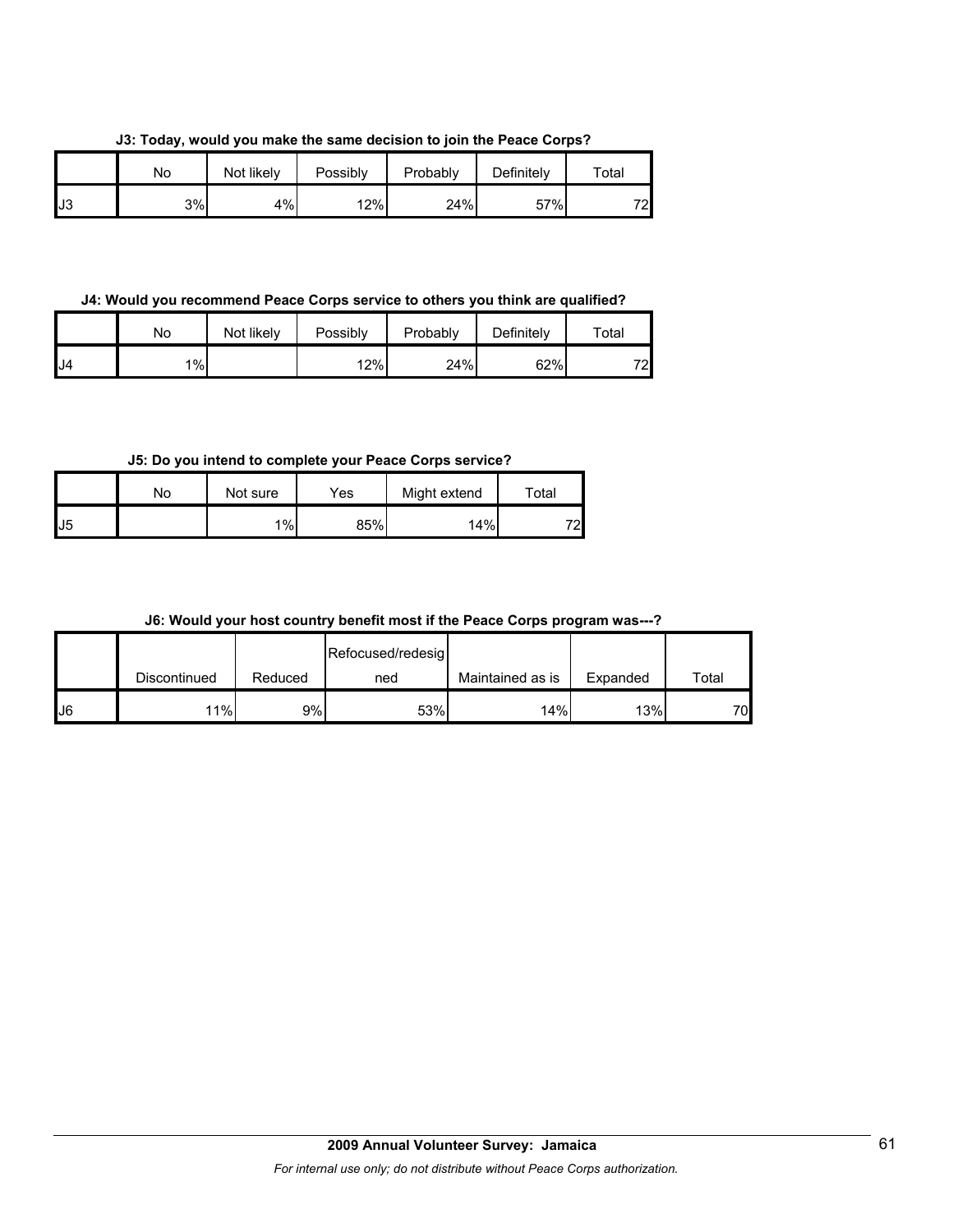## **K. Activities After Peace Corps Service**

*This section reports on Volunteers' plans for after they have completed their Peace Corps Service.* 

### **K1: What are your plans after your Peace Corps service? Work in**

| government.   |              |                    |  |  |  |  |
|---------------|--------------|--------------------|--|--|--|--|
| Government    |              |                    |  |  |  |  |
|               | In your host |                    |  |  |  |  |
| In the $U.S.$ | country      | In another country |  |  |  |  |
| 100%          | 12%          | 25%                |  |  |  |  |

\* Percent of cases was used. Percentages will be greater than 100 since

Volunteers were asked to select all that applied.

## **K1: What are your plans after your Peace Corps service? Work in the**

| private sector.       |              |                    |    |  |  |
|-----------------------|--------------|--------------------|----|--|--|
| <b>Private Sector</b> |              |                    |    |  |  |
|                       | In your host |                    |    |  |  |
| In the $U.S.$         | country      | In another country | N  |  |  |
| 93%                   | 7%           | 21%                | 14 |  |  |

\* Percent of cases was used. Percentages will be greater than 100 since

Volunteers were asked to select all that applied.

## **K1: What are your plans after your Peace Corps service? Work for an**

**NGO.**

| <b>NGO</b>    |                         |                    |   |  |  |
|---------------|-------------------------|--------------------|---|--|--|
| In the $U.S.$ | In your host<br>country | In another country |   |  |  |
| 100%          | 17%                     | 50%                | 6 |  |  |

\* Percent of cases was used. Percentages will be greater than 100 since

Volunteers were asked to select all that applied.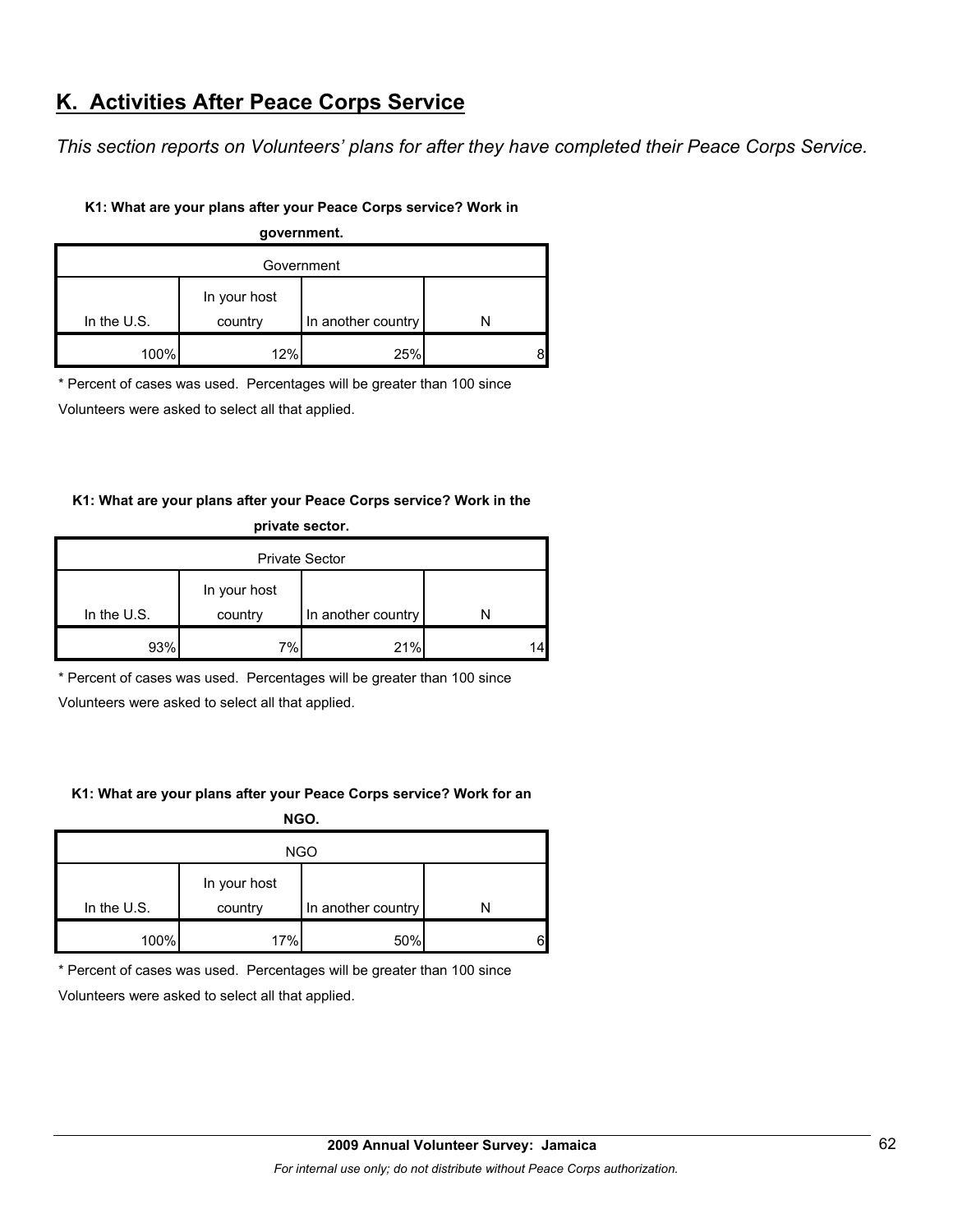#### **K1: What are your plans after your Peace Corps service? Work for PC Response.**

| -----------          |                         |                    |  |  |  |  |
|----------------------|-------------------------|--------------------|--|--|--|--|
| Peace Corps Response |                         |                    |  |  |  |  |
| In the $U.S.$        | In your host<br>country | In another country |  |  |  |  |
| 50%                  | 25%                     | 100%               |  |  |  |  |

\* Percent of cases was used. Percentages will be greater than 100 since Volunteers were asked to select all that applied.

## **K1: What are your plans after your Peace Corps service? Continue to participate in volunteer activities.**

| <b>Volunteer Activities</b> |              |                    |    |  |
|-----------------------------|--------------|--------------------|----|--|
|                             | In your host |                    |    |  |
| In the $U.S.$               | country      | In another country |    |  |
| 100%                        | 0%           | 19%                | 16 |  |

\* Percent of cases was used. Percentages will be greater than 100 since

Volunteers were asked to select all that applied.

## **K1: What are your plans after your Peace Corps service? Graduate school/academic credentialing.**

| Graduate School |              |                    |   |  |
|-----------------|--------------|--------------------|---|--|
|                 | In your host |                    |   |  |
| In the $U.S.$   | country      | In another country |   |  |
| 100%            | 0%l          | 22%                | 9 |  |

\* Percent of cases was used. Percentages will be greater than 100 since

Volunteers were asked to select all that applied.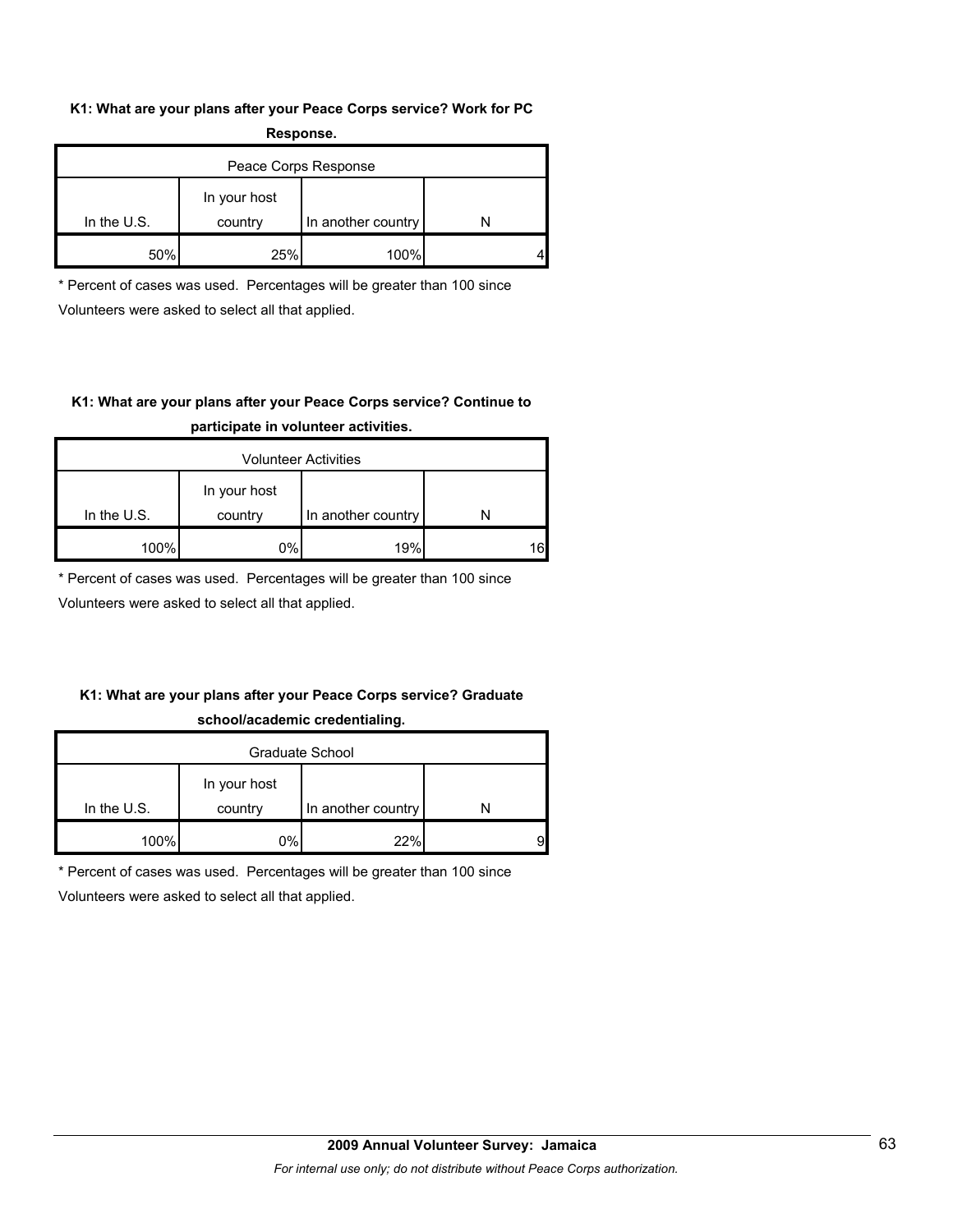#### **K1: What are your plans after your Peace Corps service? Travel.**

| Travel        |                         |                    |     |  |
|---------------|-------------------------|--------------------|-----|--|
| In the $U.S.$ | In your host<br>country | In another country |     |  |
| 75%           | 19%                     | 69%                | 161 |  |

\* Percent of cases was used. Percentages will be greater than 100 since Volunteers were asked to select all that applied.

#### **K1: What are your plans after your Peace Corps service? Other.**

| Other         |                         |                    |   |  |
|---------------|-------------------------|--------------------|---|--|
| In the $U.S.$ | In your host<br>country | In another country |   |  |
| 60%           | 20%                     | 40%                | 5 |  |

\* Percent of cases was used. Percentages will be greater than 100 since

Volunteers were asked to select all that applied.

## **K2:How prepared do you feel to share your Peace Corps experience and knowledge of your host**

**country** 

## **with others in the United States when you return?**

|                                  | Not at all | Minimally | Moderately | Considerably | Total |
|----------------------------------|------------|-----------|------------|--------------|-------|
| How prepared do you feel to      | 0%         | 0%        | 34%        | 66%          |       |
| share your Peace Corps           |            |           |            |              |       |
| experience and knowledge of      |            |           |            |              |       |
| your host country with others in |            |           |            |              | 29    |
| the United States when you       |            |           |            |              |       |
| return?                          |            |           |            |              |       |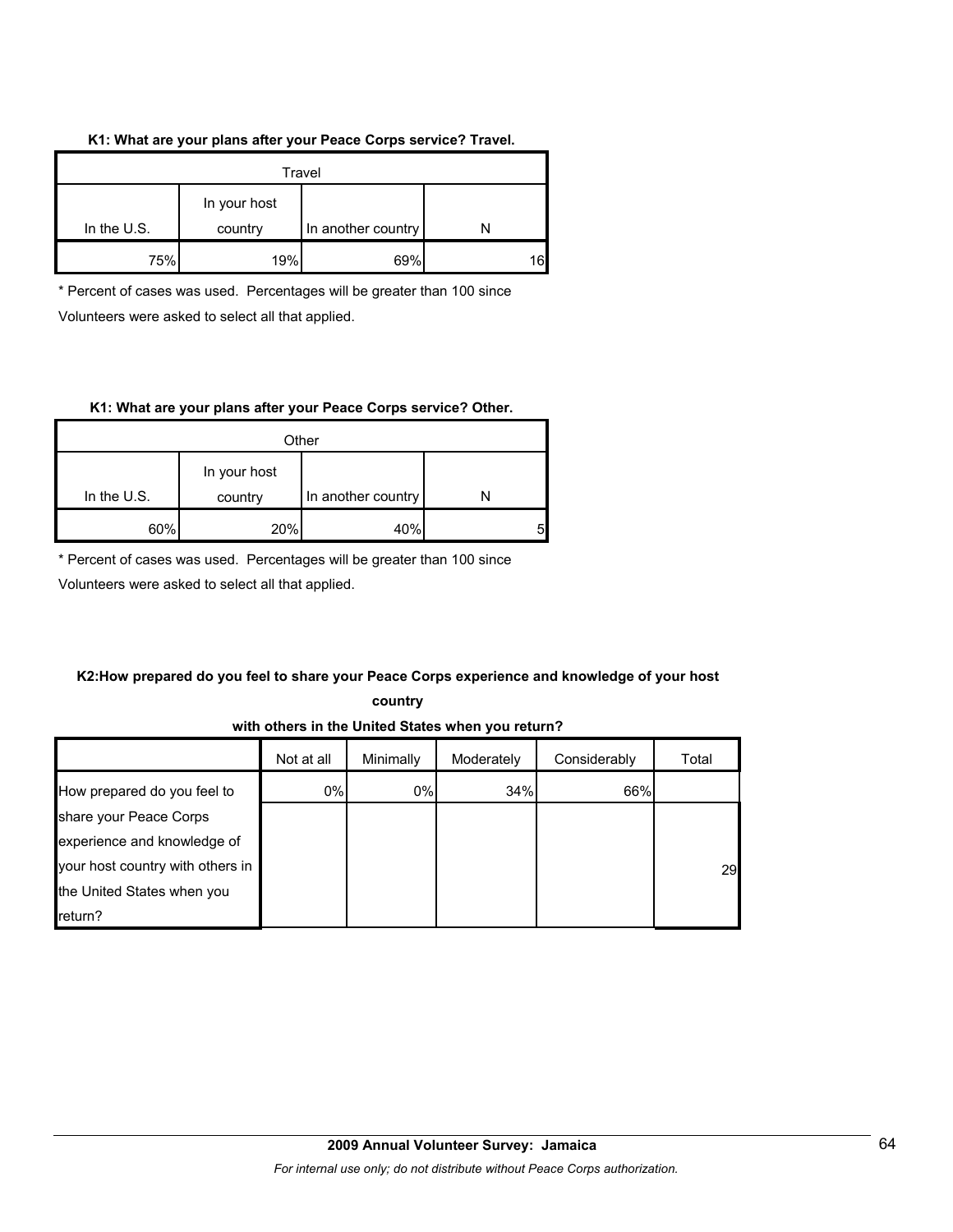|                                 | Not at all | Minimally | Moderately | Considerably | Exceptionally | Total |
|---------------------------------|------------|-----------|------------|--------------|---------------|-------|
| How well do you feel Peace      | 0%l        | 21%       | 34%        | 41%          | 3%            |       |
| Corps has prepared you for life |            |           |            |              |               |       |
| in the U.S. after your return?  |            |           |            |              |               | 29    |

**K3: How well do you feel Peace Corps has prepared you for life in the U. S. after you return?**

#### **K6: Have your life/career goals changed because of your Peace**

| <b>Corps service?</b>       |     |     |       |  |
|-----------------------------|-----|-----|-------|--|
|                             | No  | Yes | Total |  |
| Have your life/career goals | 46% | 54% |       |  |
| changed because of your     |     |     |       |  |
| Peace Corps service?        |     |     | 28    |  |

## **K7: How well informed are you about the following opportunities for returned Volunteers:**

|                                                  | Not informed | Somewhat<br>informed | Well informed | N  |
|--------------------------------------------------|--------------|----------------------|---------------|----|
| Peace Corps Response                             | 0%           | 66%                  | 34%           | 29 |
| Peace Corps' Fellows/USA<br>program              | 18%          | 39%                  | 43%           | 28 |
| Noncompetitive eligibility                       | 7%           | 52%                  | 41%           | 29 |
| <b>RPCV Career Center in</b><br>Washington, D.C. | 7%           | 57%                  | 36%           | 28 |
| <b>Returned Volunteer Services</b>               | 10%          | 69%                  | 21%           | 29 |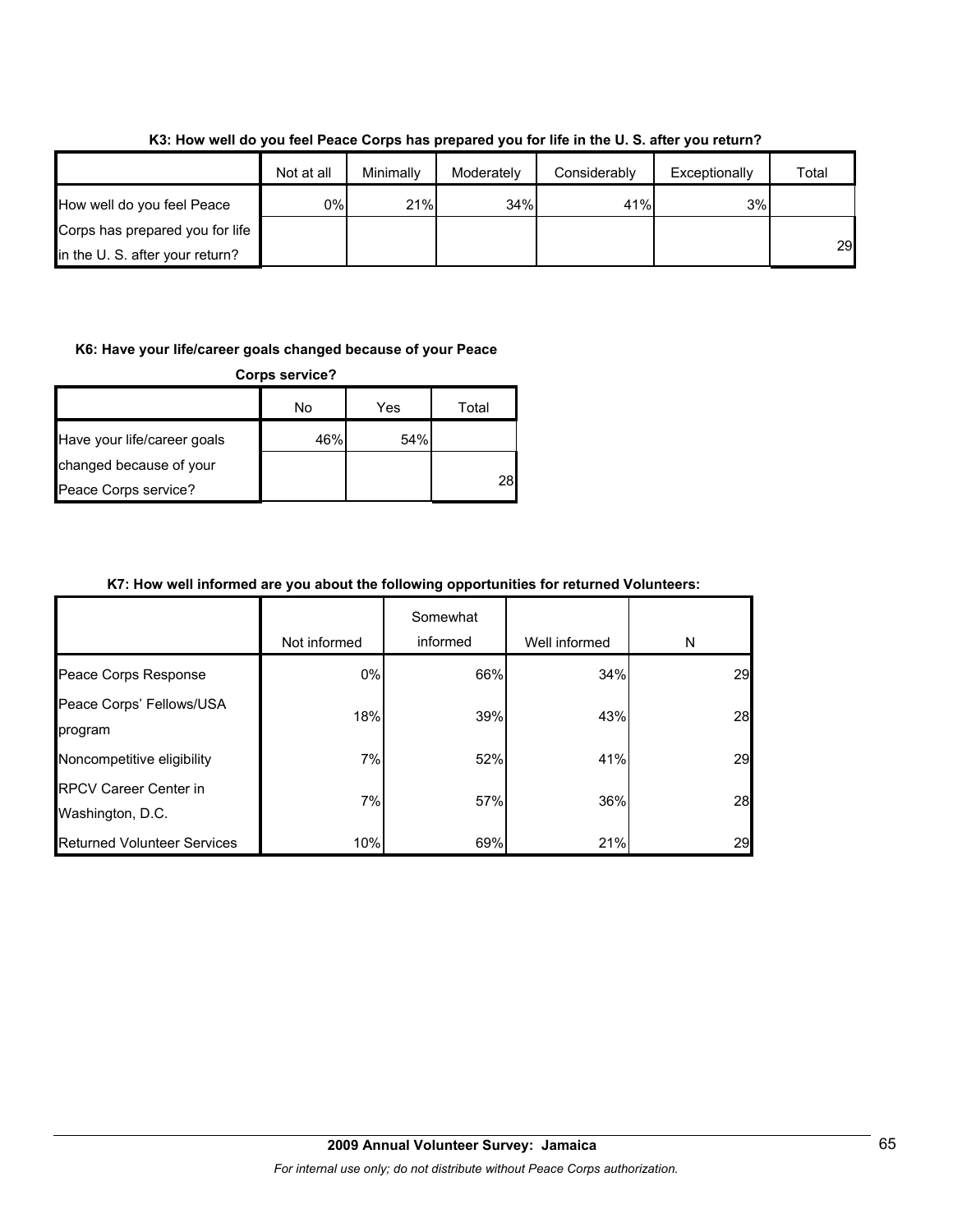|                         | $10.100$ and $100$ mot four $\alpha$          |       |    |
|-------------------------|-----------------------------------------------|-------|----|
| Learn about Fellows/USA | PC Website                                    | 42%   |    |
| program                 | Word of mouth                                 | 29%   |    |
|                         | At PST                                        | 17%   |    |
|                         | Mid-service mailing from PC                   | 17%   |    |
|                         | From staff in the host country's<br>PC office | 17%   |    |
|                         | From a recruiter                              | 12%   |    |
|                         | University website                            | 8%    |    |
|                         | Other                                         | 8%    |    |
|                         | At COS Conference                             | 4%    |    |
|                         | Hotline                                       | $0\%$ |    |
|                         | At IST                                        | $0\%$ |    |
|                         | At post's information resource<br>center      | $0\%$ |    |
|                         | N                                             |       | 24 |

## **K8: How did you first learn about the Fellows/USA program?**

\* Percent of cases was used. Percentages will be greater than 100 since Volunteers were asked to select all that applied.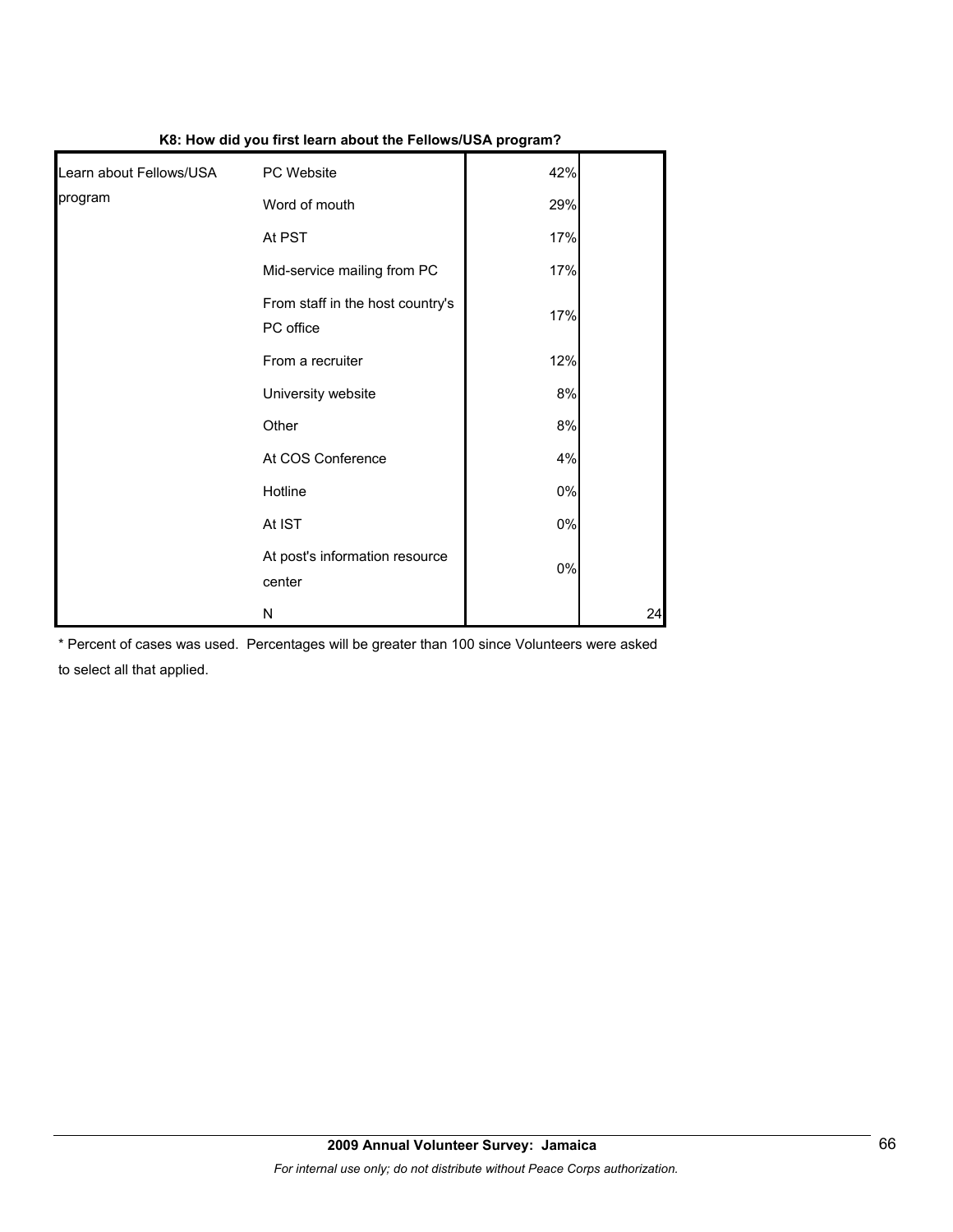**K9: Which of the following resources do you think will be helpful as you exit** 

| K9 Resources | Applying to federal government<br>with RPCV noncompetitive<br>eligibility | 46% |    |
|--------------|---------------------------------------------------------------------------|-----|----|
|              | List of RPCVs willing to talk to<br>me about their careers                | 36% |    |
|              | Access to free job bulletins                                              | 36% |    |
|              | <b>RPCV Handbook</b>                                                      | 32% |    |
|              | Guide to speaking about my PC<br>service to others (third goal)           | 32% |    |
|              | Career Resource Manual                                                    | 29% |    |
|              | Electronic newsletter with job<br>postings and career advice              | 29% |    |
|              | RPCV career conferences                                                   | 29% |    |
|              | <b>Connection with RPCVs</b><br>through a mentoring program               | 29% |    |
|              | <b>NOT SURE</b>                                                           | 25% |    |
|              | RPCV job search webinars                                                  | 21% |    |
|              | Self-assessment software (SIGI<br>3)                                      | 14% |    |
|              | Other                                                                     | 0%  |    |
|              | Ν                                                                         |     | 28 |

**Peace Corps service?**

\* Percent of cases was used. Percentages will be greater than 100 since Volunteers were asked to select all that applied.